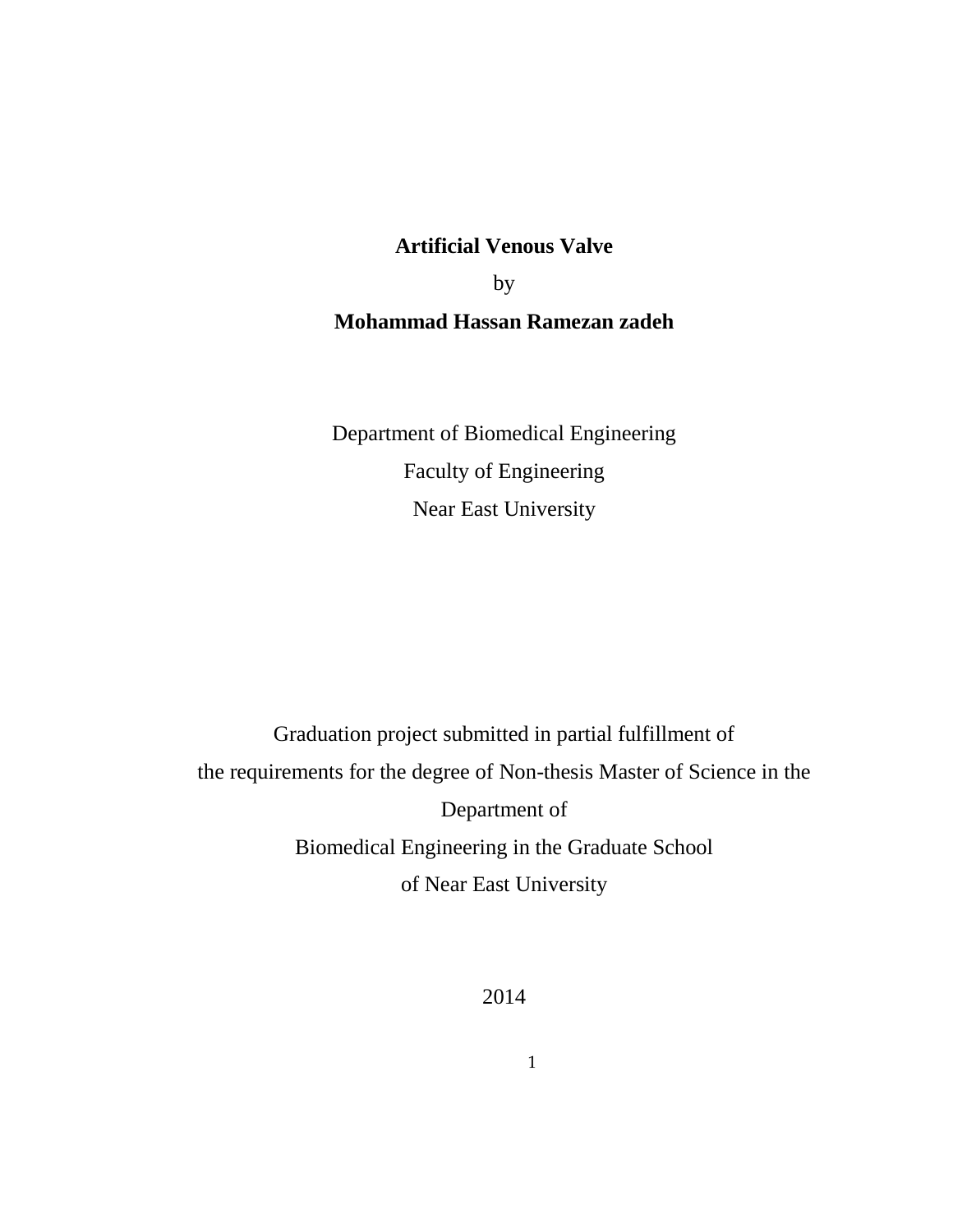# **Contents**

| $\overline{2}$ |  |
|----------------|--|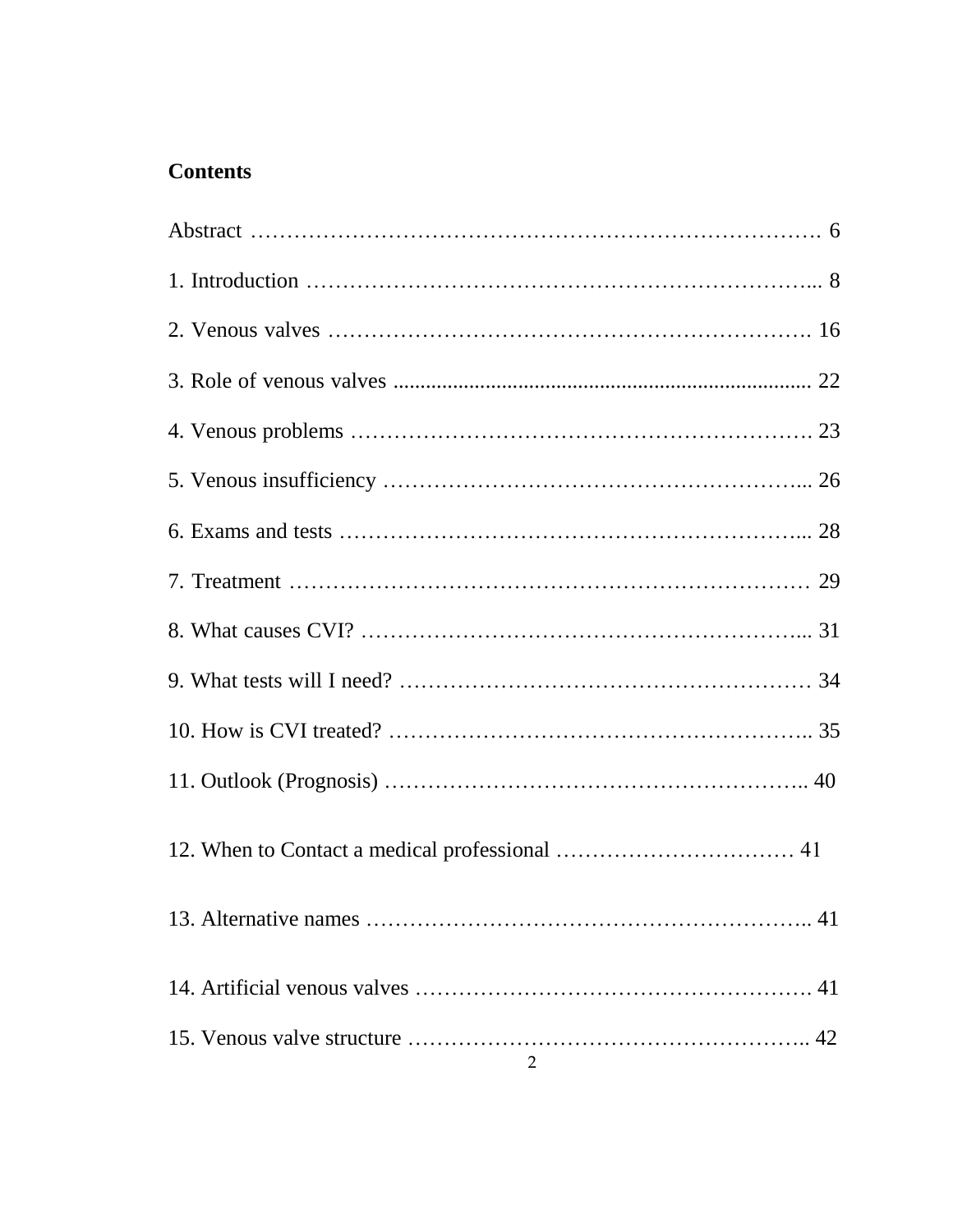| 18. An ongoing quest to treat end-stage deep venous insufficiency  47 |  |
|-----------------------------------------------------------------------|--|
|                                                                       |  |
|                                                                       |  |
|                                                                       |  |
|                                                                       |  |
|                                                                       |  |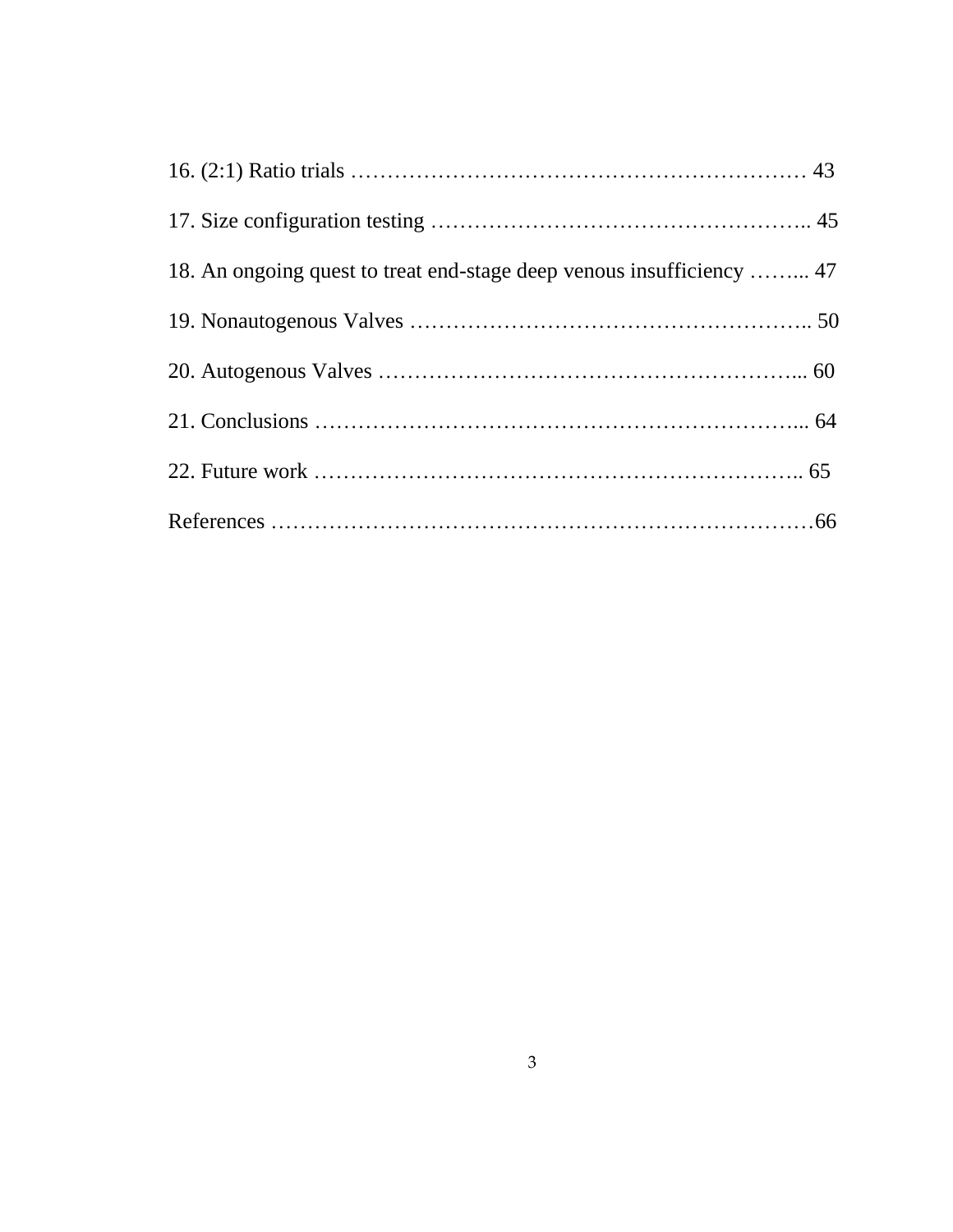# **List of Figures**

| Figure 3: Valves open when muscles contract allowing blood to return to the |
|-----------------------------------------------------------------------------|
|                                                                             |
| Figure 4: Valves close when muscles relax Blood can not flow backwards      |
|                                                                             |
| Figure 5: The veins carry oxygen depleted blood back to the heart from the  |
|                                                                             |
|                                                                             |
|                                                                             |
|                                                                             |
|                                                                             |
|                                                                             |
|                                                                             |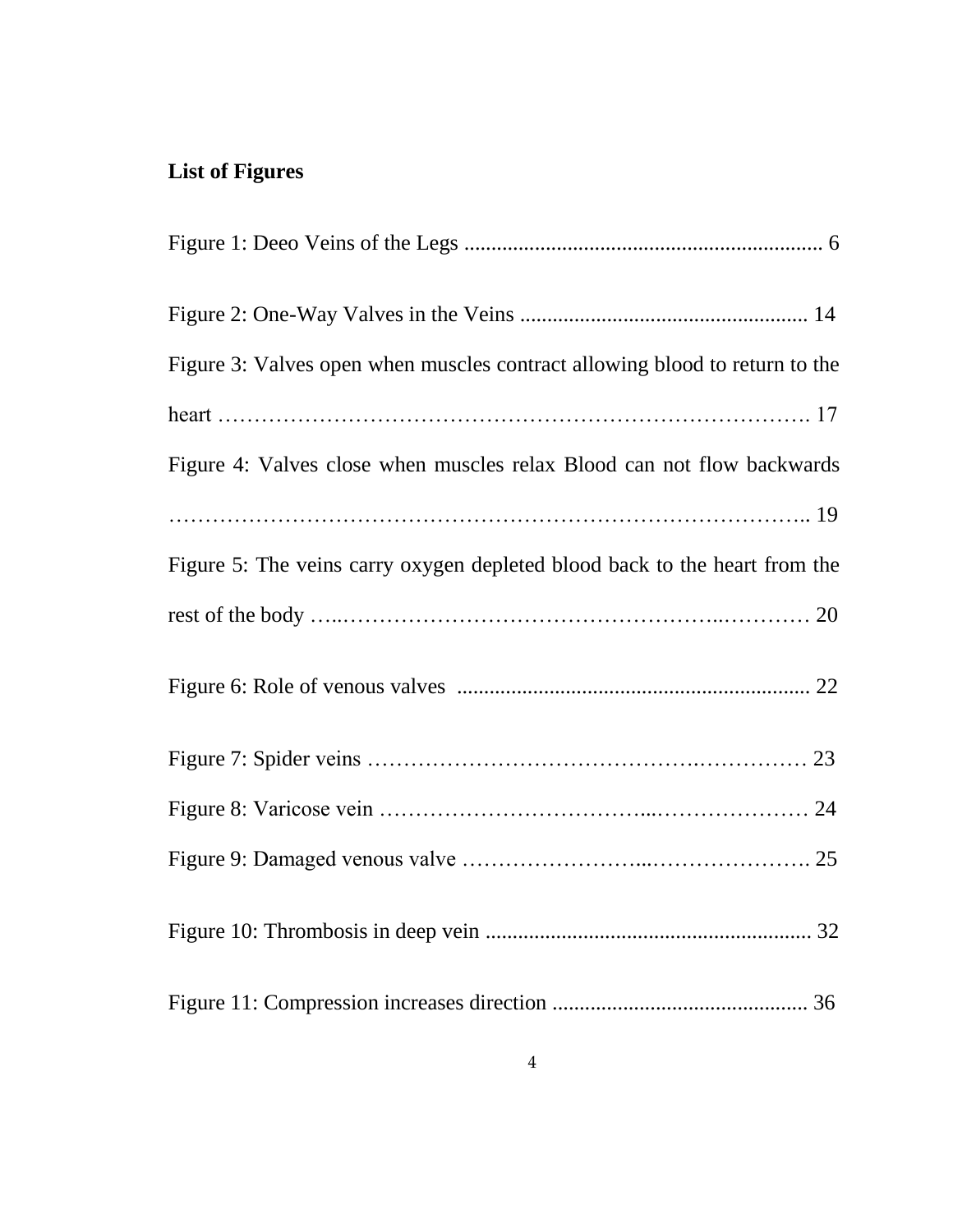| Figure 15: Photograph showing valve competence prior to implant of a         |
|------------------------------------------------------------------------------|
|                                                                              |
| Figure 16: Photograph of a vein-containing valve that has been attached to a |
|                                                                              |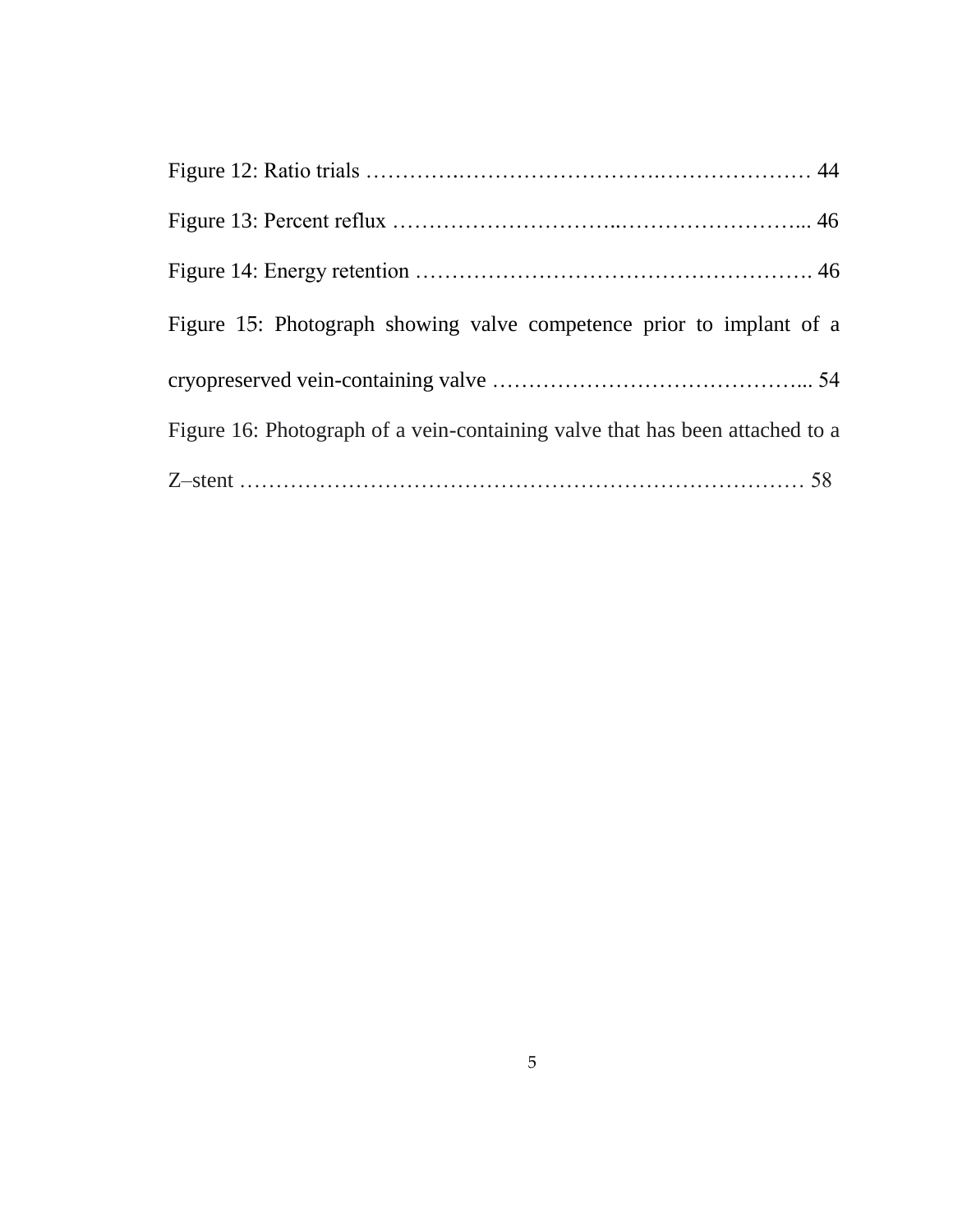## **Abstract**

Chronic venous insufficiency - or CVI - is a very common medical condition in which veins in the legs cannot pump enough oxygen-poor blood back to the heart. It is caused by faulty valves within the leg veins, and causes blood to pool in the legs, which can lead to edemas and even open ulcers. Typically, treatment consists of anti-inflammatory drugs and diuretics, along with the use of items such as compression stockings. Now scientists have developed a method of mass-producing artificial venous valves, that could replace the malfunctioning natural ones. According to the researchers, the artificial valves could be implanted in the leg veins via a catheter inserted through the patient's skin. There is no word at this point on clinical trials or availability. End-stage deep venous insufficiency is unrelenting venous hypertension with sequelae, and no standard option is available, or all options have been tried and found wanting. In such cases, there is an opportunity for an artificial venous valve to be used as a native valve. For decades, substitute valves have been studied experimentally, raising hope of bench-to-bedside transfer. Venous valves have been made entirely of non-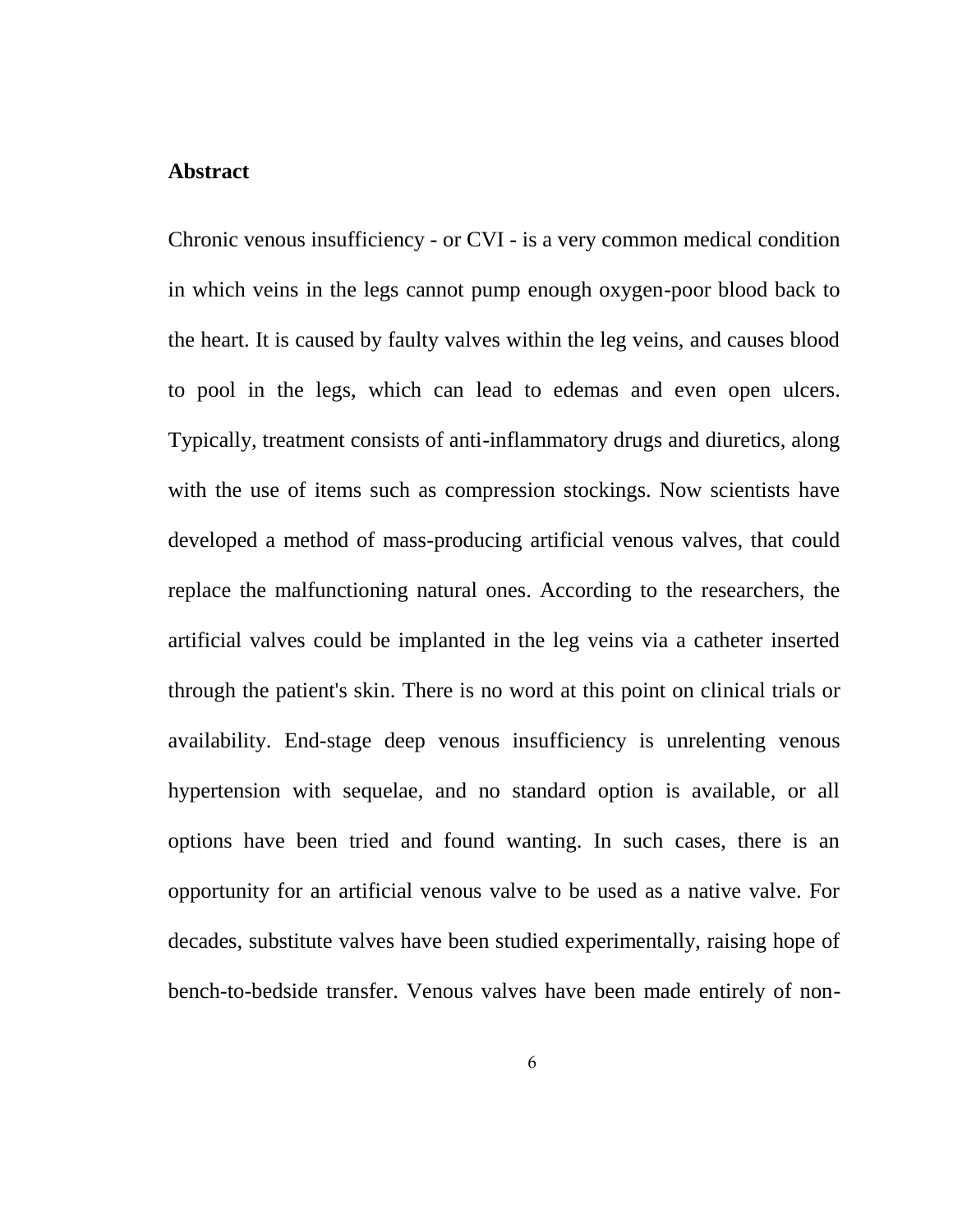autologous tissues: synthetics, xenografts, or allografts. Many have failed in early experimental evaluation, with some advancing to the clinical arena, but few remain in research and development. However, the majority of these valve studies await confirmation by other investigators over extended periods.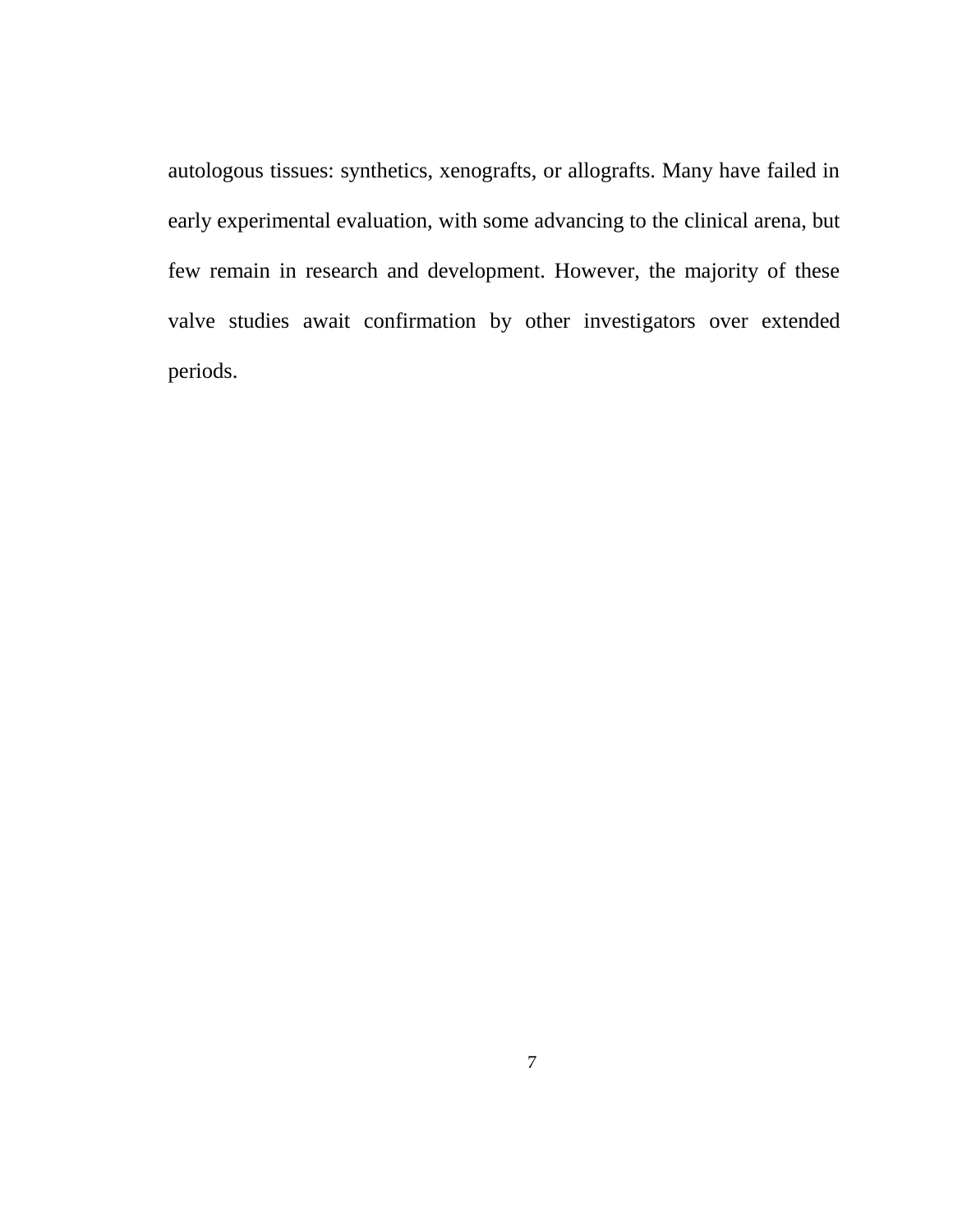#### **1. Introduction**

In the circulatory system, veins (from the Latin vena) are blood vessels that carry blood toward the heart. Most veins carry deoxygenated blood from the tissues back to the heart; exceptions are the pulmonary and umbilical veins, both of which carry oxygenated blood to the heart. Veins differ from arteries in structure and function; for example, arteries are more muscular than veins, veins are often closer to the skin and contain valves to help keep blood flowing toward the heart, while arteries carry blood away from the heart. In general, veins function to return deoxygenated blood to the heart, and are essentially tubes that collapse when their lumens are not filled with blood. The thick outermost layer of a vein is made of connective tissue, called tunica adventitia or tunica externa. There is a middle layer of bands of smooth muscle called tunica media, which are, in general, thin, as veins do not function primarily in a contractile manner. The interior is lined with endothelial cells called tunica intima. The precise location of veins is much more variable from person to person than that of arteries [1]. Veins often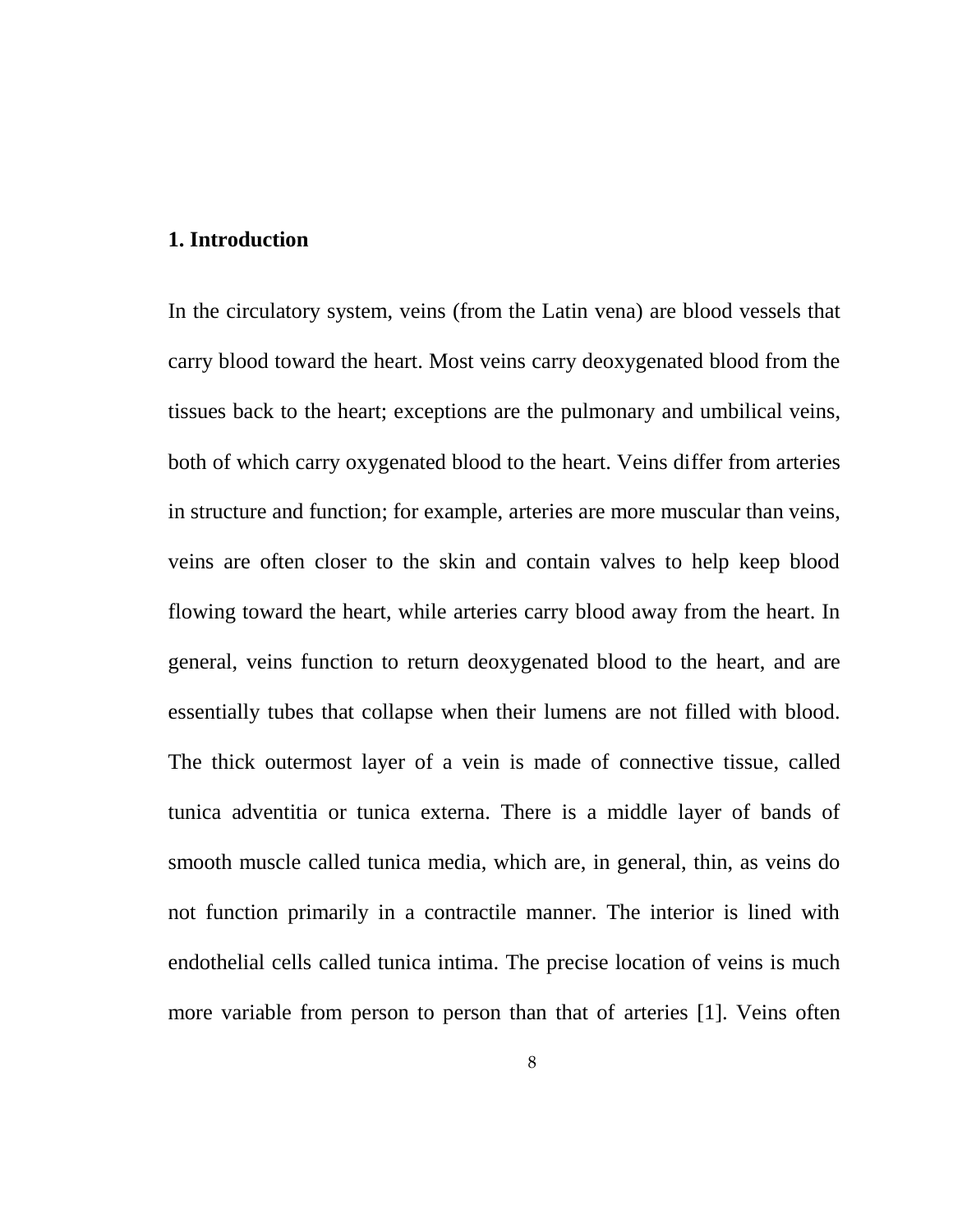display a lot of anatomical variation compared with arteries within a species and between species. Most veins are equipped with valves to prevent reverse blood flow. The valves were described by Jacques Dubois, but their true function was later discovered by William Harvey [2]. The largest veins in the human body are the venae cavae. The superior vena cava caries blood from the arms and head to the right atrium of the heart. The inferior vena cava carries blood from the legs and abdominal to the heart. The inferior vena cava is retroperitoneal and runs to the right and roughly parallel to the abdominal aorta along the spine. The pulmonary veins carry relatively oxygenated blood from the lungs to the heart. The superior and inferior venae cavae carry relatively deoxygenated blood from the upper and lower systemic circulations, respectively. The portal venous system is a series of veins or venules that directly connect two capillary beds. Examples of such systems include the hepatic portal vein and hypophyseal portal system. Veins are classified in a number of ways, including superficial vs. deep, pulmonary vs. systemic, and large vs. small. Superficial veins are those whose course is close to the surface of the body, and have no corresponding arteries, whereas Deep veins are deeper in the body and have corresponding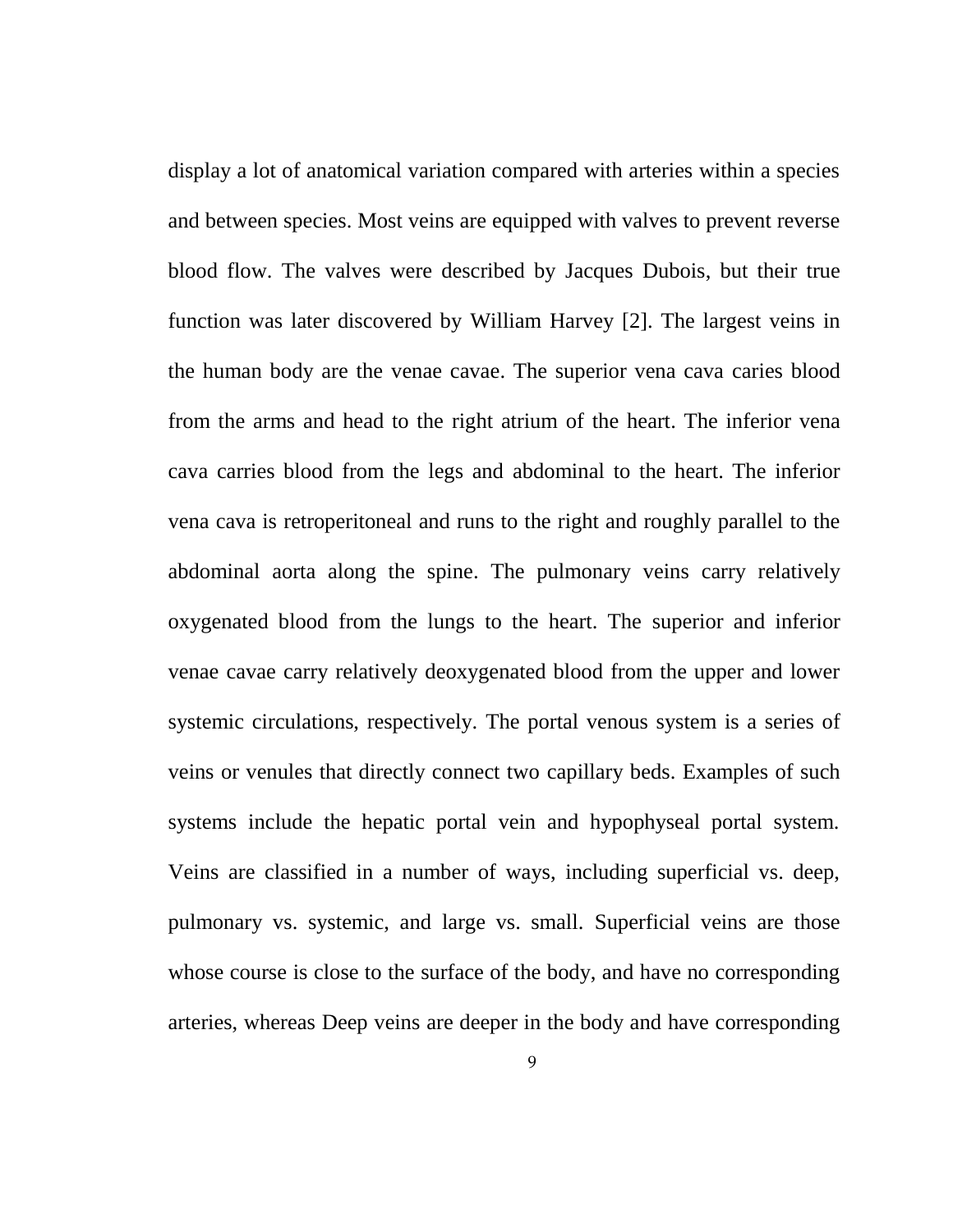arteries. Communicating veins (or perforator veins) are veins that directly connect superficial veins to deep veins.The pulmonary veins are a set of veins that deliver oxygenated blood from the lungs to the heart. Systemic veins drain the tissues of the body and deliver deoxygenated blood to the heart. Veins are translucent, so the color a vein appears from an organism's exterior is determined in large part by the color of venous blood, which is usually dark red as a result of its low oxygen content. Veins appear blue because the subcutaneous fat absorbs low-frequency light, permitting only the highly energetic blue wavelengths to penetrate through to the dark vein and reflect back to the viewer. A study found the color of blood vessels is determined by the following factors: the scattering and absorption characteristics of skin at different wavelengths, the oxygenation state of blood, which affects its absorption properties, the diameter and the depth of the vessels, and the visual perception process [3]. Veins return blood to the heart from all the organs of the body. The large veins parallel the large arteries and often share the same name, but the pathways of the venous system are more difficult to trace than those of the arteries. Many unnamed small veins form irregular networks and connect with the large veins. Many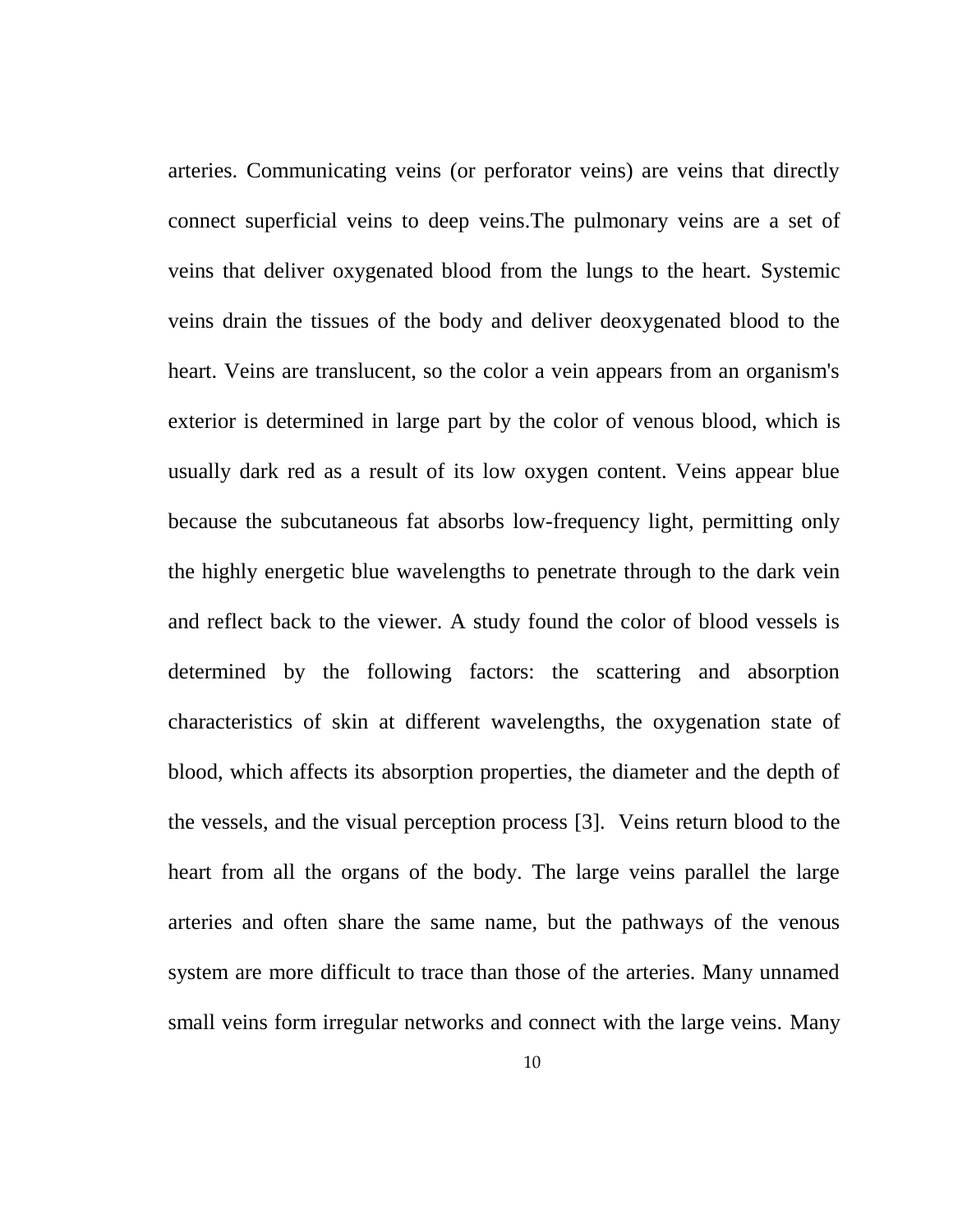veins, particularly those in the arms and legs, have one-way valves. Each valve consists of two flaps (cusps or leaflets) with edges that meet. Blood, as it moves toward the heart, pushes the cusps open like a pair of one-way swinging doors. If gravity or muscle contractions try to pull the blood backward or if blood begins to back up in a vein, the cusps are pushed closed, preventing backward flow. Thus, valves help the return of blood to the heart—by opening when the blood flows toward the heart and closing when blood might flow backward because of gravity.

The main problems that affect the veins include the following:

- 1. Abnormal connections of the arterial blood flow into veins called arteriovenous malformations or shunts, which are present at birth
- 2. Inflammation
- 3. Clotting
- 4. Defects that lead to swelling (distention) and varicose veins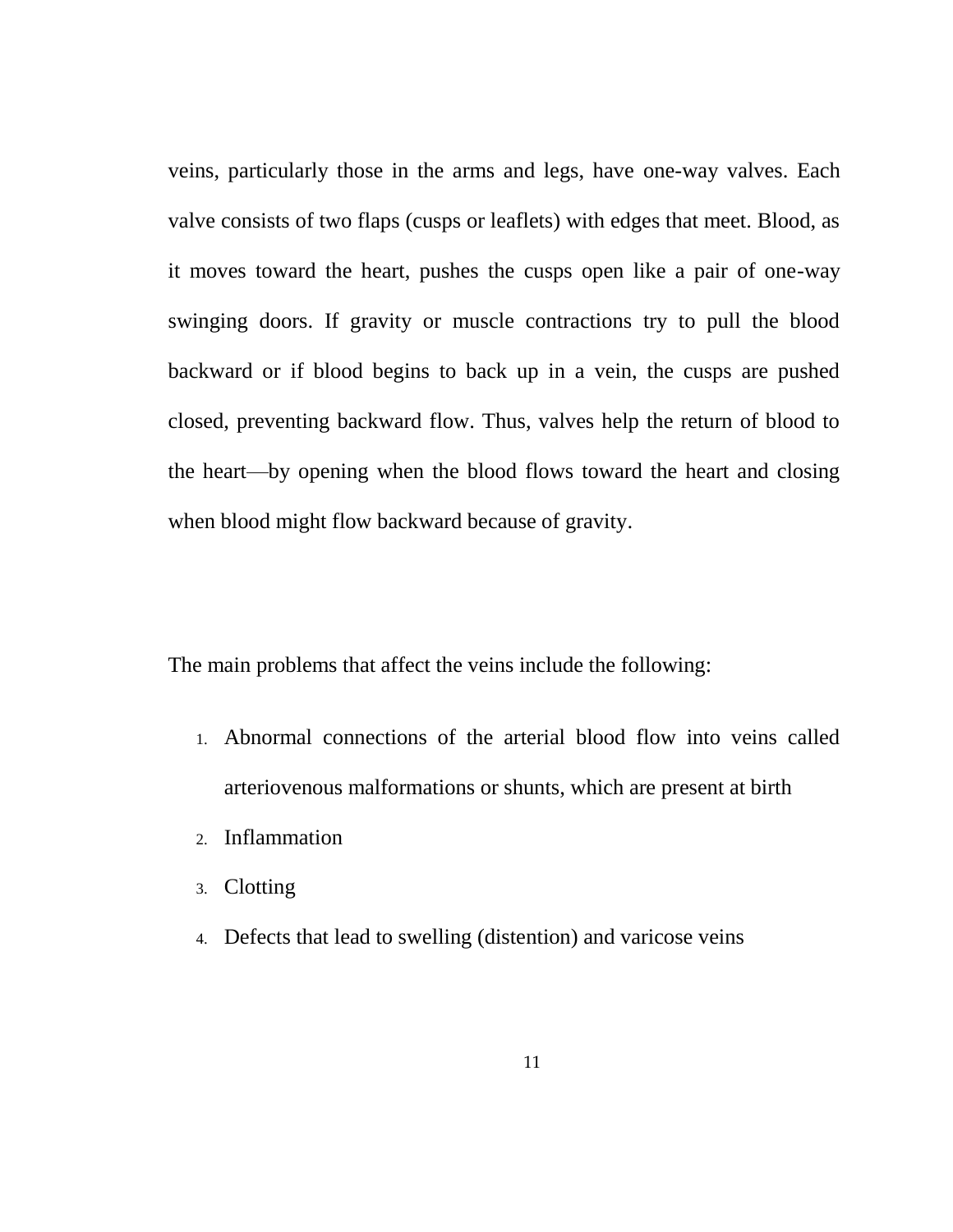The veins in the legs are particularly affected because when a person is standing, blood must flow upward from the leg veins, against gravity, to reach the heart. The body has superficial veins, located in the fatty layer under the skin, and deep veins, located in the muscles and along the bones. Short veins, called connecting veins, link the superficial and deep veins. The deep veins play a significant role in propelling blood toward the heart. The one-way valves in deep veins prevent blood from flowing backward, and the muscles surrounding the deep veins compress them, helping force the blood toward the heart, just as squeezing a toothpaste tube ejects toothpaste. The powerful calf muscles are particularly important, forcefully compressing the deep veins in the legs with every step. The deep veins carry 90% or more of the blood from the legs toward the heart.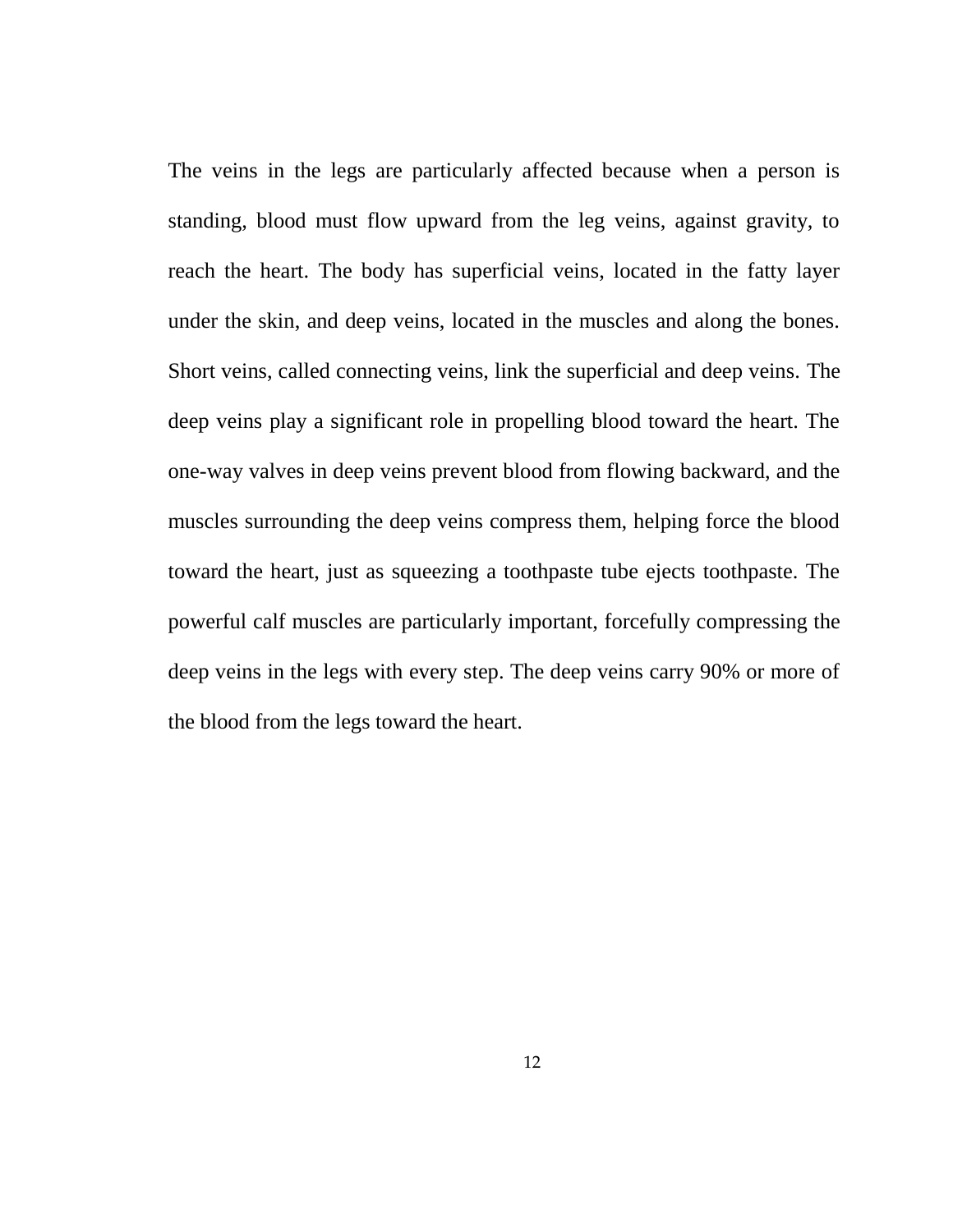

Figure 2: Deeo Veins of the Legs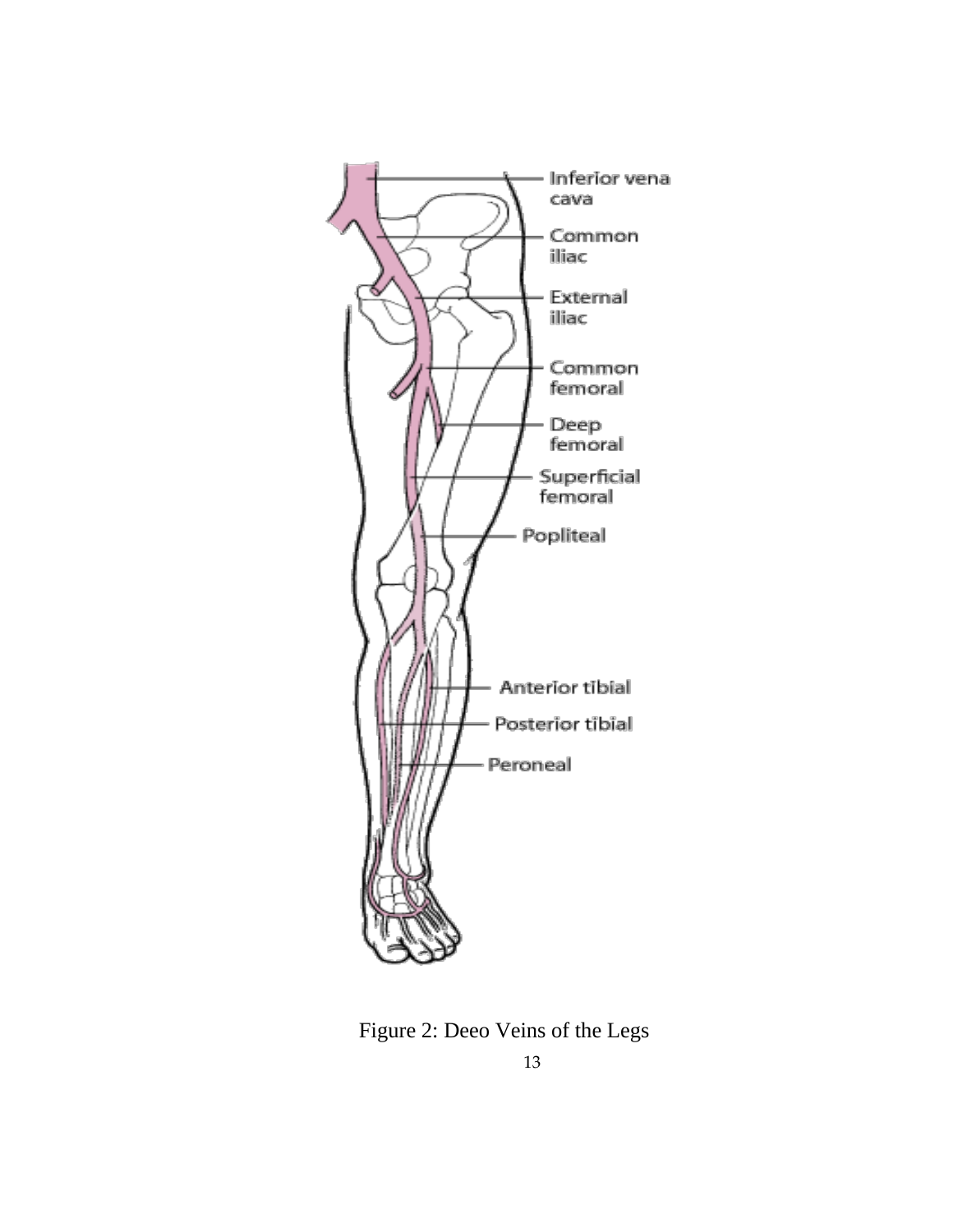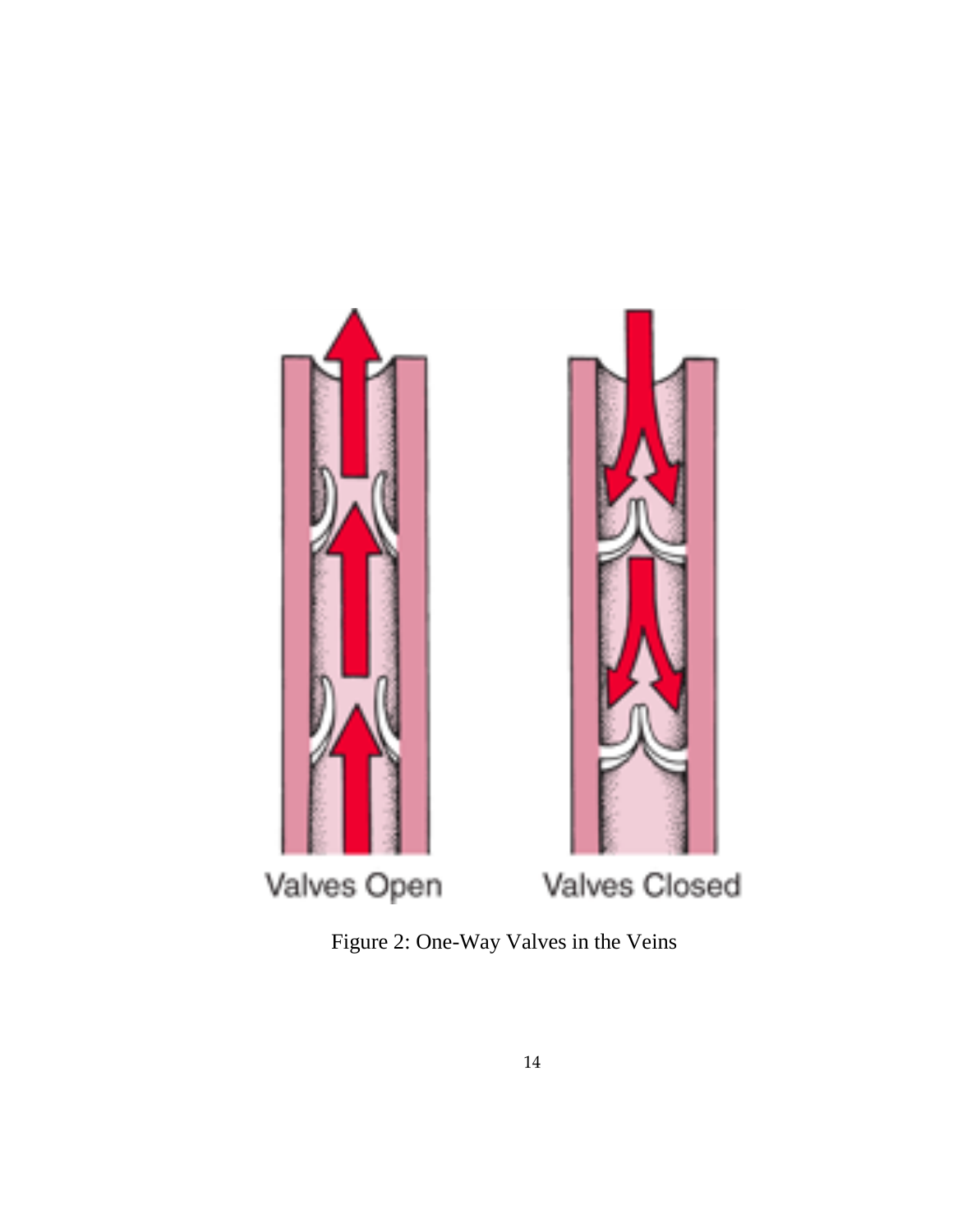One-way valves consist of two flaps (cusps or leaflets) with edges that meet. These valves help veins return blood to the heart. As blood moves toward the heart, it pushes the cusps open like a pair of one-way swinging doors (Figure 2. shown on the left). If gravity momentarily pulls the blood backward or if blood begins to back up in a vein, the cusps are immediately pushed closed, preventing backward flow (Figure 2. shown on the right).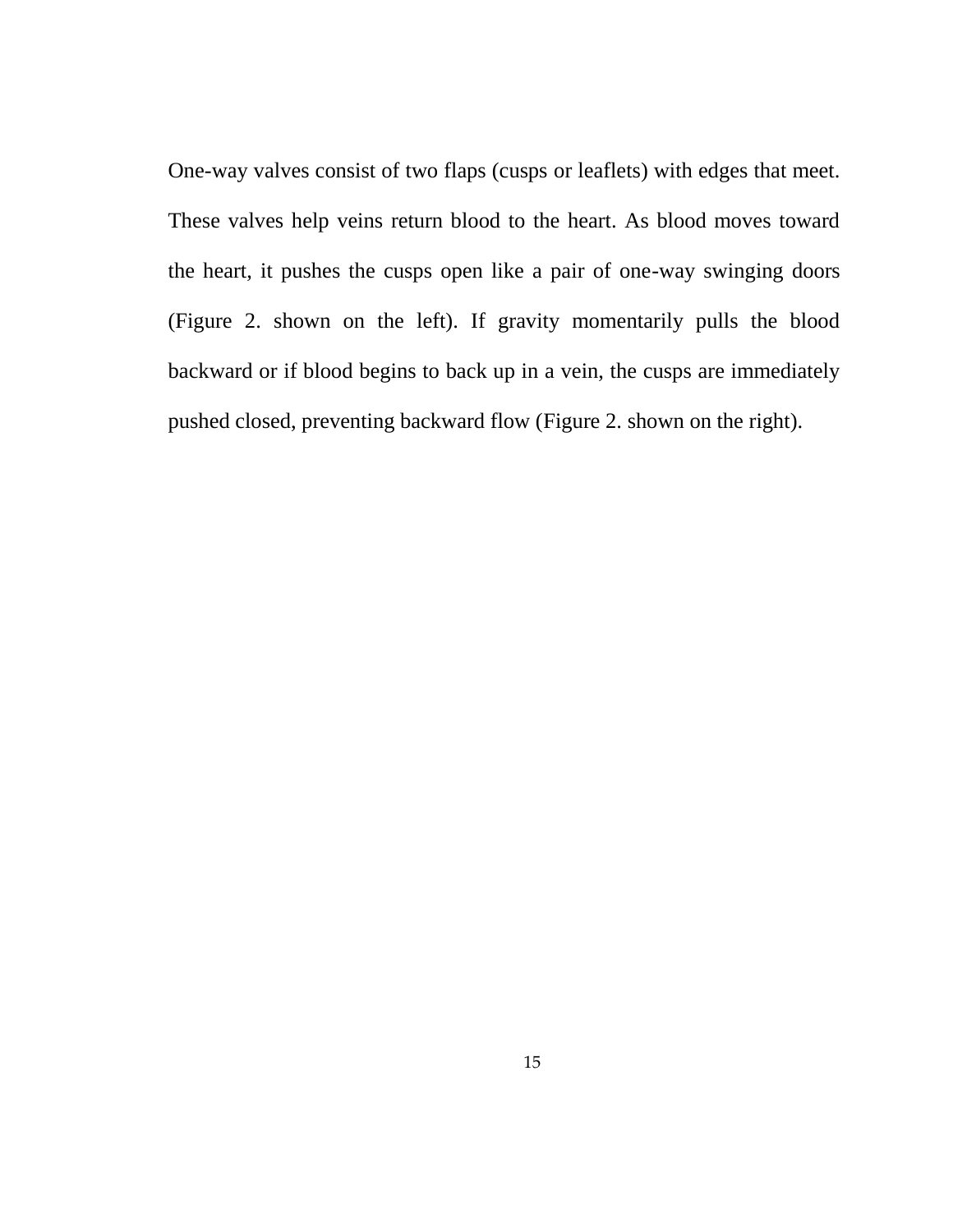#### **2. Venous valves**

Any of the small cusps or folds found in the tunica intima of many veins, serving to prevent backflow of blood [4]. Most of our blood volume is carried in the veins (64%). Veins can expand to hold large amounts of blood. Veins are blood vessels that carry blood from the body back to the heart. Blood return from the legs occurs mainly through the deep veins. Within the veins, especially those of the legs are valves. Venous valves are bicuspid (two) flap like structures made of elastic tissue. The valves function to keep blood moving in one direction. Once the blood has passed from the arteries through the capillaries, it is flowing at a slower rate because little pressure remains to move the blood along. Blood flow in the veins below the heart is helped back up to the heart by the muscle pump. The walls of the veins are thin and somewhat floppy. To compensate for this many veins are located in the muscles.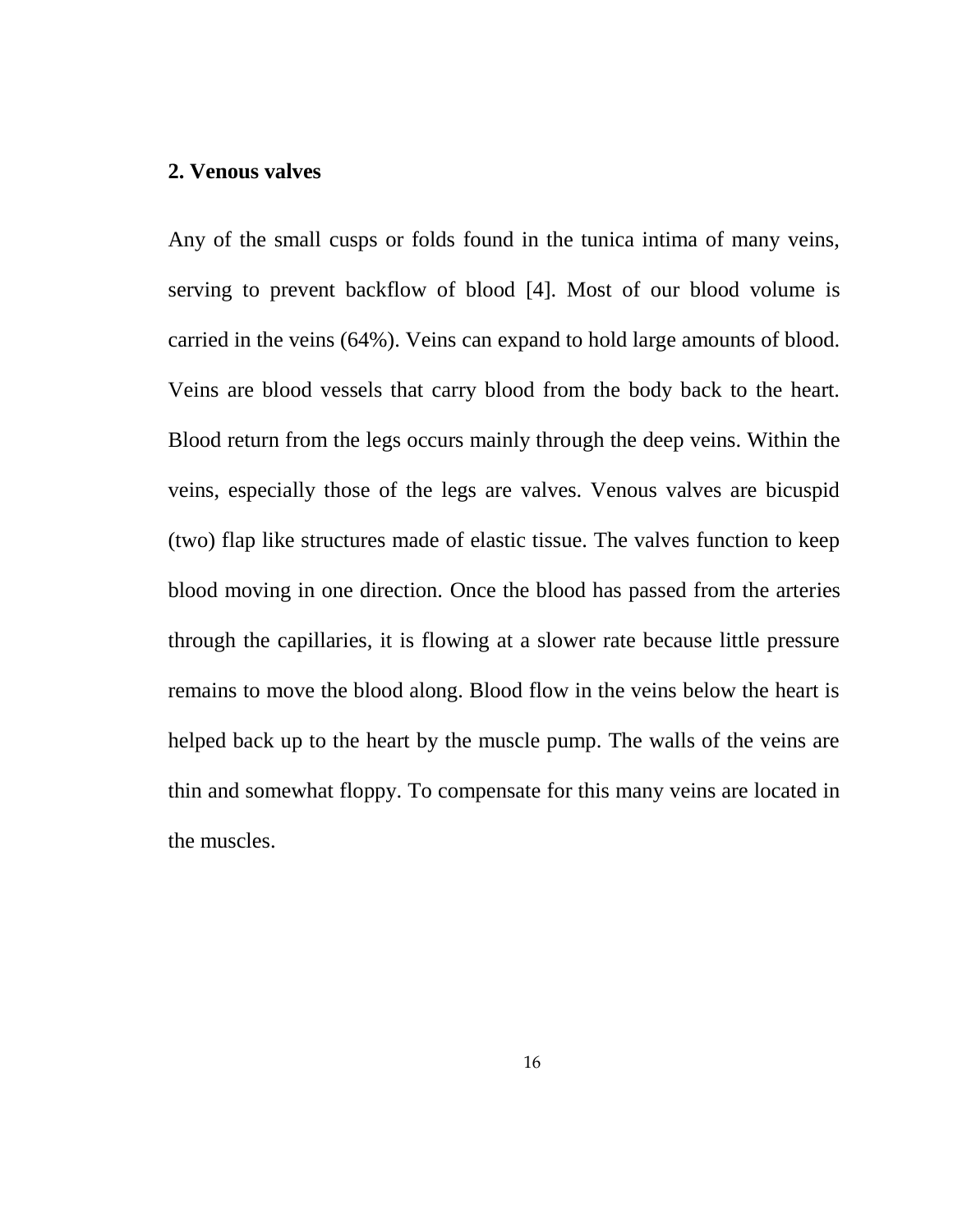

Figure 3: Valves open when muscles contract allowing blood to return

to the heart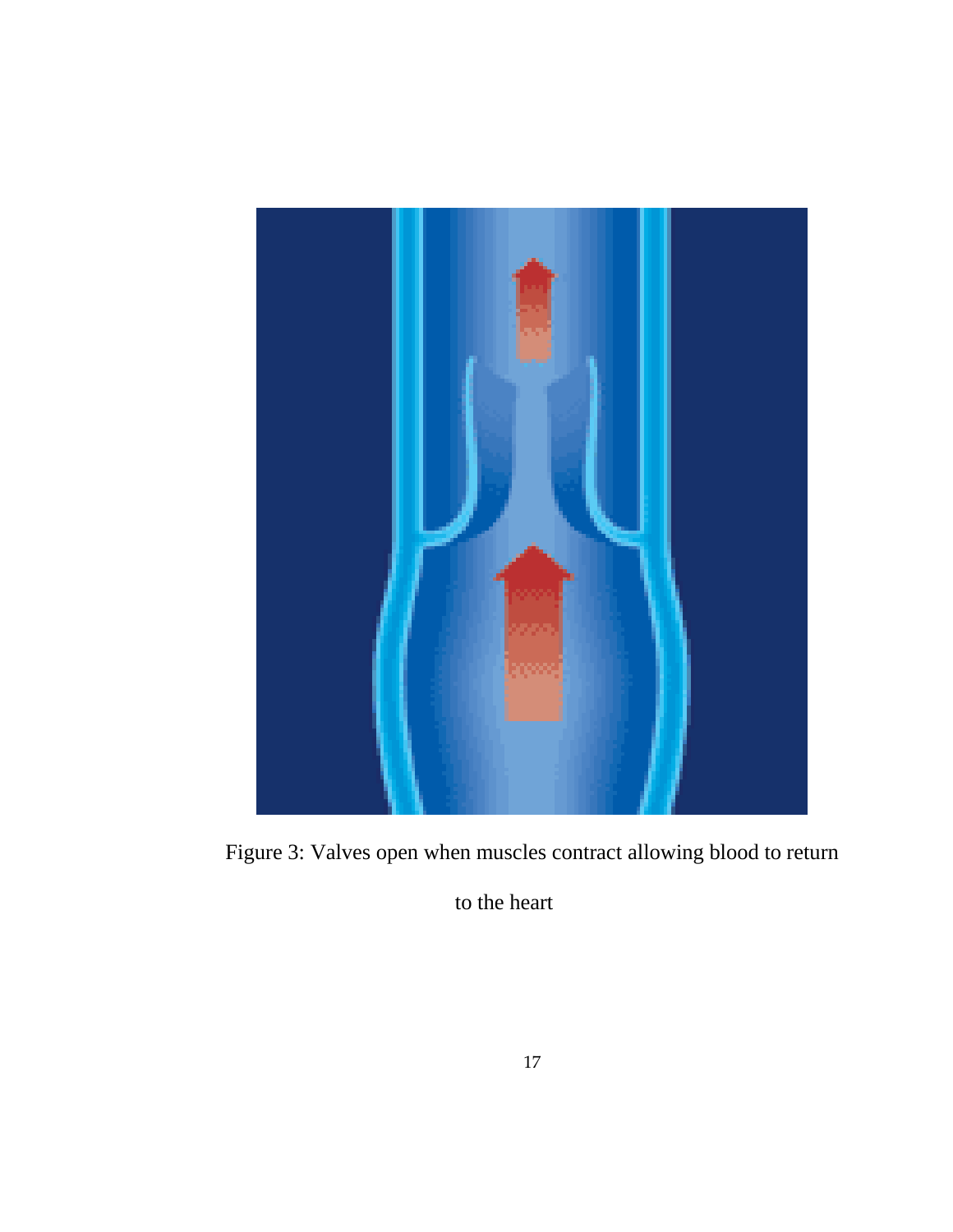The flow of blood in the venous system is complex for several reasons: the low pressure within the veins, flow rates that vary from high (during muscle contraction) to almost no flow during quiet standing or sitting positions, the effects of gravity, the collapsible nature of the venous wall, the presence of valves, and the large volume of blood carried in the veins. Movement of the leg squeezes the veins, which pushes the blood toward the heart. When the muscles contract the blood within the veins is squeezed up the vein and the valves open.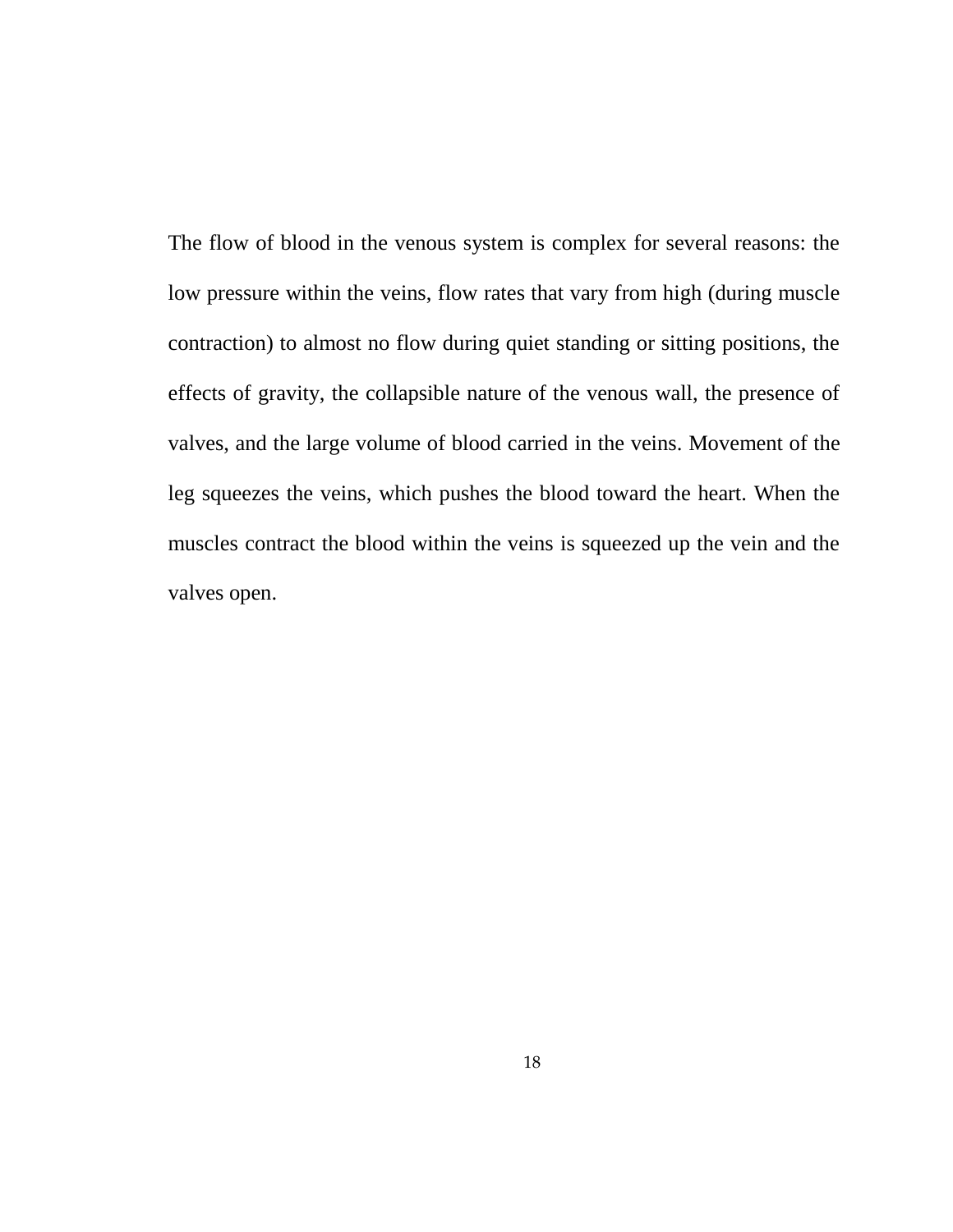

Figure 4: Valves close when muscles relax Blood can not flow

backwards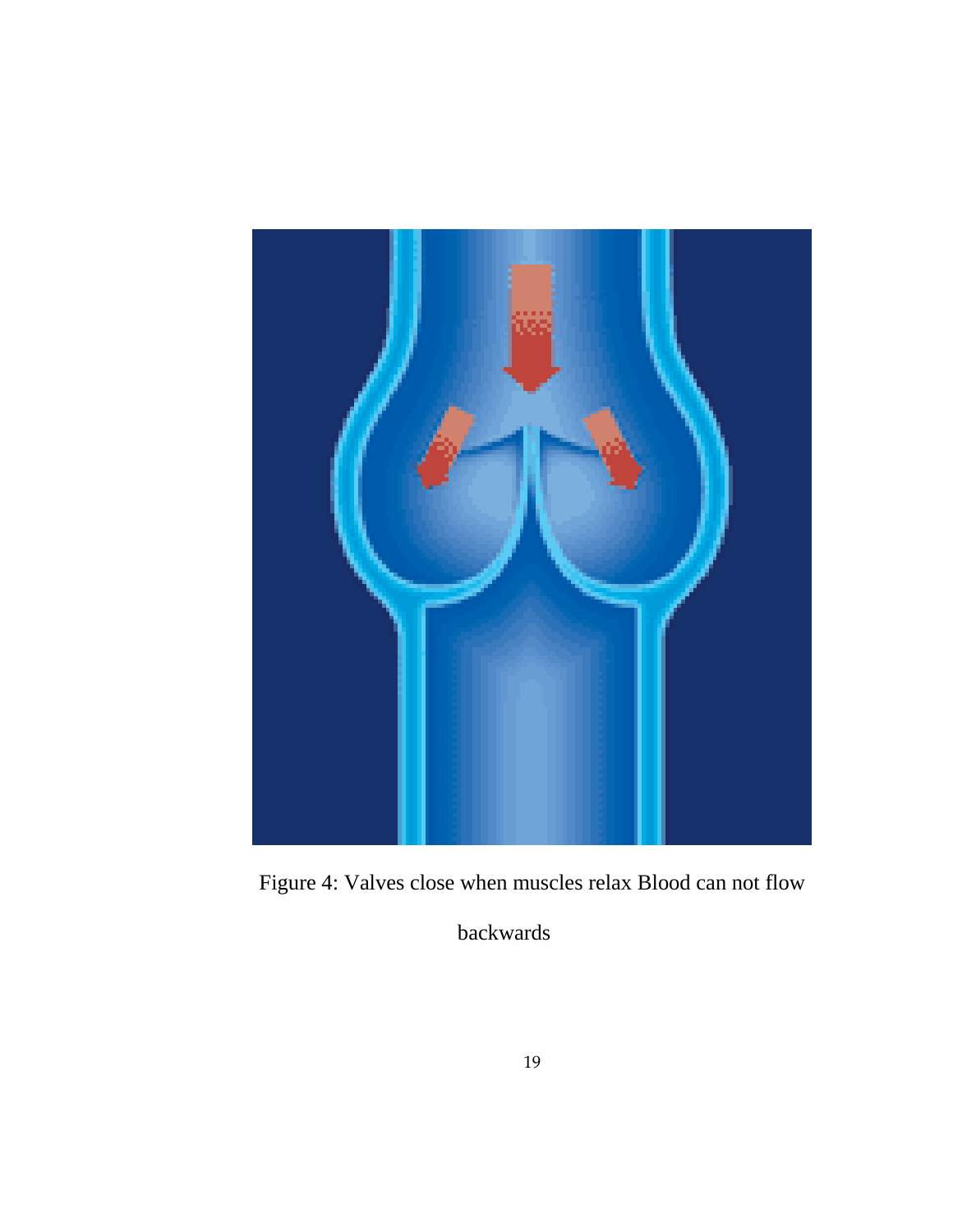

Figure 5: The veins carry oxygen depleted blood back to the heart

from the rest of the body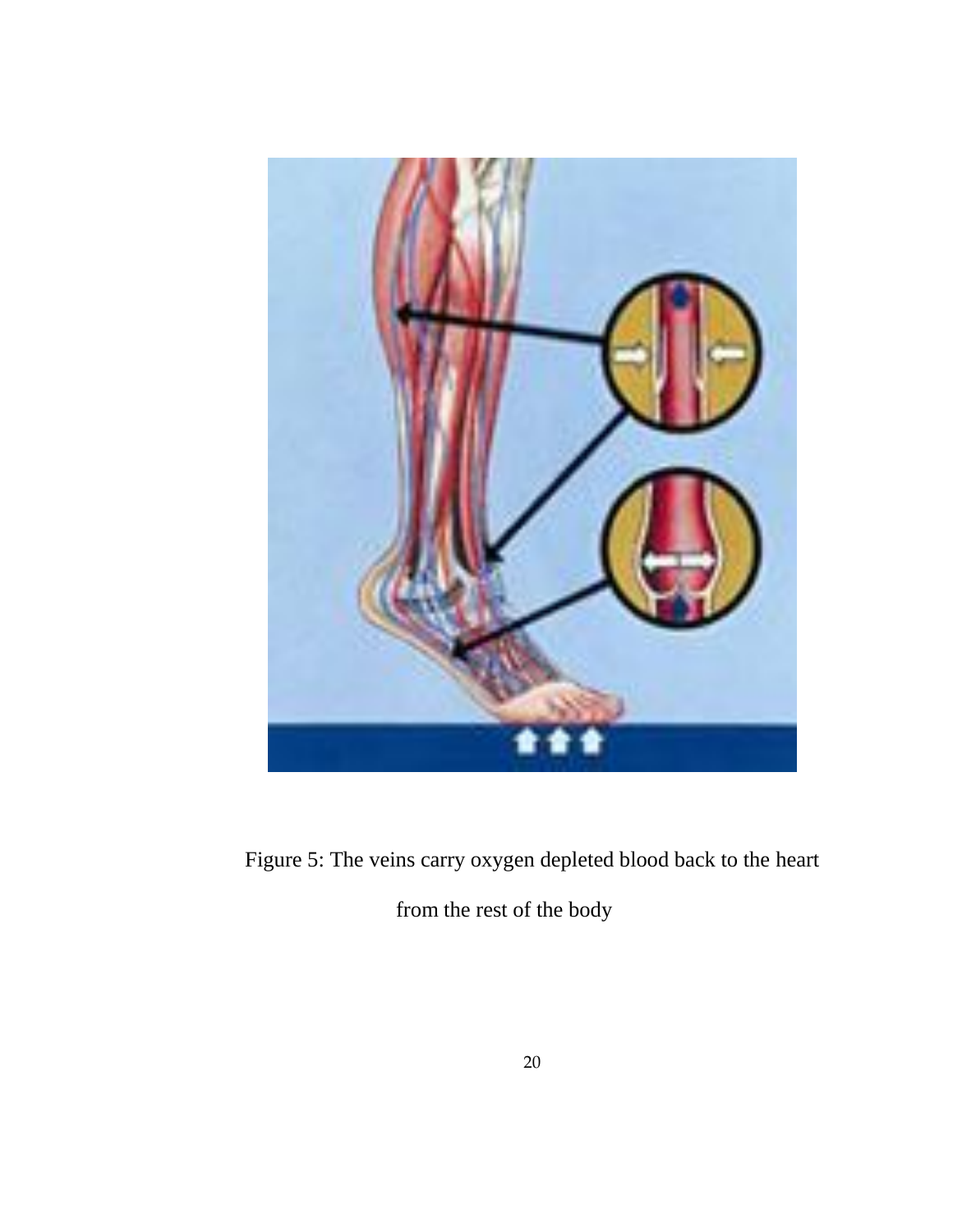When the muscle is at rest, the valves close helping to prevent the backward flow of blood. This is referred to as the muscle pump [5]. In the legs, the veins have to fight gravity to deliver the blood back. This is aided by the surrounding muscles when a person is walking or doing other activities. When a person stands still or sits, the pumping motion of the blood stops, and the blood tries to move backwards. The venous valves are in place to block this backwards motion, also called reflux [6].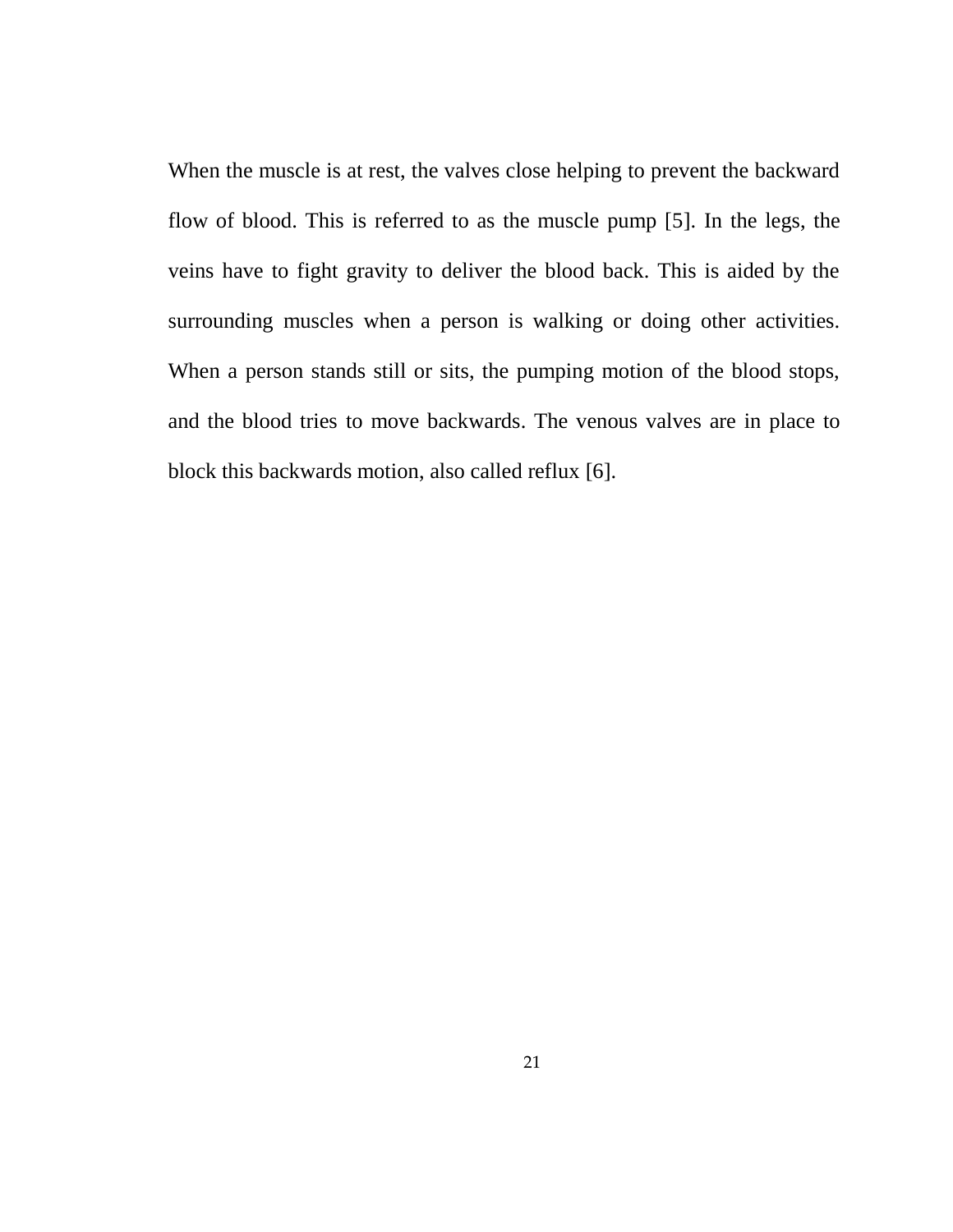# **3. Role of venous valves**

Blood flow in the major veins of the lower extremity depends, in part, on the pumping action produced by leg muscle contractions. Retrograde flow is prevented by venous valves [7].



Figure 6: Role of venous valves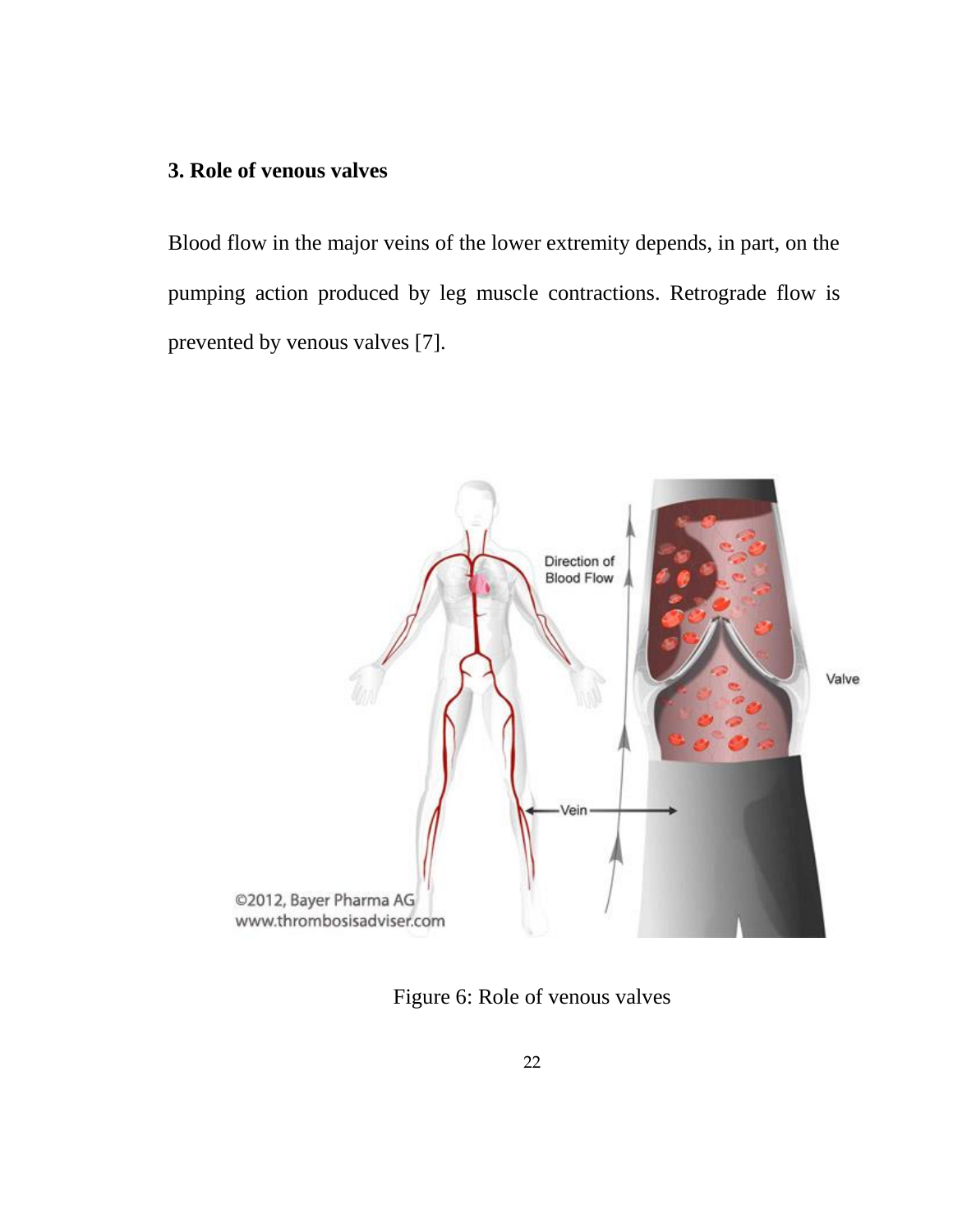# **4. Venous problems**

Spider veins are a common minor problem. These are small red or purplish dilated end vessels. While they may be unattractive they pose no harm. Other venous problems may cause leg discomfort, leg swelling, and in severe cases skin breakdown. Vein problems affect both men and women and are more likely to occur the older we age.



Figure 7: Spider veins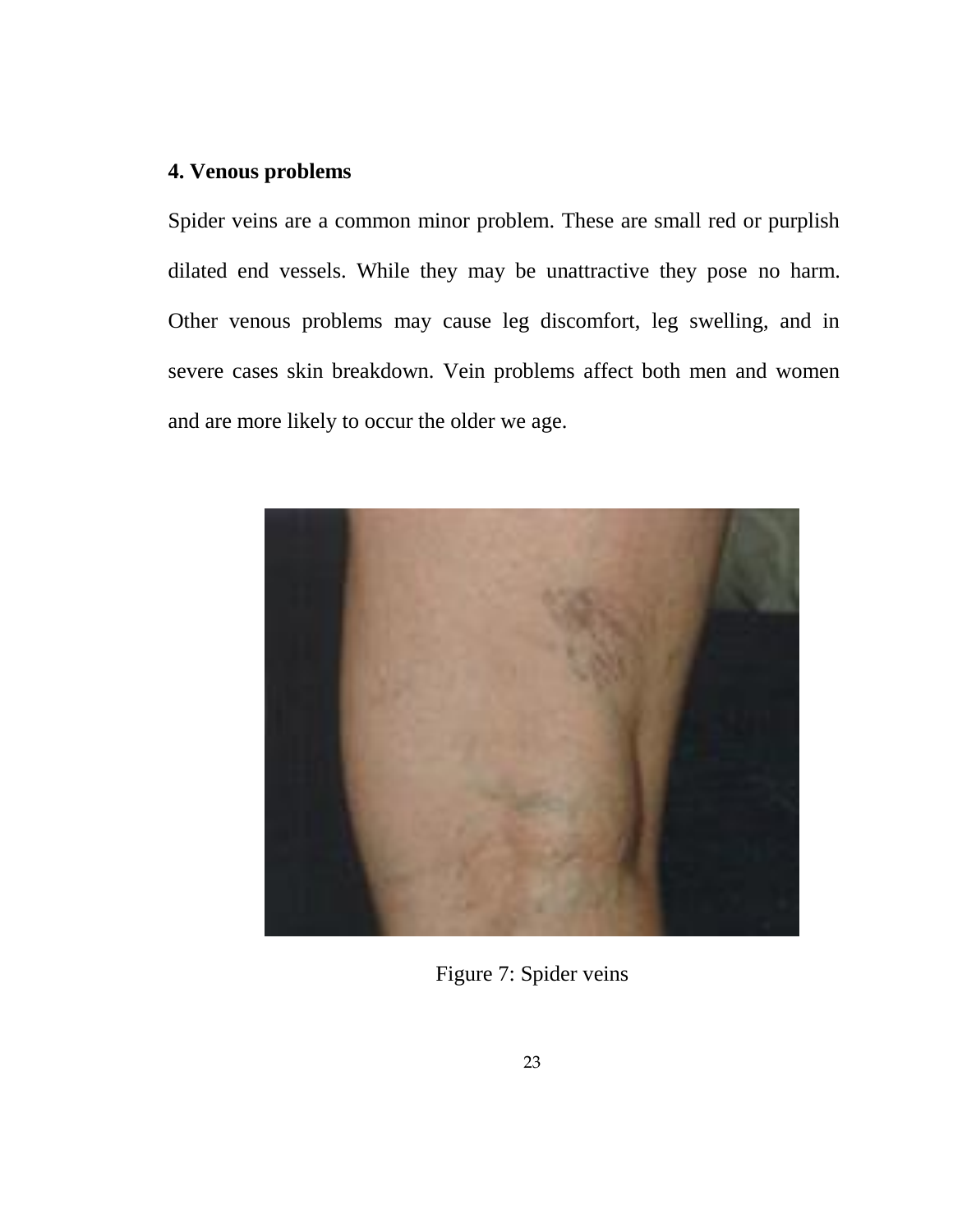The walls of a vein may be weak and bulge and twist as with varicose veins. When veins continually over-expand the valves fail to close properly. Venous blood then falls backwards putting more pressure on the valves below. Eventually these valves may also weaken and pooling or venous congestion results while standing or sitting.



Figure 8: Varicose vein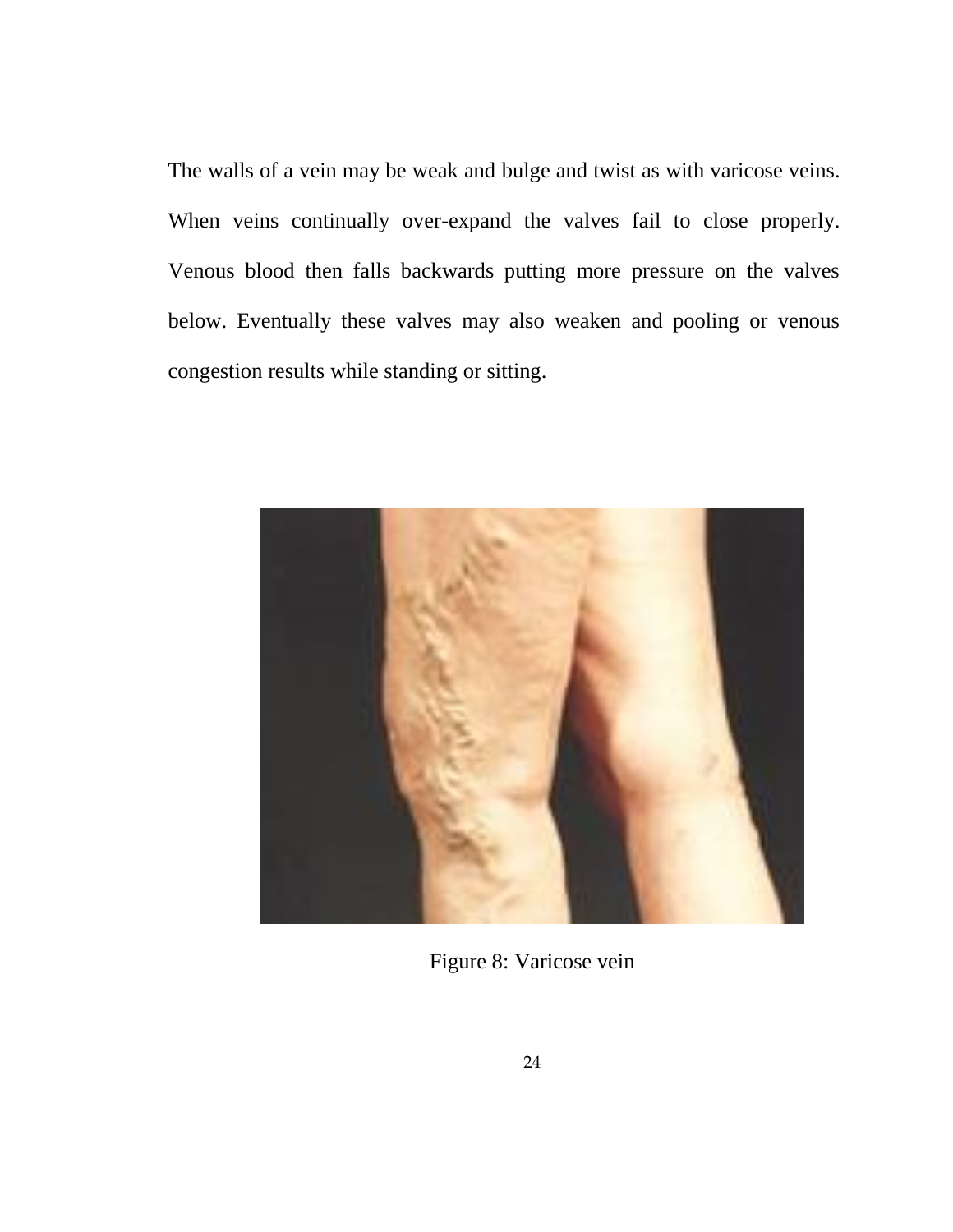A blood clot in a deep vein (DVT) most often occurs near a venous valve. The DVT can permanently damage the vein wall and valve. Damage, scarring or fibrosis to the vein wall and valve cause them to become incompetent resulting in reflux (backward) flow of blood and venous congestion [8].



Figure 9: Damaged venous valve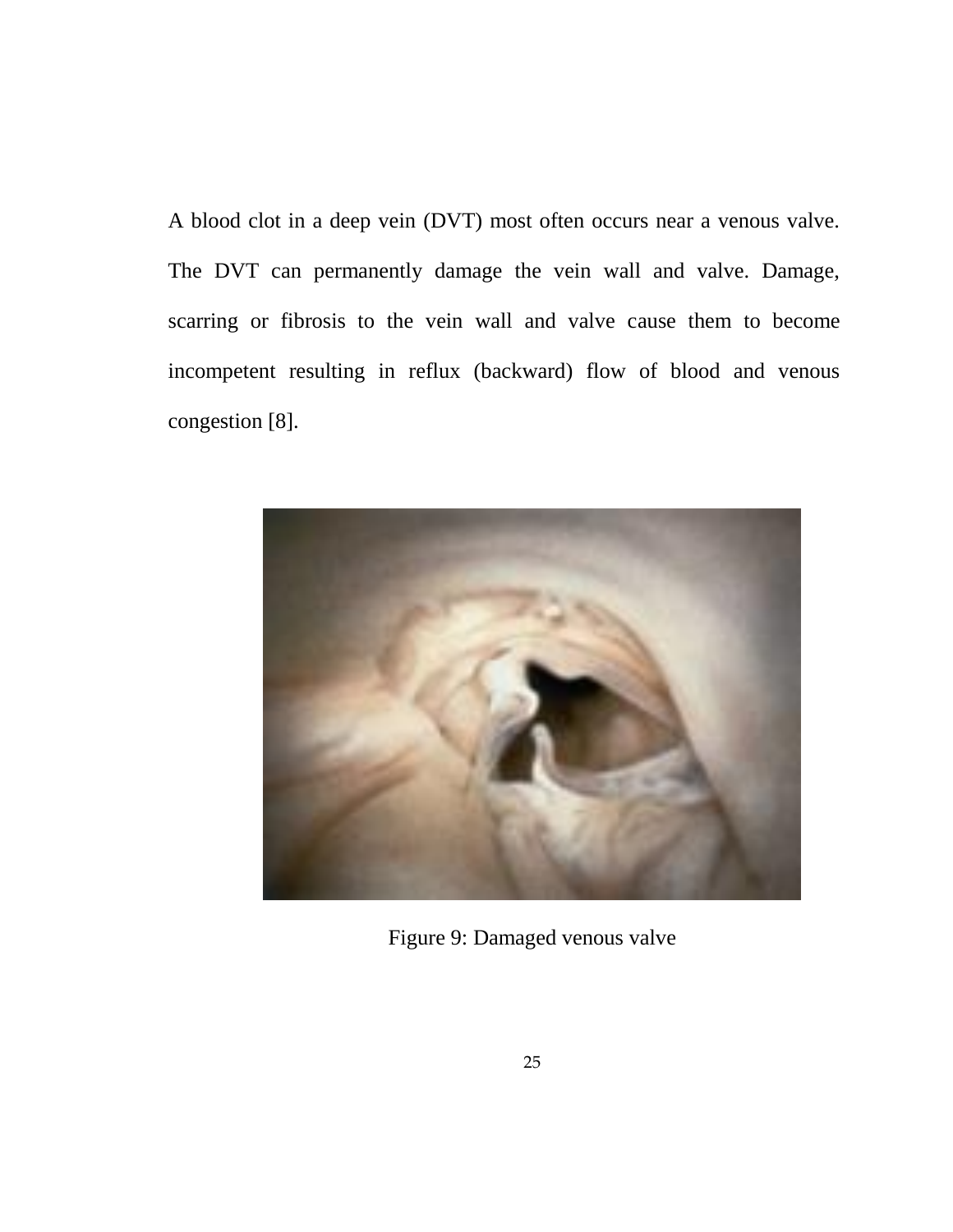## **5. Venous insufficiency**

Venous insufficiency is a condition in which the veins have problems sending blood from the legs back to the heart.

## **5.1. Causes**

Normally, valves in your deeper leg veins keep blood moving forward toward the heart. With chronic venous insufficiency, vein walls are weakened and valves are damaged. This causes the veins to stay filled with blood, especially when you are standing. Chronic venous insufficiency is a long-term condition. It occurs because a vein is partly blocked, or blood is leaking around the valves of the veins.

Risk factors for venous insufficiency include:

- 1. Age
- 2. Being female (related to levels of the hormone progesterone)
- 3. Being tall
- 4. Family history of this condition
- 5. History of deep vein thrombosis in the legs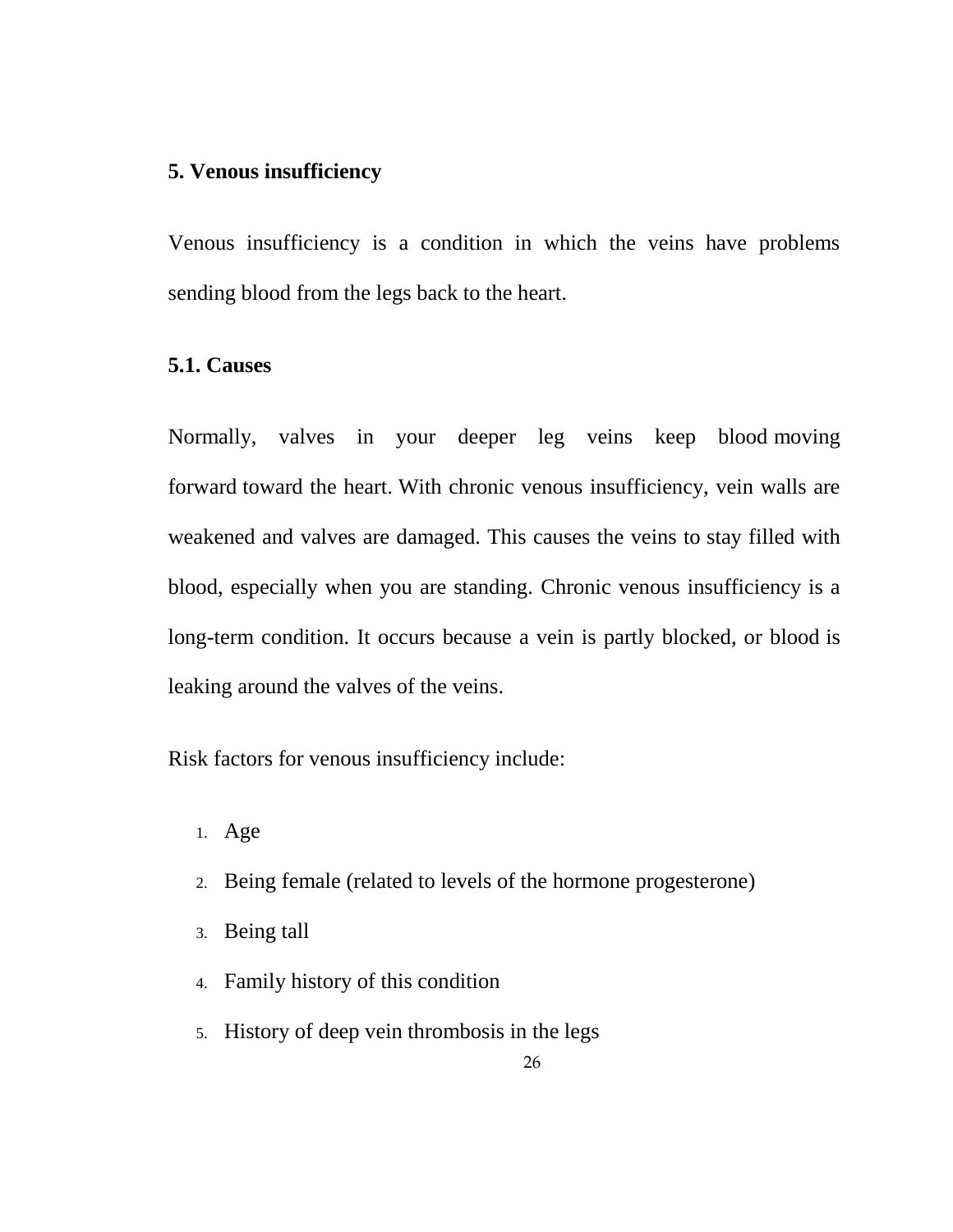- 6. Obesity
- 7. Pregnancy
- 8. Sitting or standing for a long periods

## **5.2. Symptoms**

- 1. Dull aching, heaviness, or cramping in legs
- 2. Itching and tingling
- 3. Pain that gets worse when standing
- 4. Pain that gets better when legs are raised
- 5. Swelling of the legs
- 6. Redness of the legs and ankles
- 7. Skin color changes around the ankles
- 8. Varicose veins on the surface (superficial)
- 9. Thickening and hardening of the skin on the legs and ankles (lipodermatosclerosis)
- 10. Ulcers on the legs and ankles
- 11. Wound that is slow to heal on the legs or ankles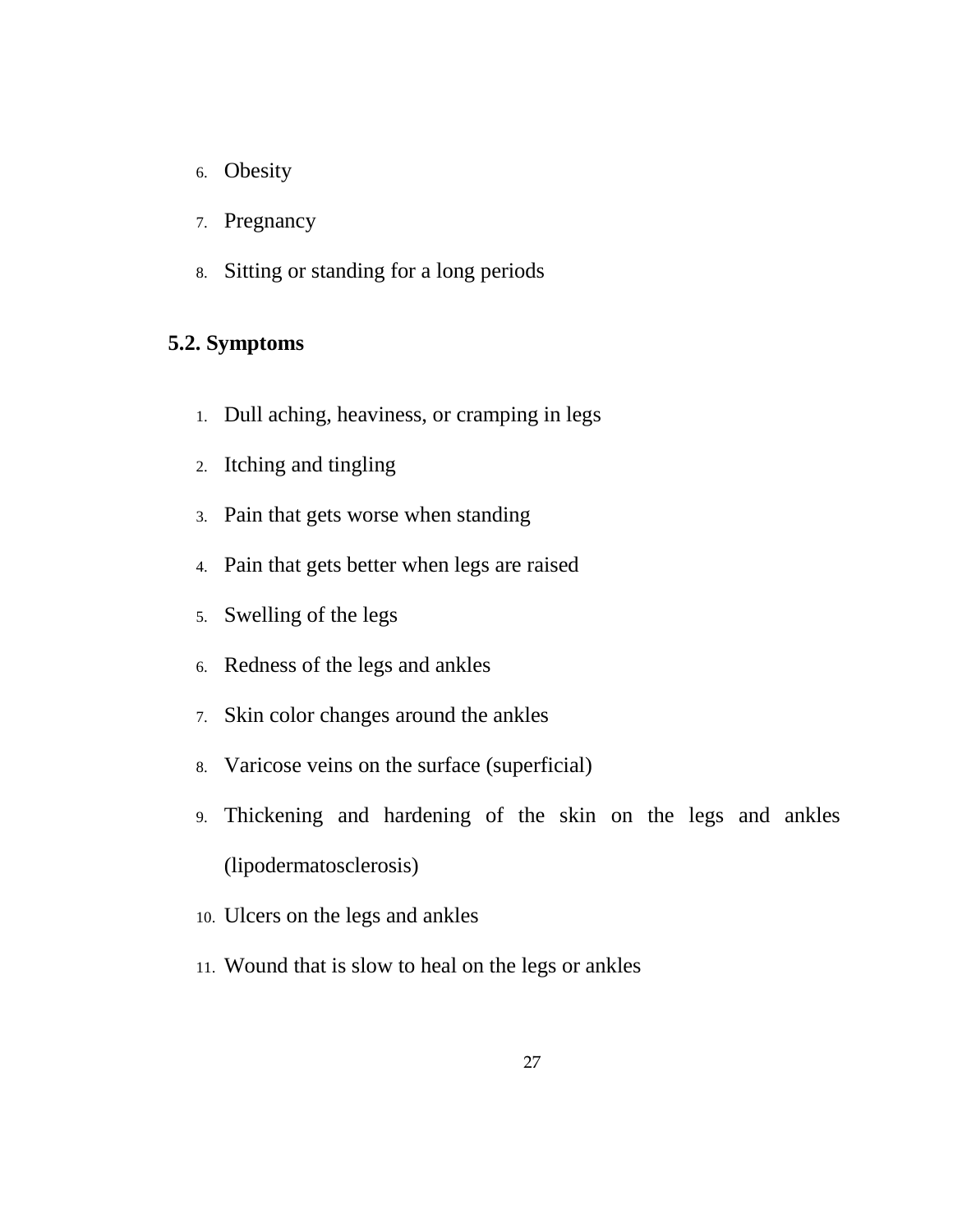# **6. Exams and tests**

Your doctor will do a physical exam and ask about your symptoms and medical history. Diagnosis is often made based on the appearance of leg veins when you are standing or sitting with your legs dangling.

A duplex ultrasound exam of your leg may be ordered to:

- 1. Check blood flow in the veins
- 2. Rule out other problems with the legs, such as a blood clot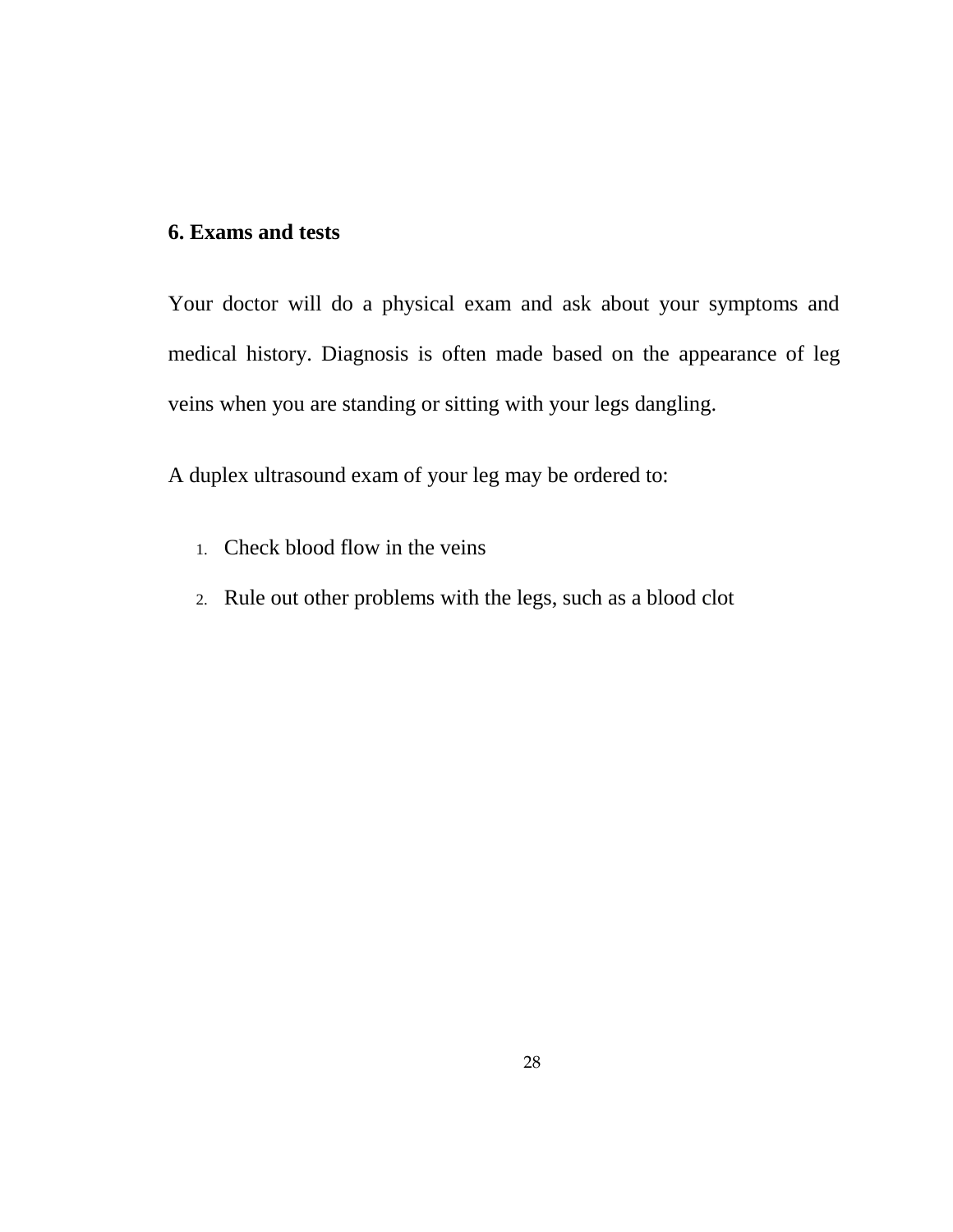## **7. Treatment**

Your doctor may suggest that you take the following self-care steps to help manage venous insufficiency:

- 1. Wear compression stockings to decrease swelling.
- 2. Do not sit or stand for long periods. Even moving your legs slightly helps keep the blood flowing.
- 3. Care for wounds if you have any open sores or infections.
- 4. Lose weight if you are overweight.

If your condition is severe, your doctor may recommend the following treatments:

- 1. Sclerotherapy: Salt water (saline) or a chemical solution is injected into the vein. The vein hardens and then disappears.
- 2. Ablation: Heat is used to close off and destroy the vein. The vein disappears over time.
- 3. Vein stripping: Small surgical cuts (incisions) are made in the leg near the damaged vein. The vein is removed through one of the incisions.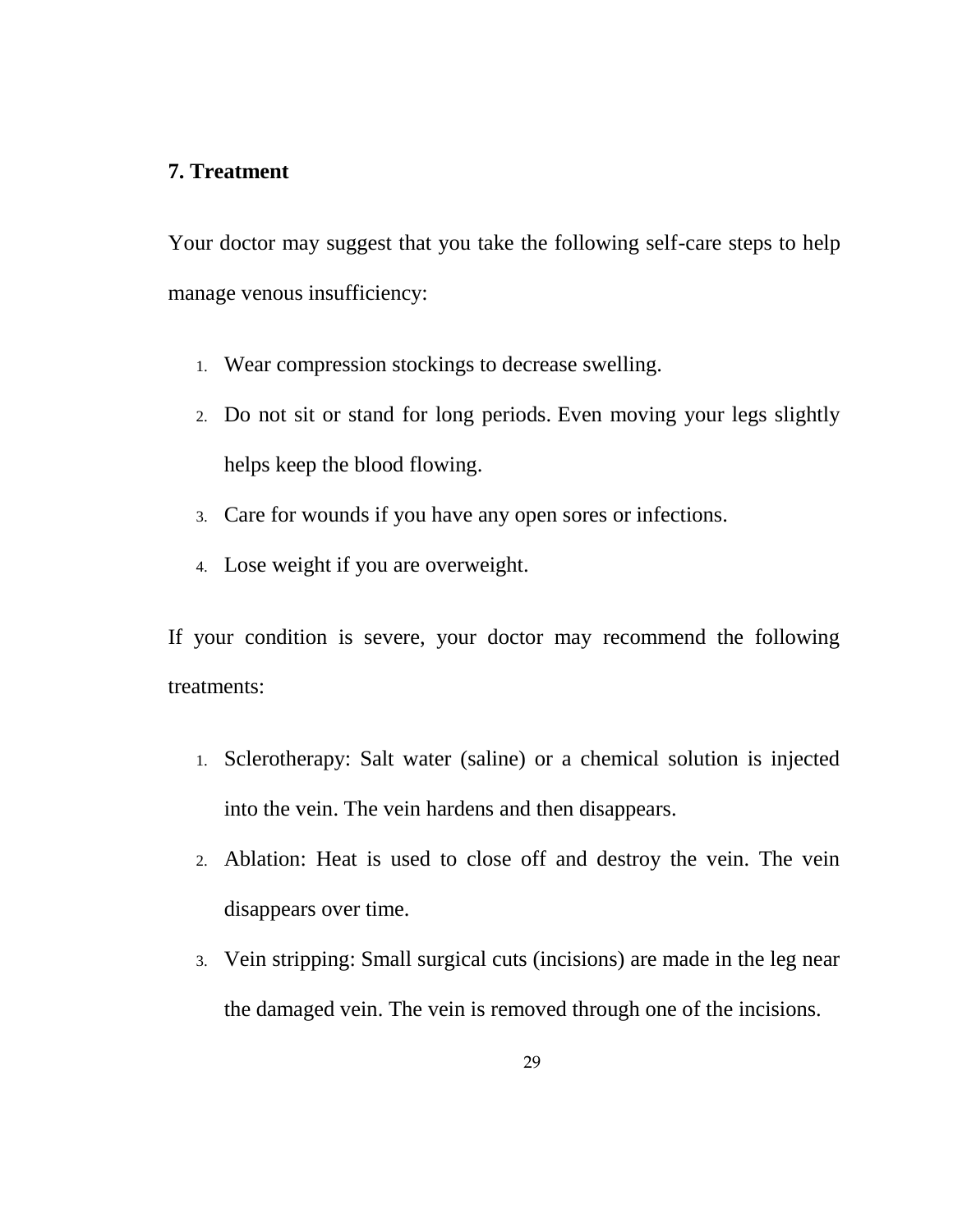- 4. Bypass: This is surgery to reroute blood flow around the blocked vein. A tube or blood vessel taken from your body is used to make a detour around, or bypass, the damaged vein.
- 5. Valve repair: A small incision is made in the leg and the damaged valve is repaired.
- 6. Angioplasty and stenting: This is a procedure to open a narrowed or blocked vein. Angioplasty uses a tiny medical balloon to widen the blocked vein. The balloon presses against the inside wall of the vein to open it and improve blood flow. A tiny metal mesh tube called a stent is then placed inside the vein to it from narrowing again.

Surgery (varicose vein stripping) or other treatments for varicose veins may be recommended if you have:

- 1. Leg pain, which may make your legs feel heavy or tired
- 2. Skin sores caused by poor blood flow in the veins
- 3. Thickening and hardening of the skin on the legs and ankles (lipodermatosclerosis)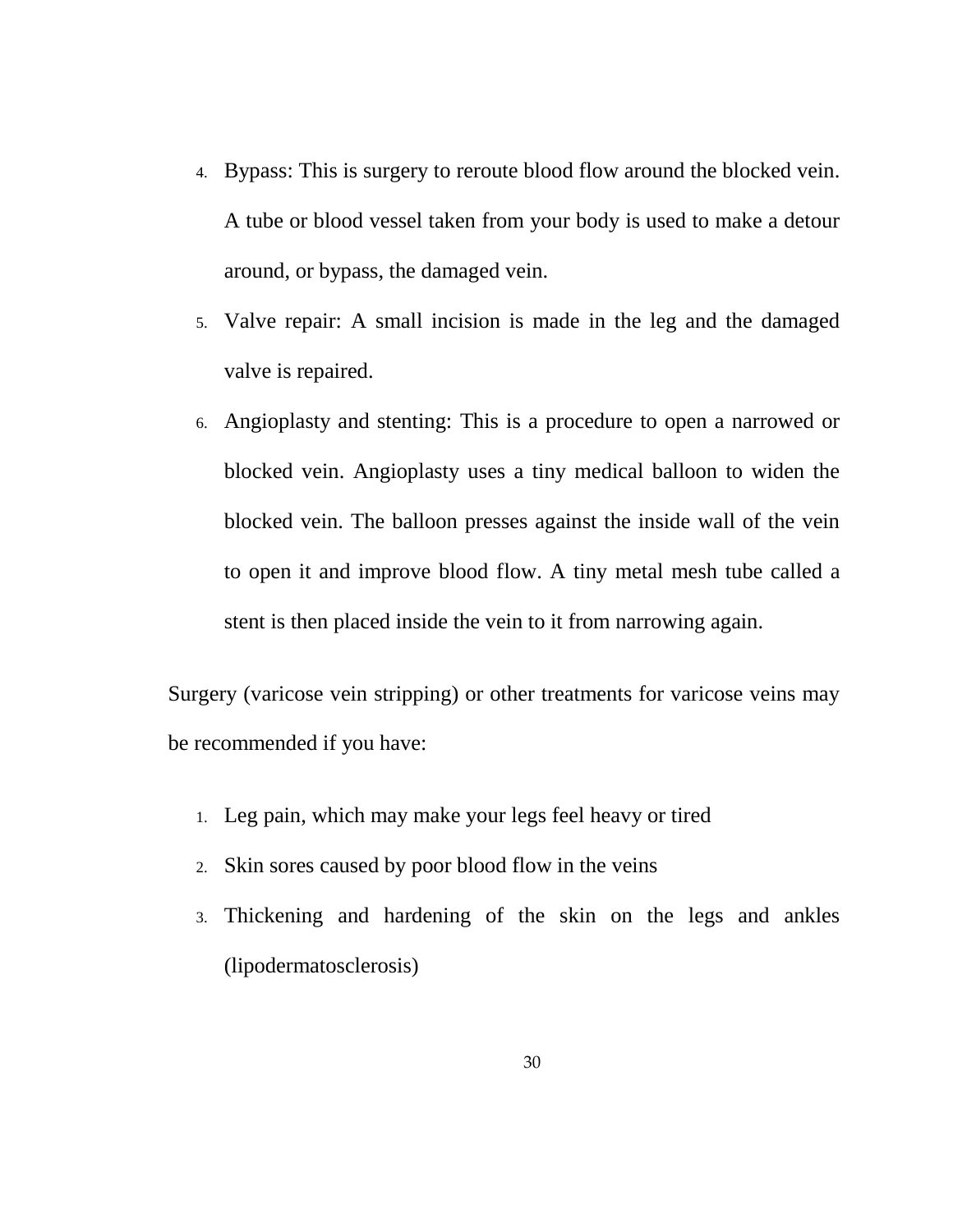## **8. What causes CVI?**

Over the long-term, blood pressure that is higher than normal inside your leg veins causes CVI. This can lead to damage to the valves, which can further worsen the problem. In some instances, the valves that prevent blood from flowing "backwards," can be congenitally defective. Other causes of CVI include deep vein thrombosis (DVT) and phlebitis, both of which cause elevated pressure in your veins by obstructing the free flow of blood through the veins.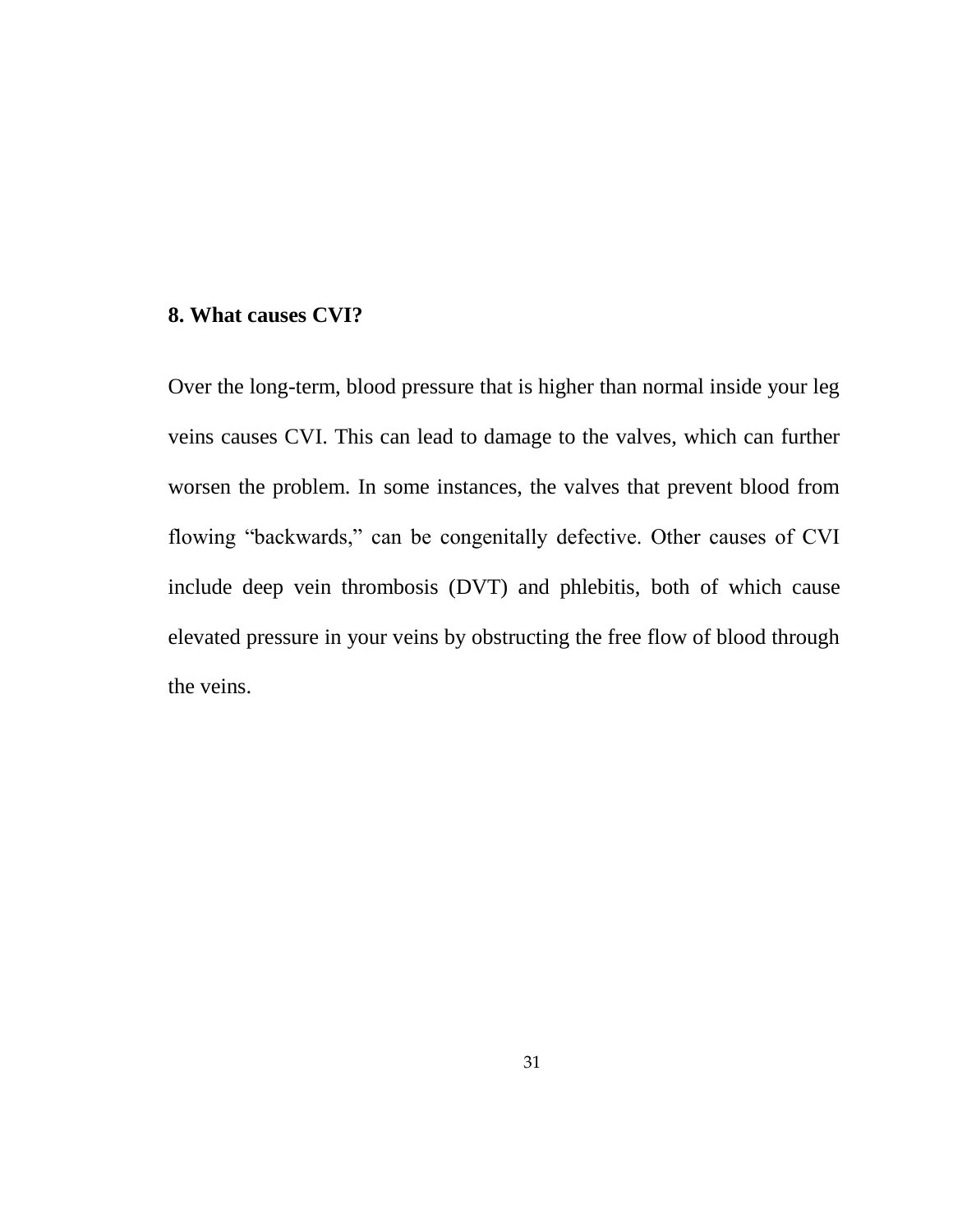

Figure 10: Thrombosis in deep vein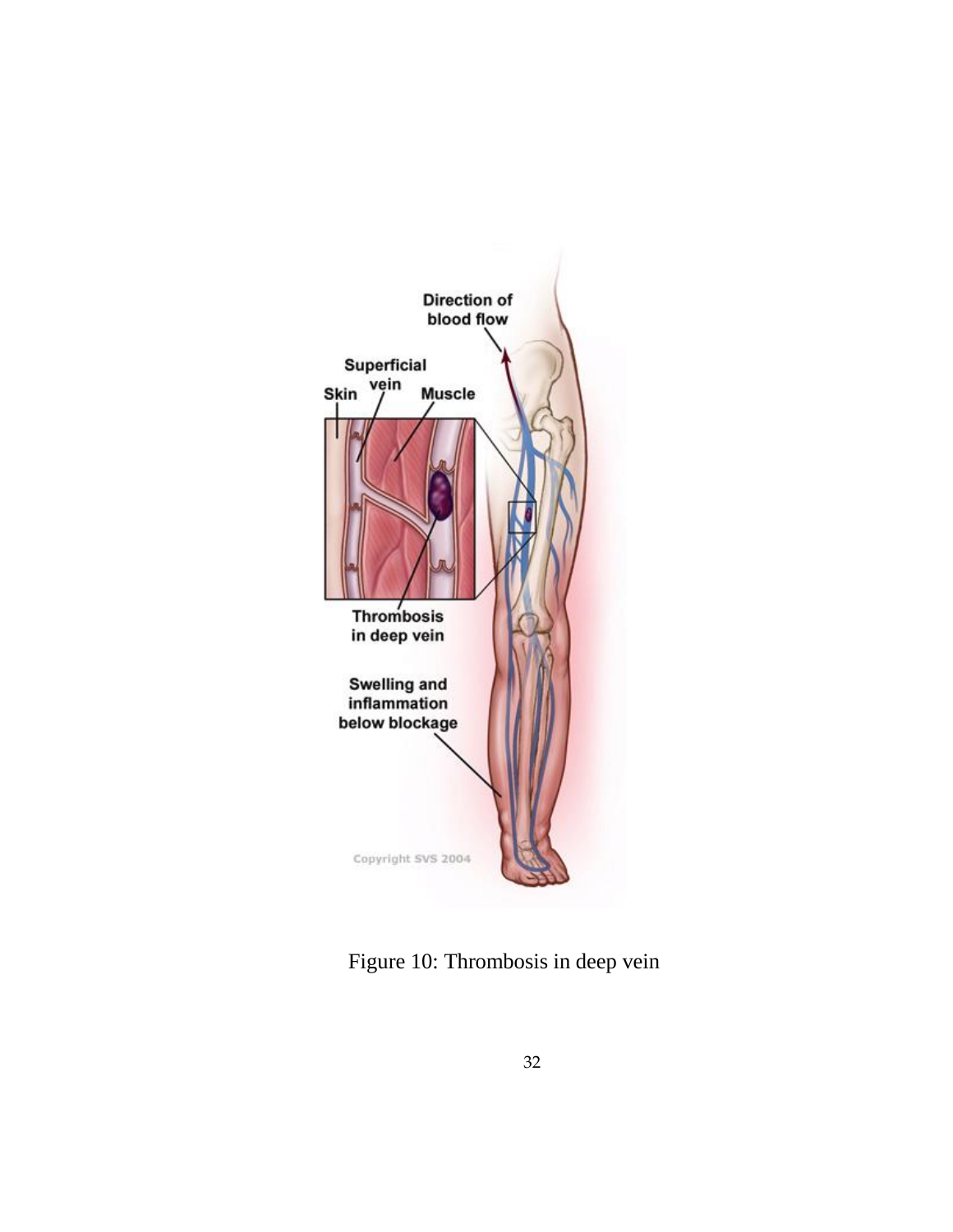DVT occurs when a blood clot (properly called a thrombus) blocks blood from flowing toward the heart, out of a deep or perforating vein. The blood trying to pass through the blocked veins can increase the blood pressure in the vein, which, in turn, overloads your valves. Vein valves that do not work properly are called incompetent because they stretch and no longer work efficiently, and incompetent valves contribute to CVI. DVT is a potentially serious condition that causes leg swelling and requires immediate medical attention because sometimes the blood clots in the veins can break off and travel to the lungs. This condition is called a pulmonary embolus. Phlebitis occurs when a superficial or deep vein becomes swollen and inflamed. This inflammation causes a blood clot to form, which can also lead to DVT. Factors that can increase your risk for CVI include a family history of varicose veins, being overweight, being pregnant, not exercising enough, smoking, and standing or sitting for long periods of time. Although CVI can affect anyone, your age and sex can also be factors that may increase your tendency to develop CVI; women older than 50 most often get CVI.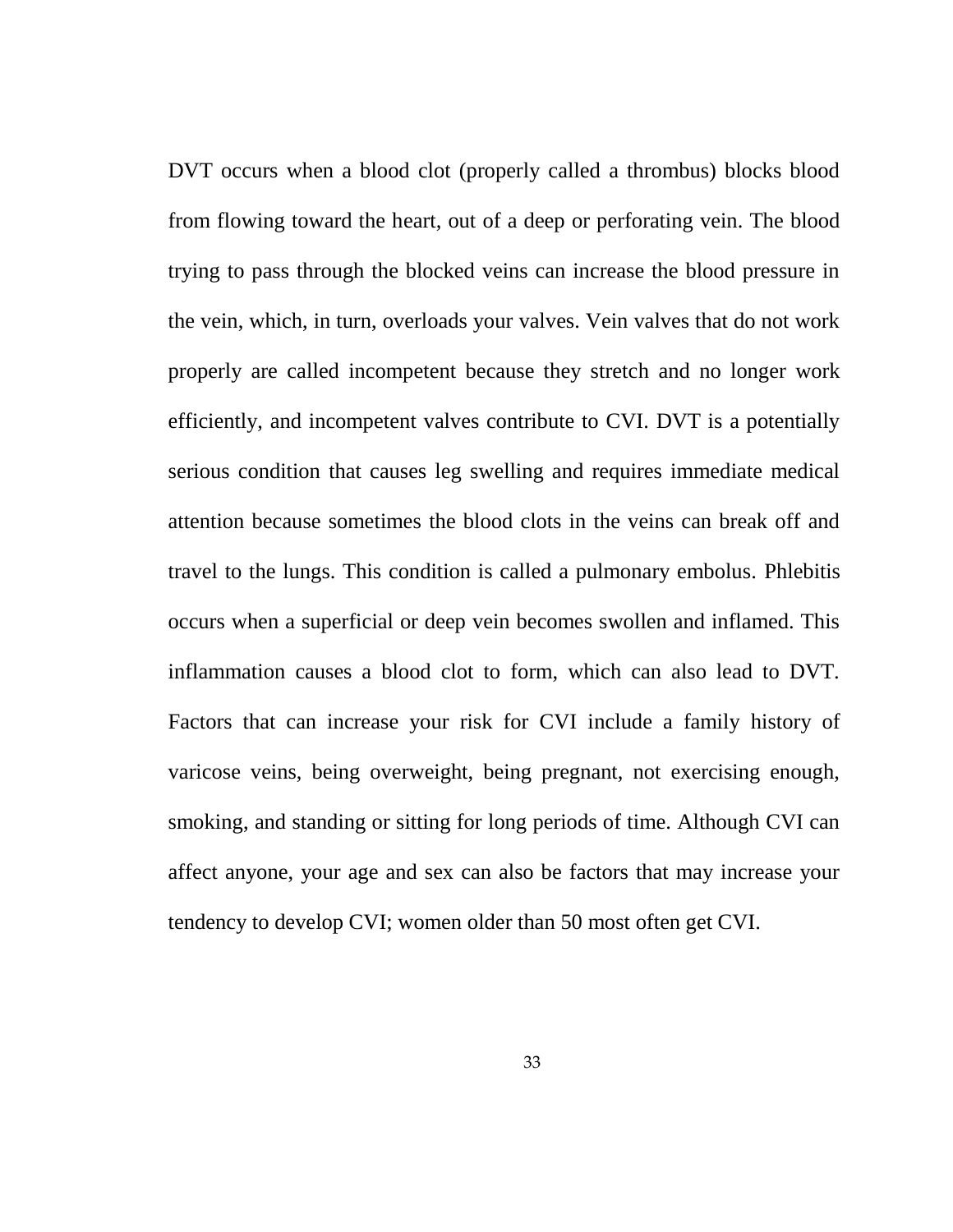## **9. What tests will I need?**

First your physician asks you questions about your current general health, past medical history, and symptoms. In addition, your physician conducts a physical exam. Together these are known as a patient history and exam. Your physician may measure the blood pressure in your legs and will examine the varicose veins. To confirm a diagnosis of CVI, the physician may order a duplex ultrasound test or sometimes another test called a venogram. Duplex ultrasound uses painless sound waves higher than human hearing can detect. Duplex ultrasound allows your physician to measure the speed of blood flow and to see the structure of your leg veins. A venogram is an x-ray that also allows your physician to see the anatomy of your veins. During this test, your physician injects a dye, properly called contrast, which makes the blood in your veins appear on an x-ray.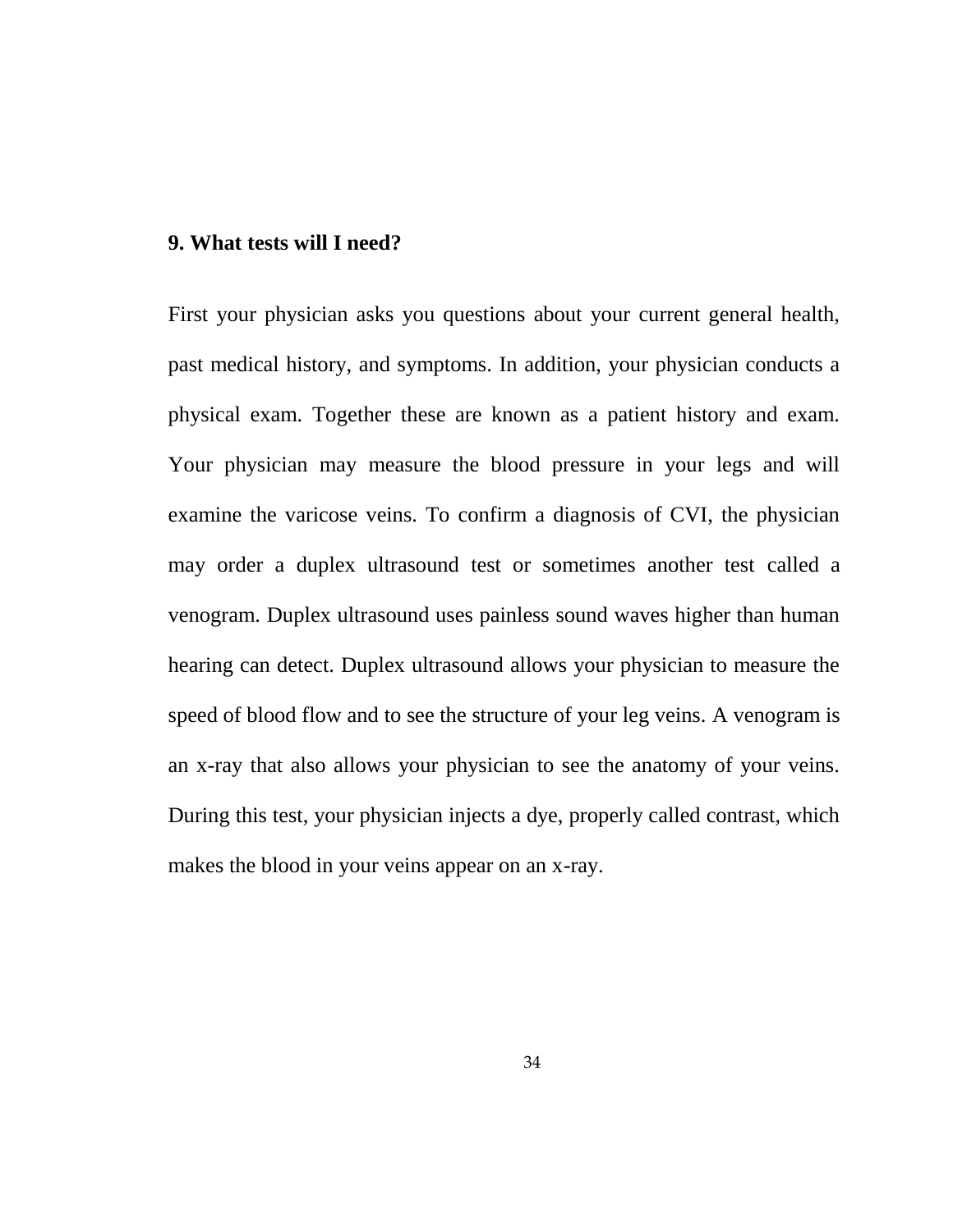#### **10. How is CVI treated?**

CVI is usually not considered a serious health risk. Your physician will focus his or her treatment on decreasing your pain and disability.

## **10.1. Compression stocking**

For mild cases of CVI, your physician may recommend compression stockings. Compression stockings are elastic stockings that squeeze your veins and stop excess blood from flowing backward. In this way, compression stockings can often also help heal skin sores and prevent them from returning. You may need to wear compression stockings daily for the rest of your life. You can help avoid leg swelling and other symptoms by occasionally raising your legs and avoiding standing for long periods of time to decrease the pressure in the veins. When you do need to stand for a long period, you can flex your leg muscles occasionally to keep the blood flowing. You can also help lessen the symptoms of CVI by maintaining your ideal body weight or losing weight if you are overweight.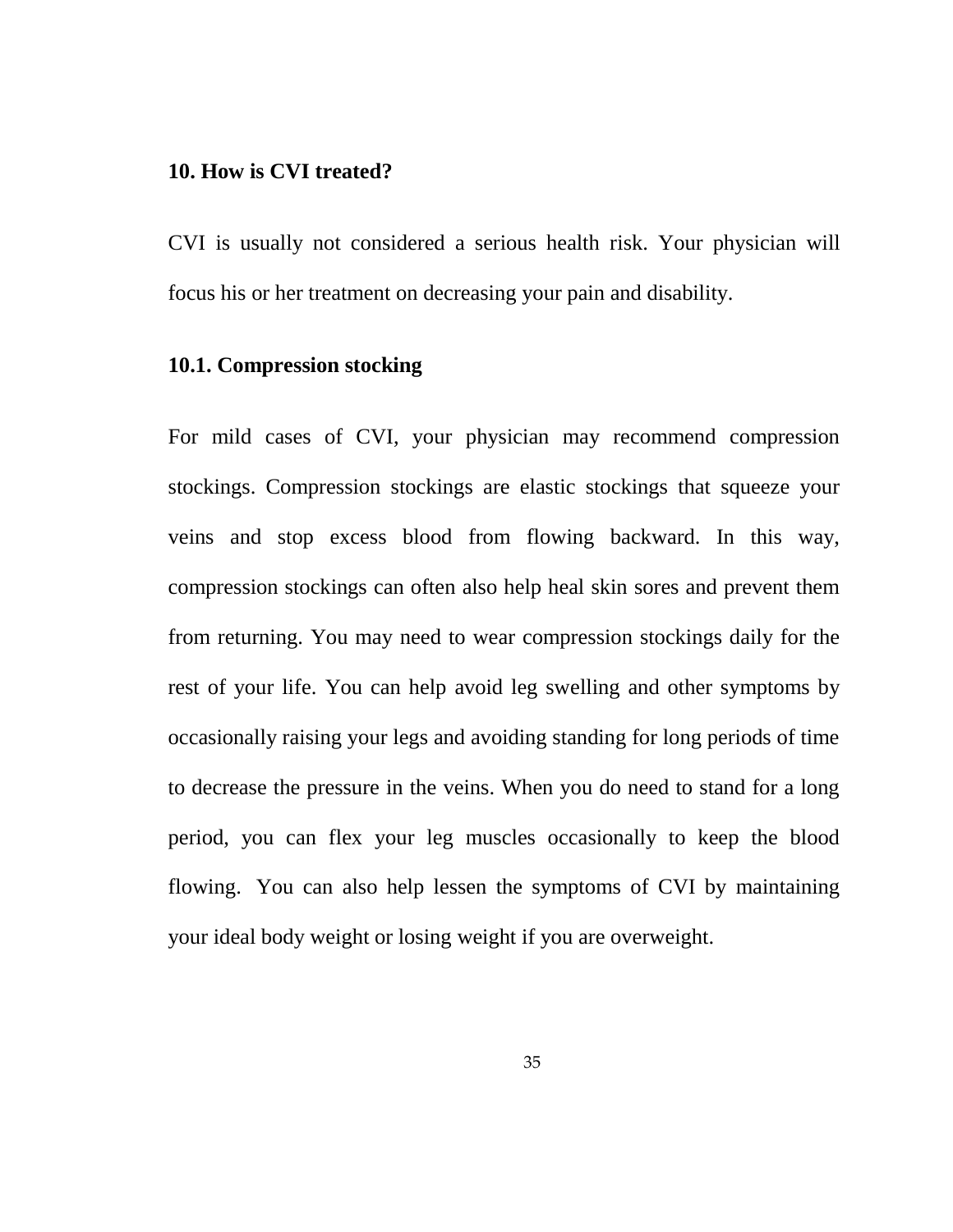More serious cases of CVI may be treated with injections, called sclerotherapy, or with surgical procedures. Fewer than 10 percent of people with CVI require surgery to correct the problem. Surgical treatments include ablation, vein stripping, bypass surgery, valve repair, and angioplasty or stenting of a vein.



Figure 11: Compression increases direction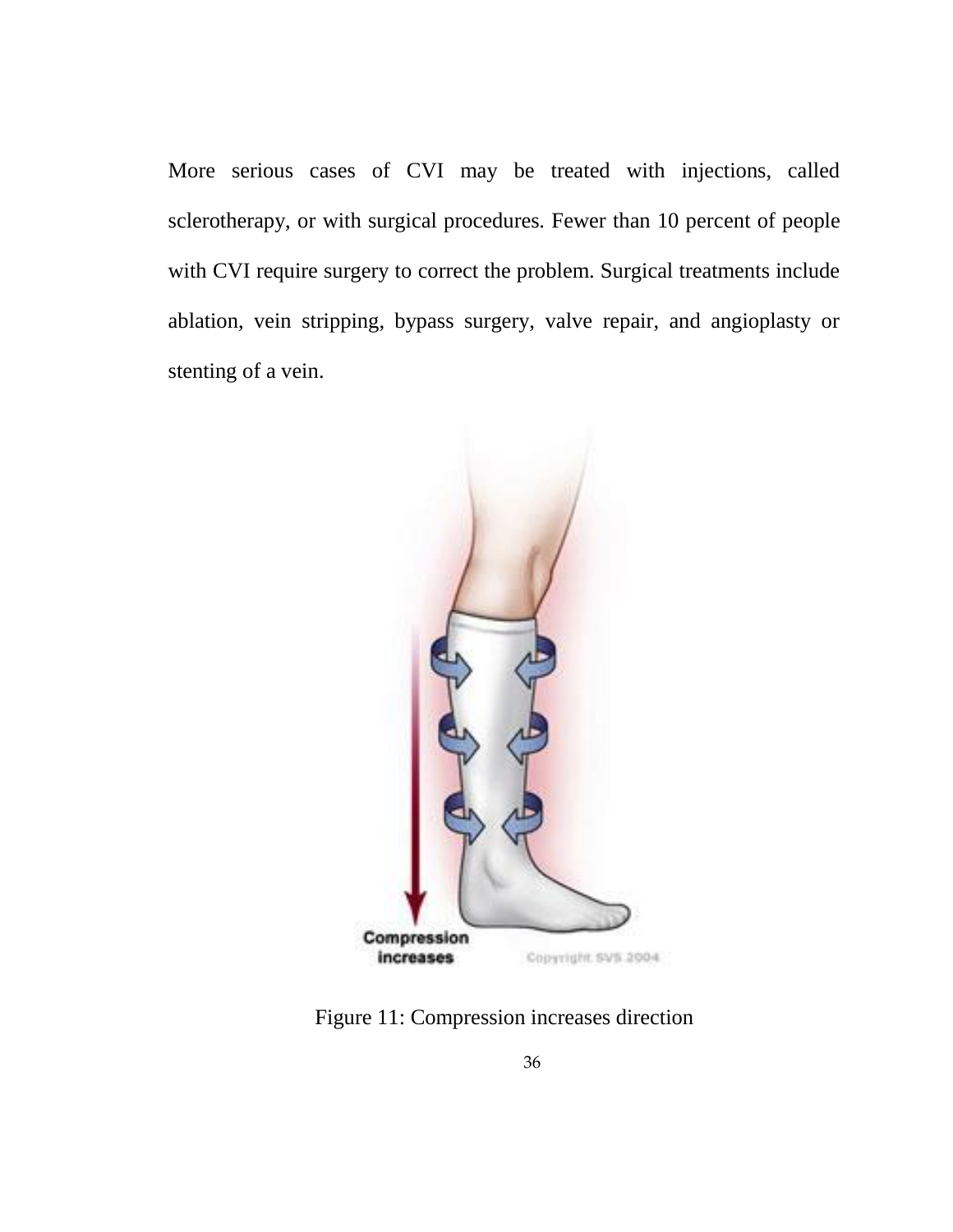## **10.2. Sclerotherapy**

In sclerotherapy, your physician injects a chemical into your affected veins. The chemical scars your veins from the inside out so your abnormal veins can then no longer fill with blood. Blood that would normally return to the heart through these veins returns to the heart through other veins. Your body will eventually absorb the veins that received the injection.

## **10.3. Ablation**

Ablation uses a thin, flexible tube called a catheter inserted into a varicose vein. Tiny electrodes at the tip of the catheter heat the walls of your varicose vein and destroy the vein tissue. As with chemical sclerotherapy, your varicose vein is then no longer able to carry blood, and it is eventually absorbed by your body.

#### **10.4. Vein stripping**

To perform vein stripping, your physician first makes a small incision in the groin area and usually another incision in your calf below the knee. Then your physician disconnects and ties off all veins associated with the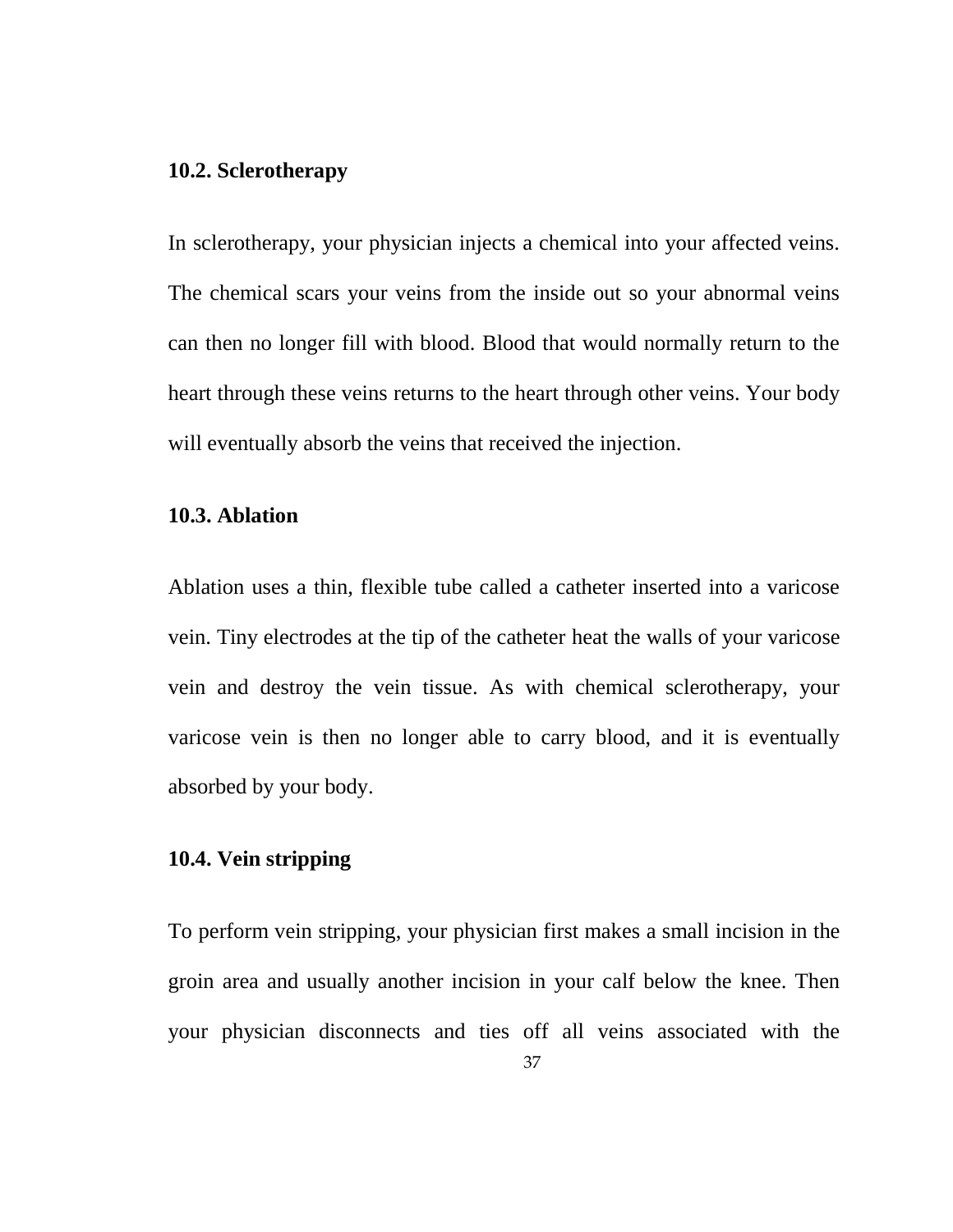saphenous vein, the main superficial vein in your leg. Your physician then removes this vein from your leg. A procedure called ambulatory phlebectomy, or small incision avulsion, can be done either alone or together with vein stripping. Small incision avulsion allows your physician to remove individual varicose vein clusters from the leg through tiny incisions.

## **10.5. Bypass**

For more extensive problems, your surgeon may recommend bypass surgery to treat CVI that occurs in the upper thigh or pelvis. For example, your surgeon can connect an artificial vein, called a graft, or a transplanted vein to a vein not affected by CVI to help blood flow from your affected leg around the blocked vein. Most vein surgery can be performed through small incisions. Usually bypass surgery is safe, although there is a small risk of DVT and infection at incision points. Your physician will only recommend this procedure in the most serious instances.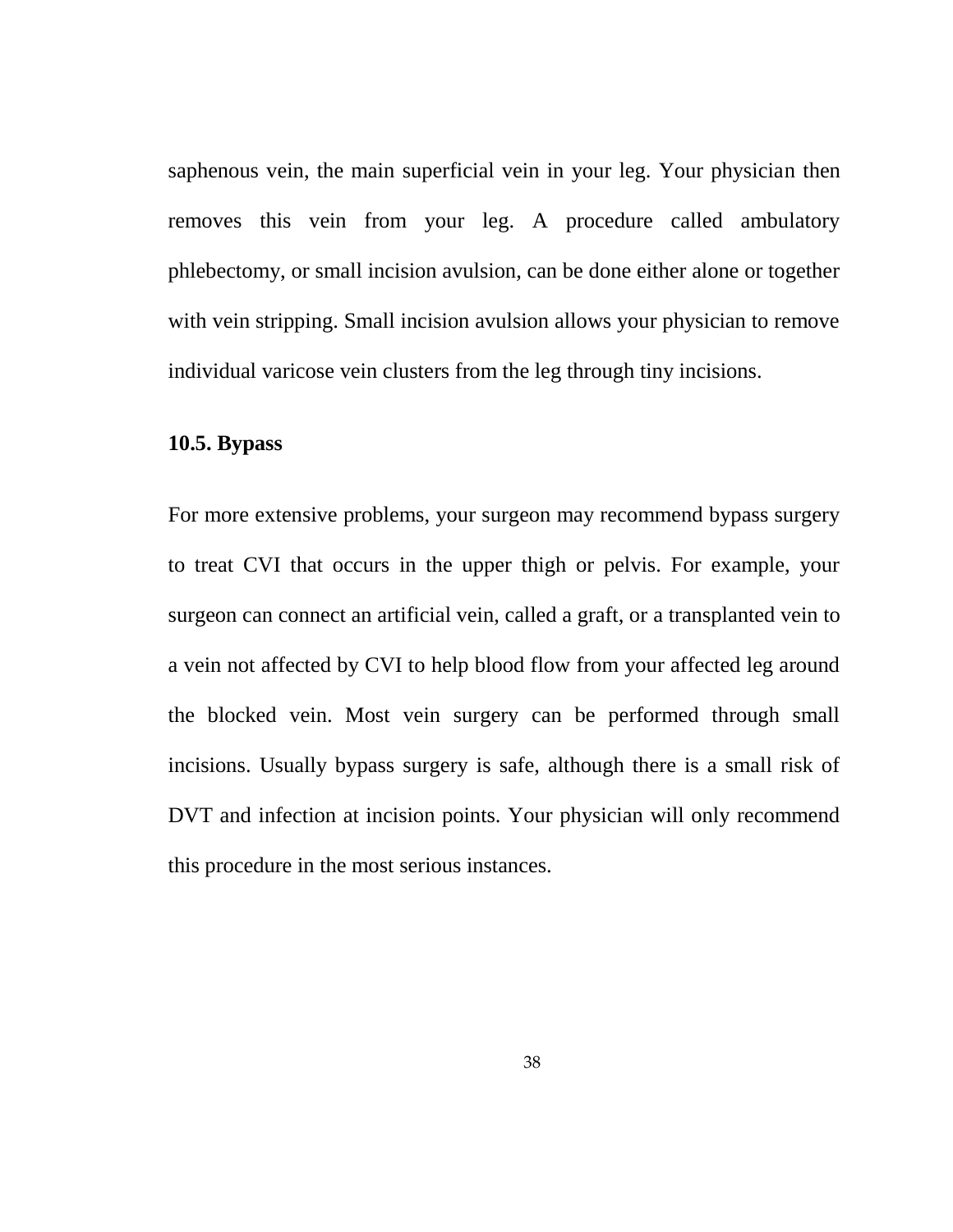## **10.6. Valve repair**

In valve repair, your surgeon shortens the valves inside your vein to improve valve function. After making a small incision into your skin, your surgeon cuts into the affected vein. Your surgeon then folds or tucks the valve flaps. He or she may place a fabric sleeve around the outside of your affected vein to help press the walls of the vein together to maintain valve function.

## **10.7. Bypass Angioplasty and Stenting**

In more severe cases of CVI, your surgeon may recommend angioplasty or stenting. An angioplasty is the use of a balloon to push open a narrowed or blocked portion of the vein. A stent is a metal-scaffold tube that helps to keep the narrowed areas open. In some instances, depending on where the vein blockage is, this may be used to open up the blockage. The procedure is performed through small needle punctures in the veins, either behind the knee or in the groin. Typically angioplasty and stenting are safe procedures [9].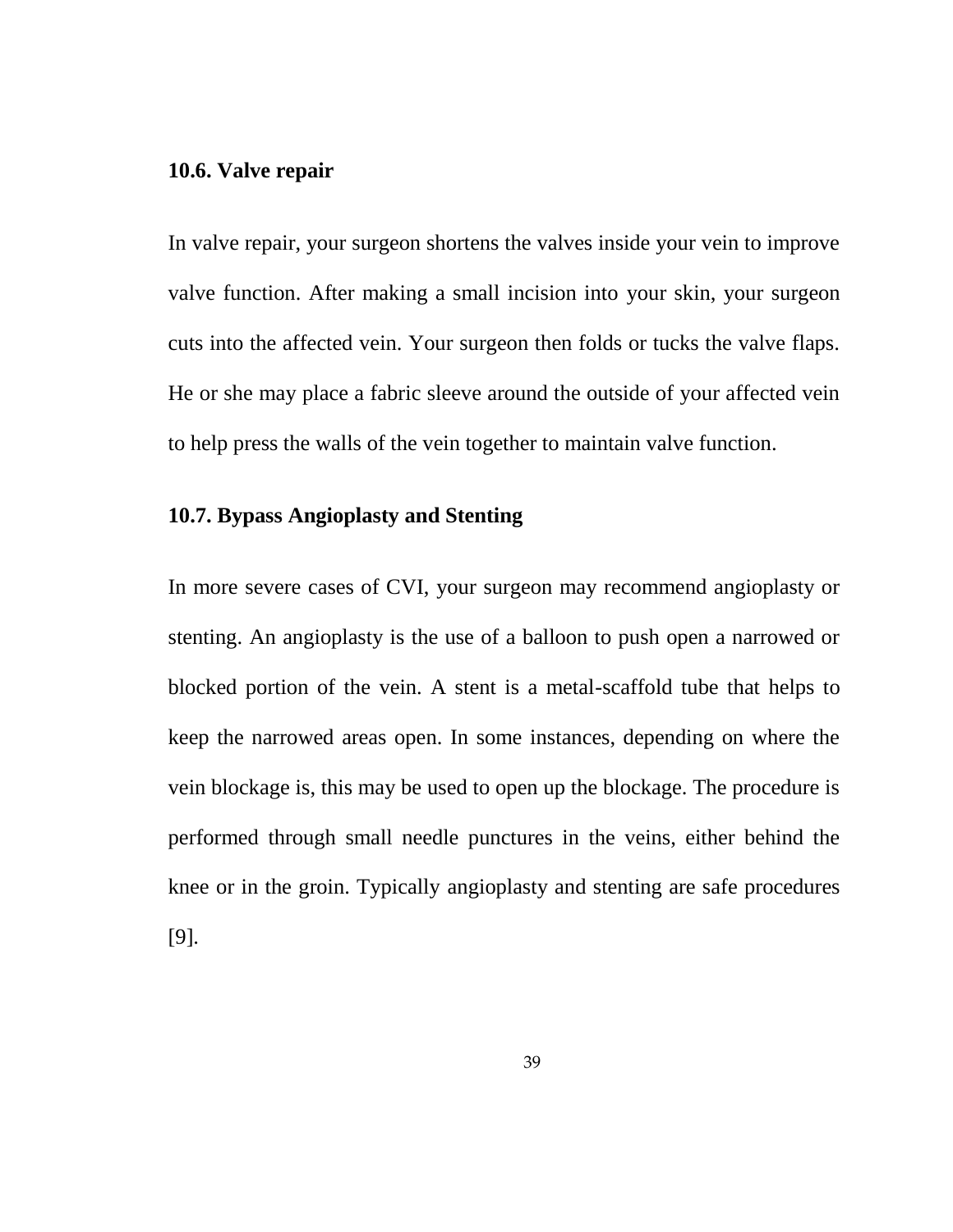# **11. Outlook (Prognosis)**

Chronic venous insufficiency tends to get worse over time. By taking selfcare steps, you may be able to ease discomfort and slow the condition from getting worse. It is likely that you will need medical procedures to treat the condition.

## **12. When to Contact a medical professional**

Call for an appointment with your health care provider if:

- 1. You have varicose veins and they are painful
- 2. Your condition gets worse or does not improve with self-care, such as wearing compression stockings or avoiding standing for too long
- 3. You have a sudden increase in leg pain or swelling, fever, redness of the leg, or leg sores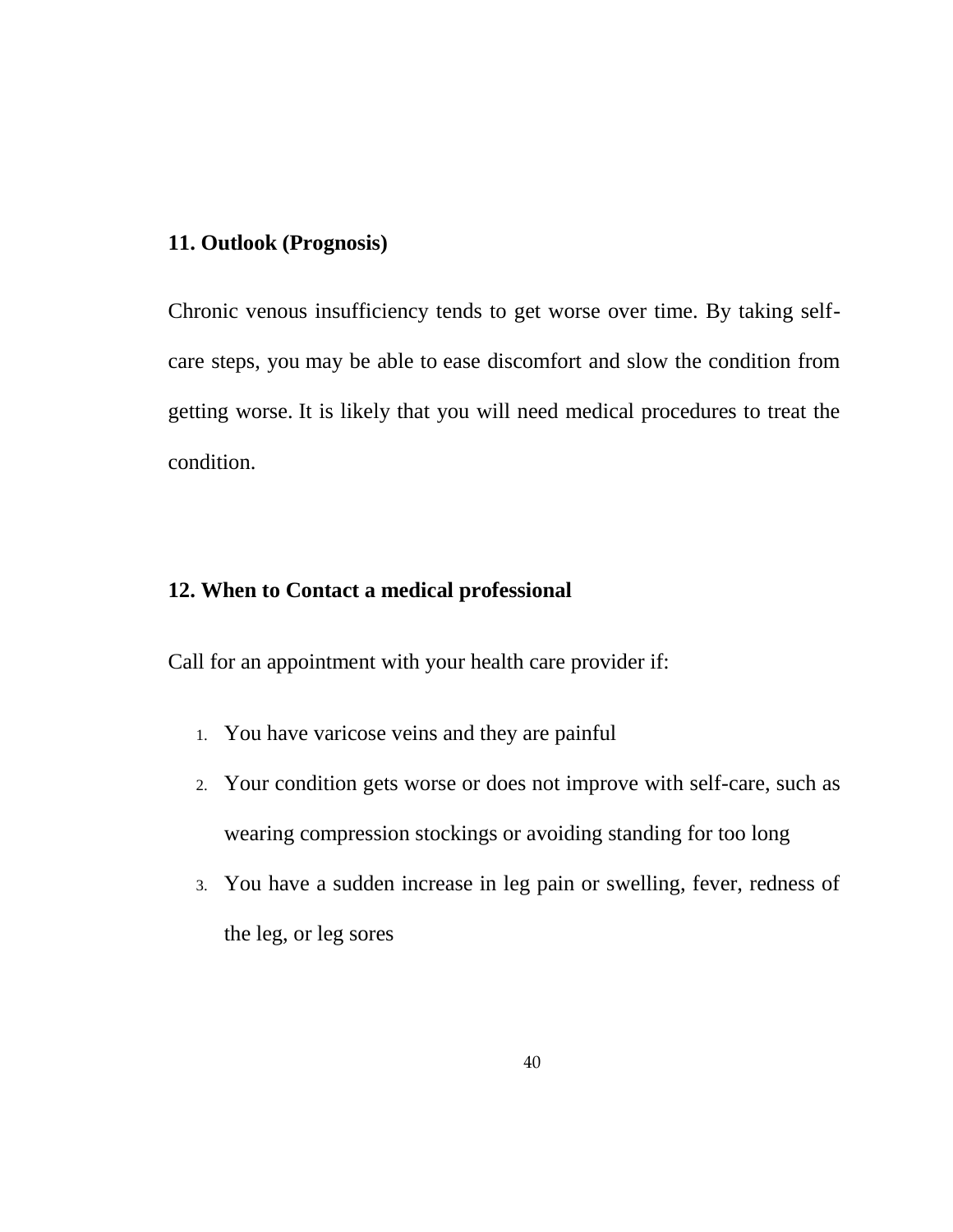#### **13. Alternative names**

Chronic venous insufficiency; Chronic venous stasis; Chronic venous disease [10-11]

## **14. Artificial venous valves**

There are no commercially available artificially venous valves. This is largely due to high failure rates, and biocompatibility issues. Prosthetic venous valves are believed to be able to restore normal vein functioning as an alternative to other surgical procedures. The proposed artificial valve will be able to be implanted into the vein through a catheter. The valve is designed to mimic the natural venous valve, by allowing blood to flow naturally when it's being pumped by contraction, and stopping blood flow when there is an absence of contractions.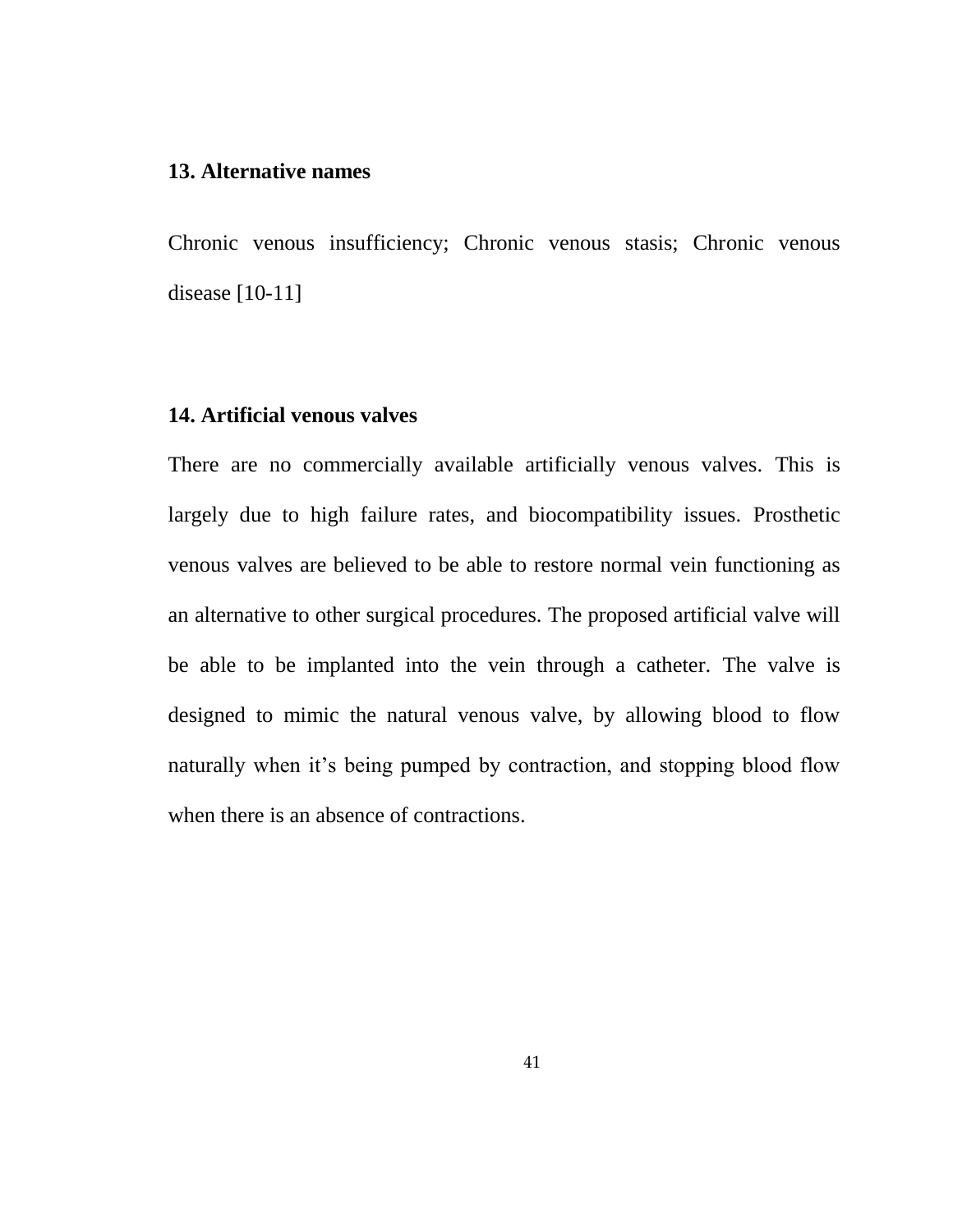## **15. Venous valve structure**

The synthetic valve is comprised of two different parts, a solid frame and flexible leaflets.

# **1.Solid Frame:**

Comprised of a circular base that was formed from photo-activated polymer resin. The solid frame also contains a flange support structures to hold the flexible leaflets.

## **2. Flexible Leaflets:**

a) Made of a polymer called BioSpan. After templates for the leaflets were created, they were then cut to shape by scalpel.

b) Made to mimic the flaps of a normal valve, by completely closing the passageway to block blood from moving backwards.

c) They are attached to the frame by connecting them to the flanges.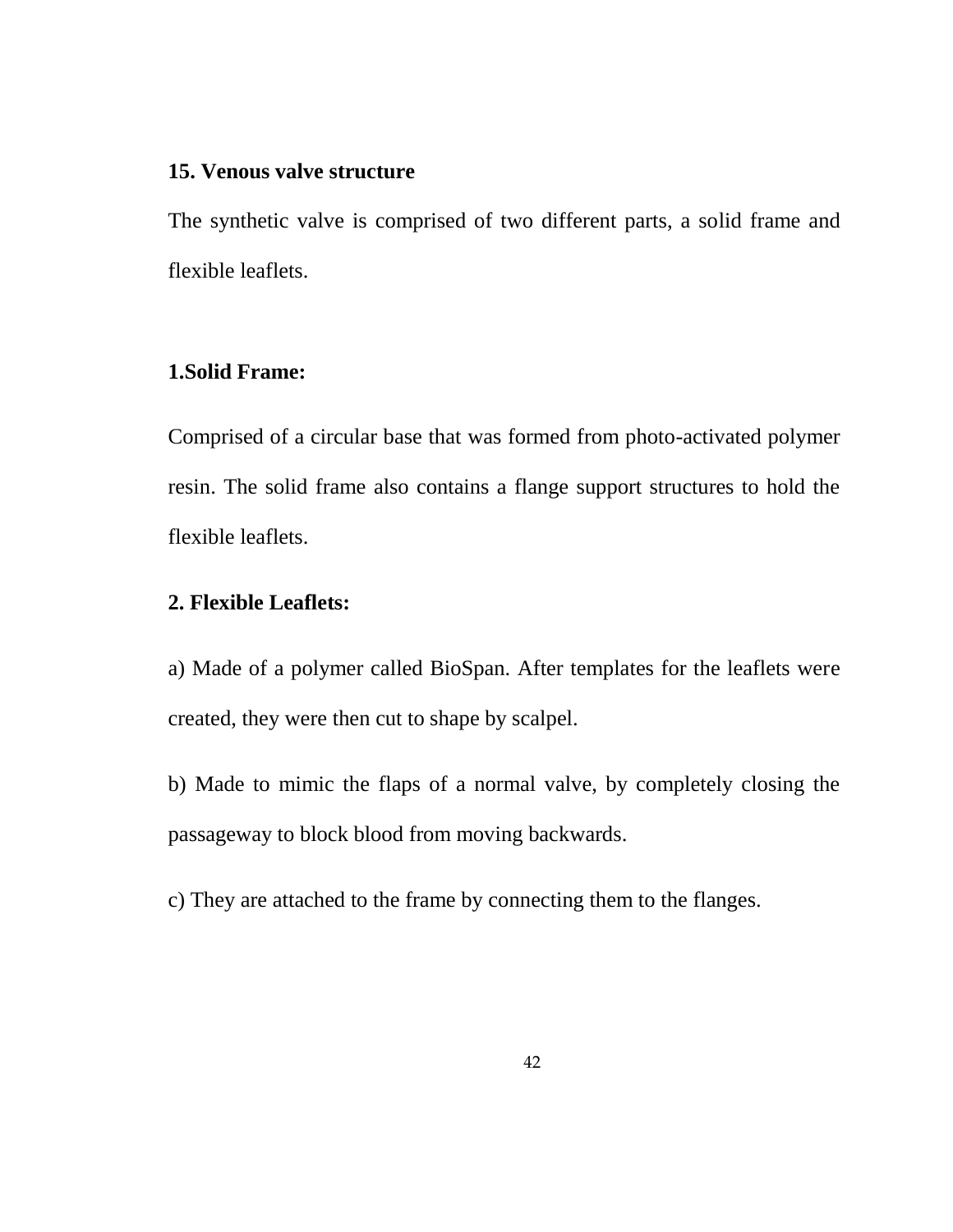## **16. (2:1) Ratio trials**

To test the design of the valve, a model that was two times larger than the desired valve was created. The valve was placed into set up where the valve was tested in a flow loop, with water as the fluid. During the tests, a few problems arose in the design of the valves. When closed, the leaflets had an undesirable sagging. The bases of the valves were susceptible to breaking where the flanges met the edge of the base. This was due to the bending stress caused by the fluid. The problems were corrected by adding a beveled edge and an extra shoulder like extension to the supporting flange.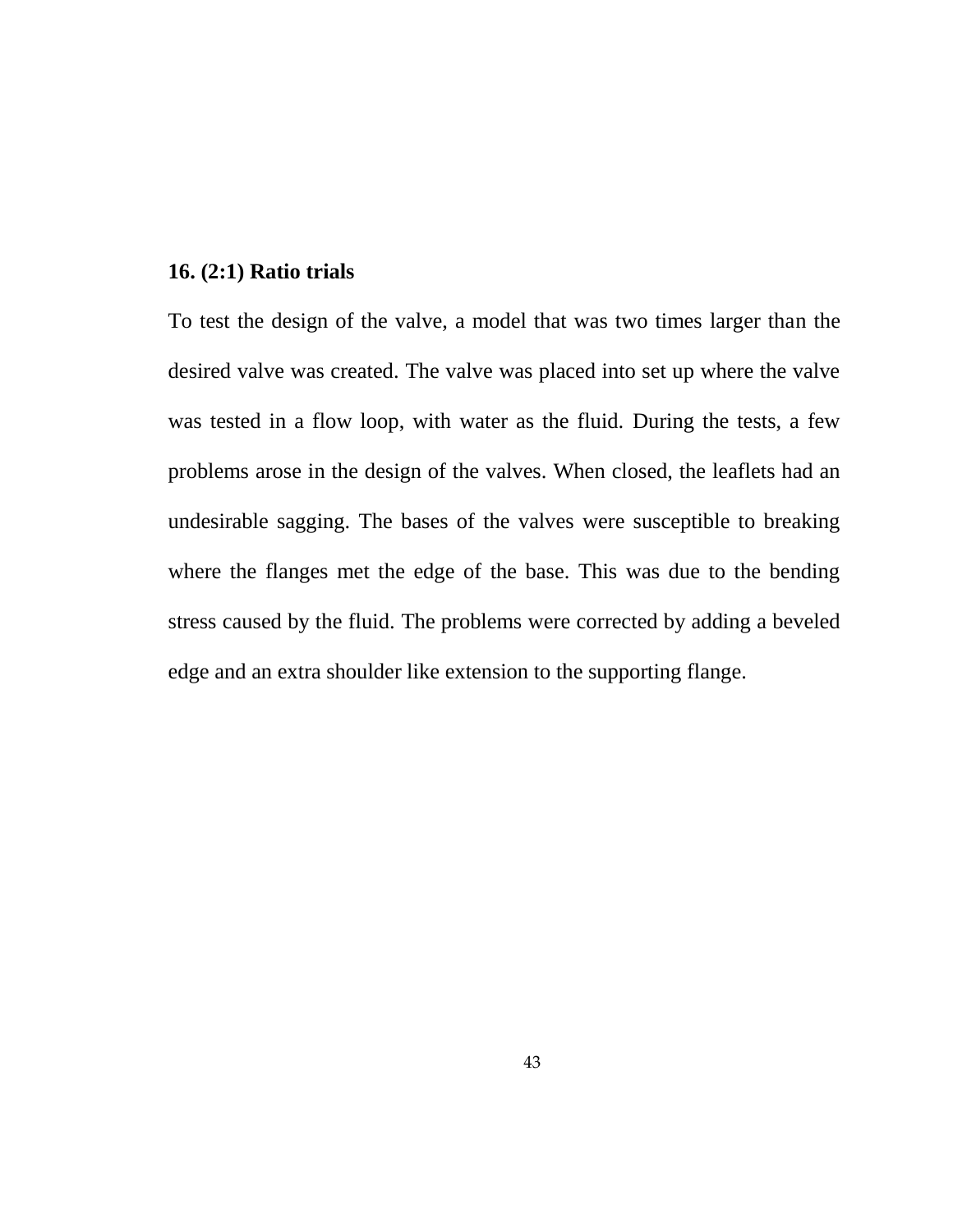

Figure 12: Ratio trials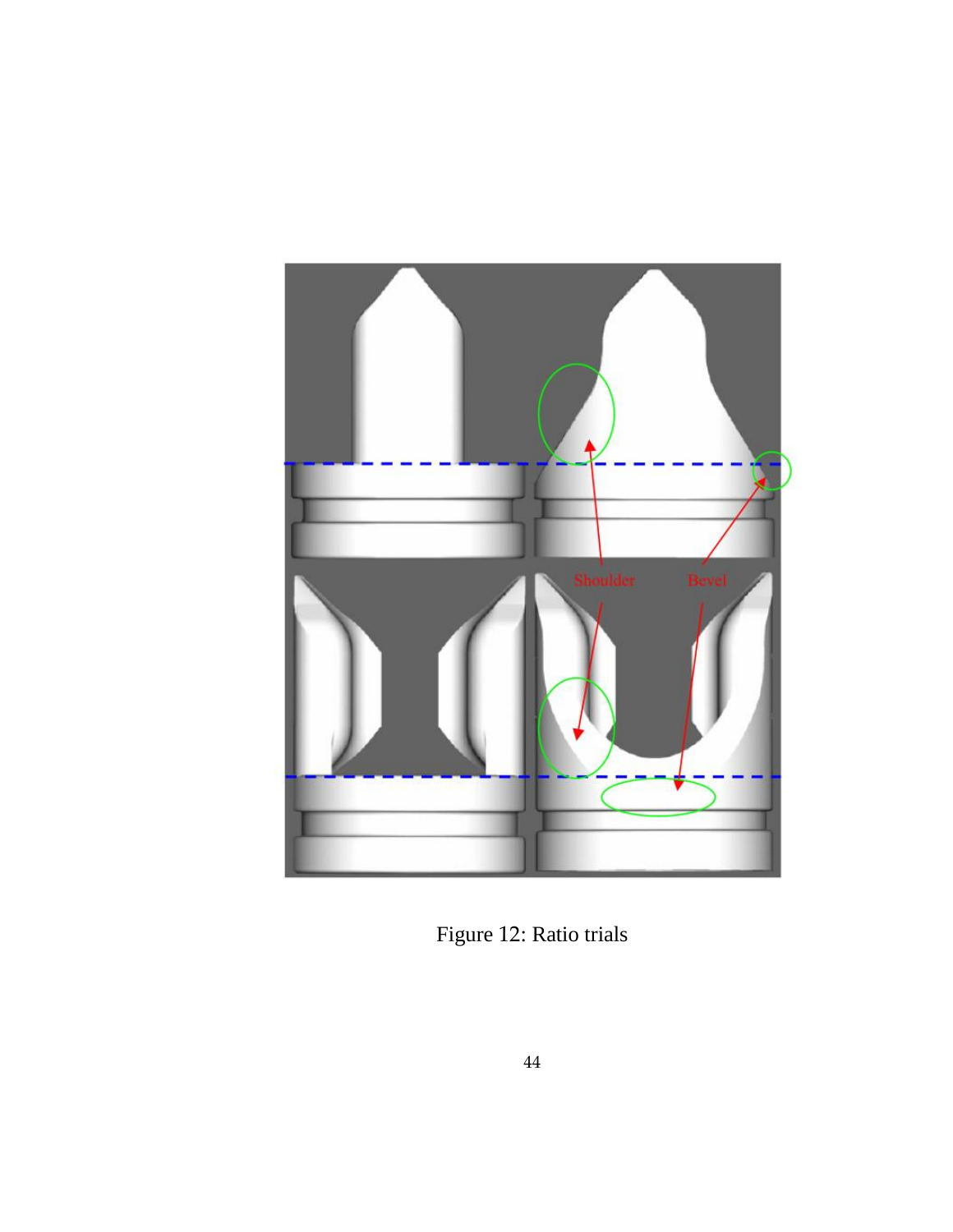## **17. Size configuration testing**

After the design problems were all worked out in the 2x tests, the valves were tested at their desired size. For the tests, four valves with varying flange lengths (1.25,2.50,3.75 and 5.00mm), underwent a series of procedures in the same fashion as the 2x tests, with a blood substitute as the fluid. Also a test with no valve at all was used to simulate the conditions of CVI, in which the valve usually fails. The tests were meant to simulate four different body movements. The movements were, breathing while laying down, ankle flexion while laying down, standing breathing and standing ankle flexion. The two main parameters that were calculated for the valves were the Percent Reflux, or the amount of fluid that flows "backwards" through the valve, and Energy Retention, the amount of energy being retained by the valve in the form of potential energy. These tests showed that the valves with the 2.50 and 3.75mm flanges were superior to the 1.25 and 5mm flange valves.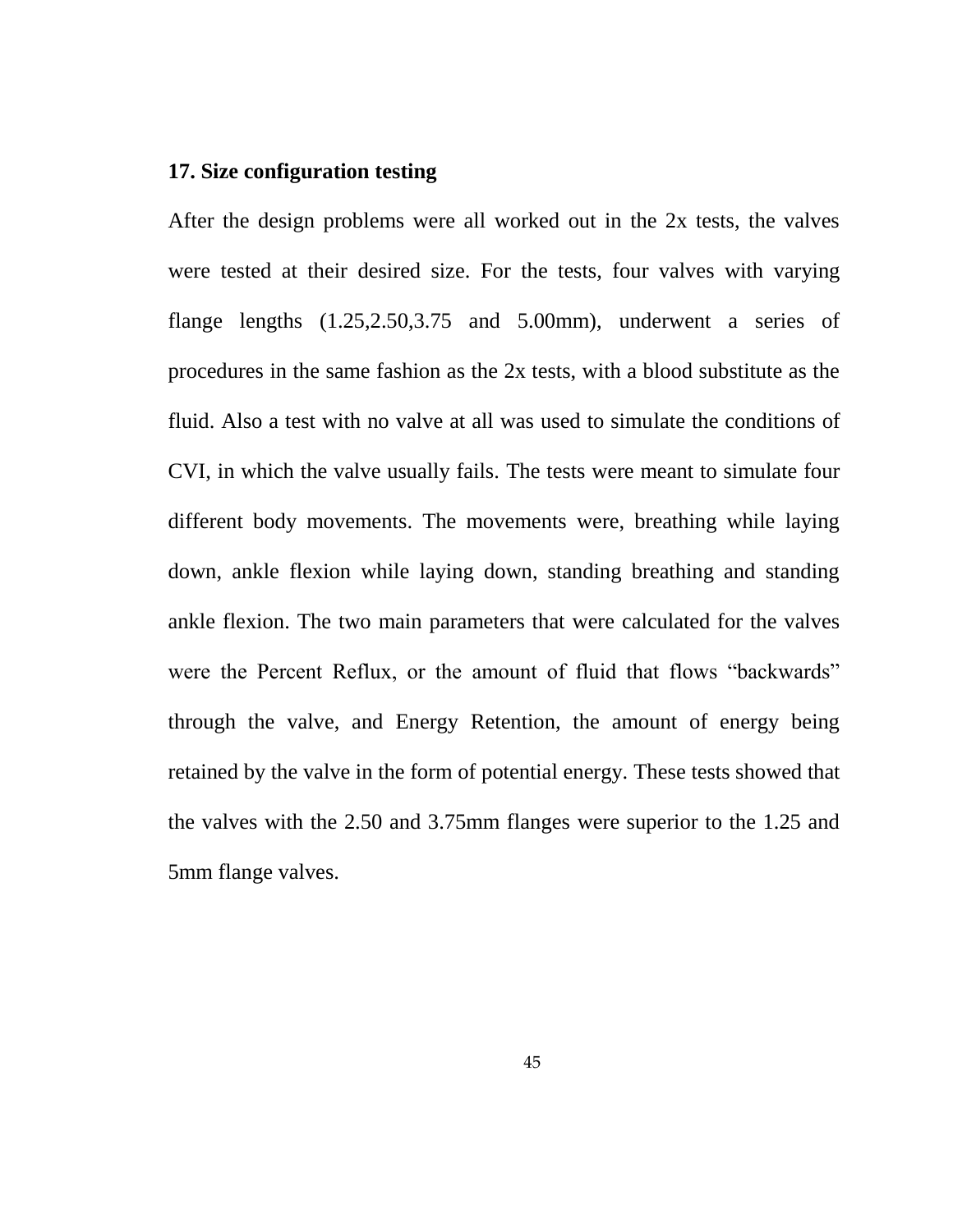

Figure 13: Percent reflux



Figure 14: Energy retention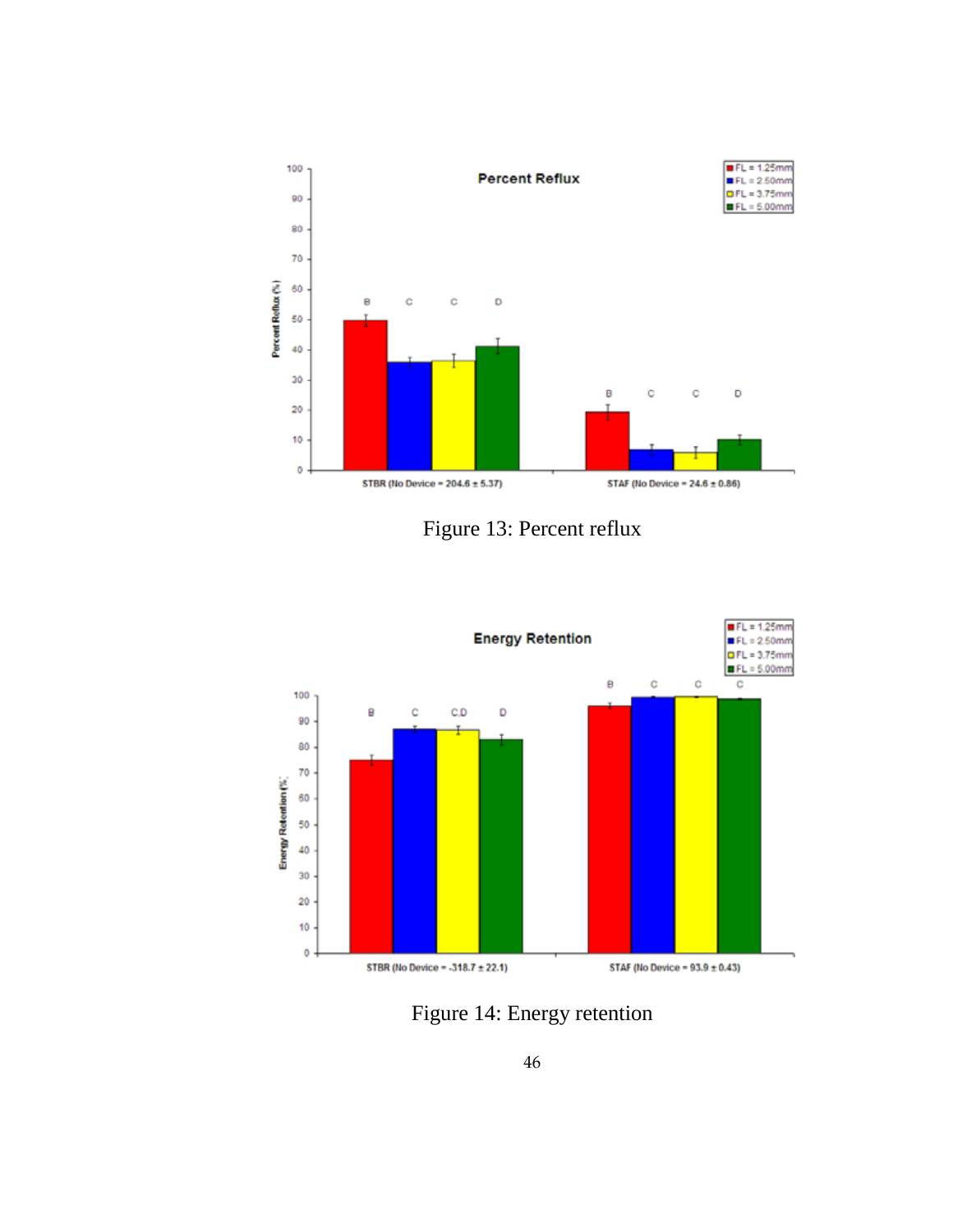#### **18. An ongoing quest to treat end-stage deep venous insufficiency**

End-stage deep venous insufficiency is unrelenting venous hypertension with sequelae, and no standard option is available, or all options have been tried and found wanting. In such cases, there is an opportunity for an artificial venous valve to be used as a native valve. For decades, substitute valves have been studied experimentally, raising hope of bench-to-bedside transfer. This quest is reviewed with an emphasis on current clinical practice. Venous valves have been made entirely of non-autologous tissues: synthetics, xenografts, or allografts. Many have failed in early experimental evaluation, with some advancing to the clinical arena, but few remain in research and development. Valves constructed from autogenous cells, or from autogenous venous tissue, not originally "de novo" valve tissue, have proven more promising. A variety of techniques have been used clinically, and improved venous hemodynamics and valve competency have been demonstrated. However, the majority of these valve studies await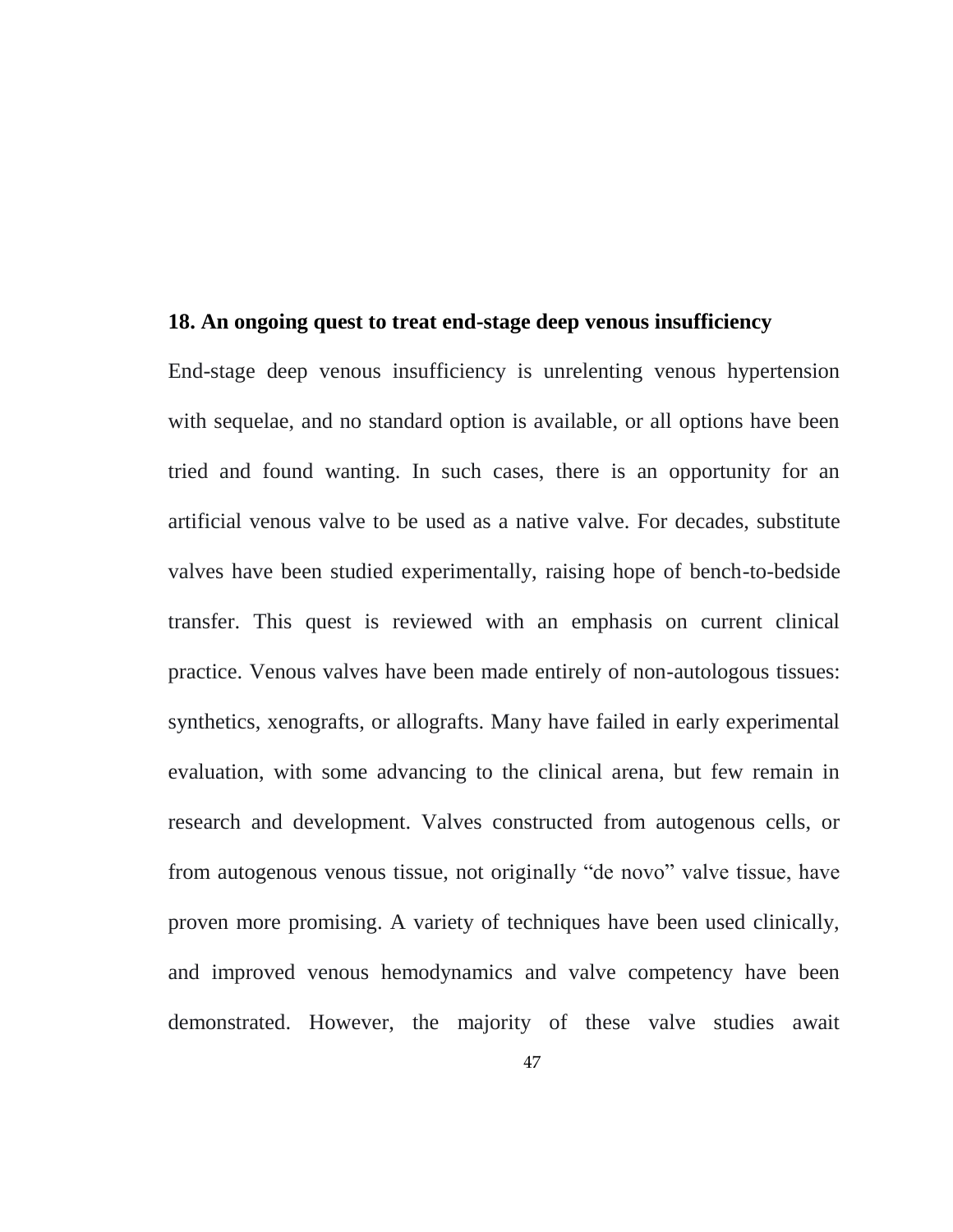confirmation by other investigators over extended periods. It is apparent from the current literature that venous ulceration will recur even after the most aggressive treatment of superficial and perforator disease in patients with clinical class  $C_{5,6}$  disease [12]. Ulcer recurrence is more common in patients with postthrombotic deep venous insufficiency  $($   $\sim$  70%), but is also seen in patients with primary deep venous insufficiency  $($   $\sim$  30%). The role of proximal iliac vein obstruction may be more prominent than once expected [13], but surgery to correct deep venous insufficiency (DVI) remains an appropriate option in selected patients. Even in the best hands, and with an architecturally preserved venous valve, about one-third of internal valvuloplasty repairs will fail within 5 years. Those requiring valve transposition or transplantation procedures fare less well, with only about 30% to 40% of valves competent at 5 years [14-15]. In the face of unrelenting symptomatic deep venous insufficiency, and the lack of a standard treatment option, there is an opportunity for the use of an artificial venous valve. The quest to address this need has been ongoing for decades, and many avenues have been explored. The standard dictionary definition of "artificial" is "not arising from natural growth." Therefore, and for this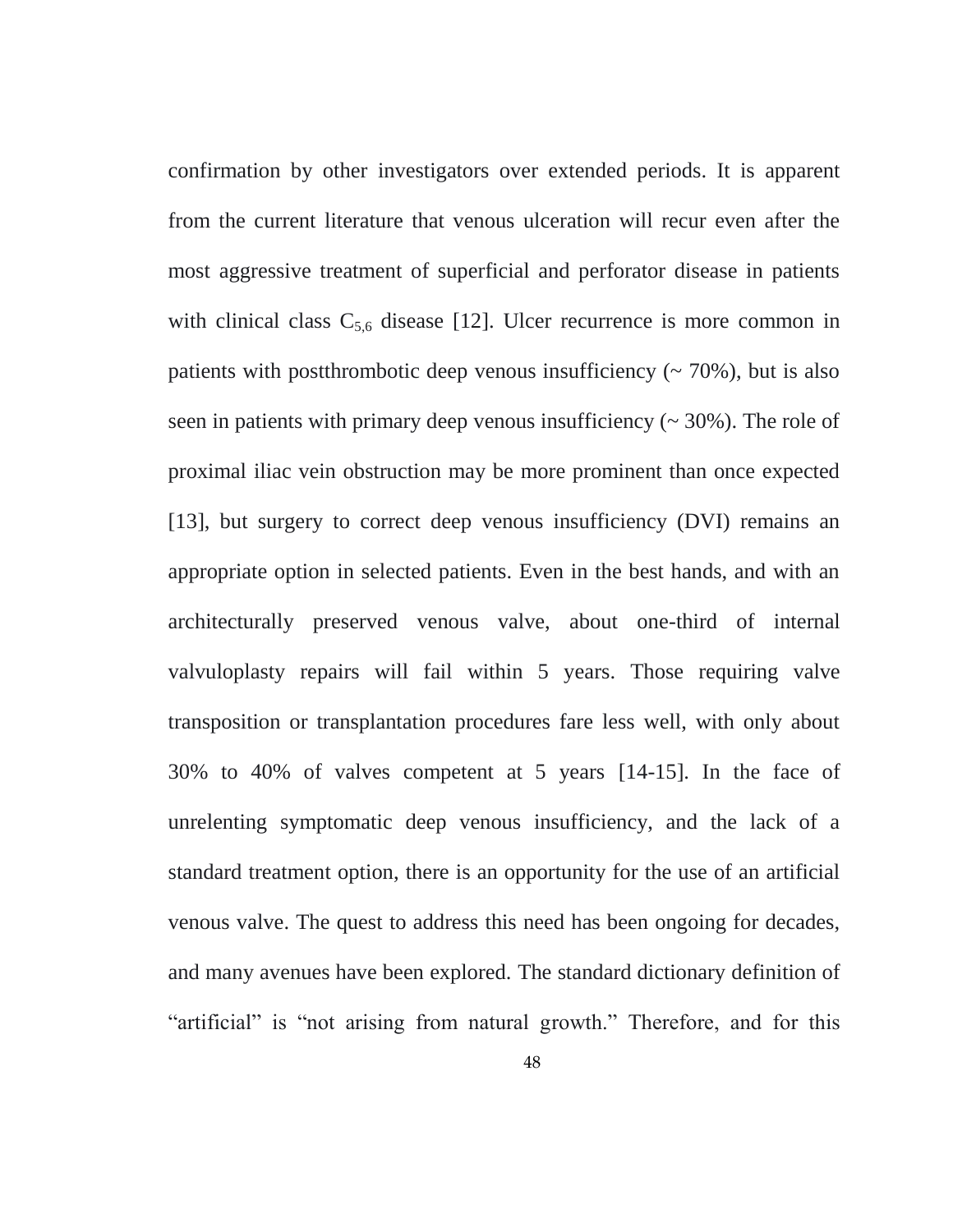review, an artificial venous valve is not considered as a "de novo" venous valve. In general, two categories of artificial venous valves have been studied: valves devoid of auto-genous components; and valves constructed, at least partially, from autogenous components.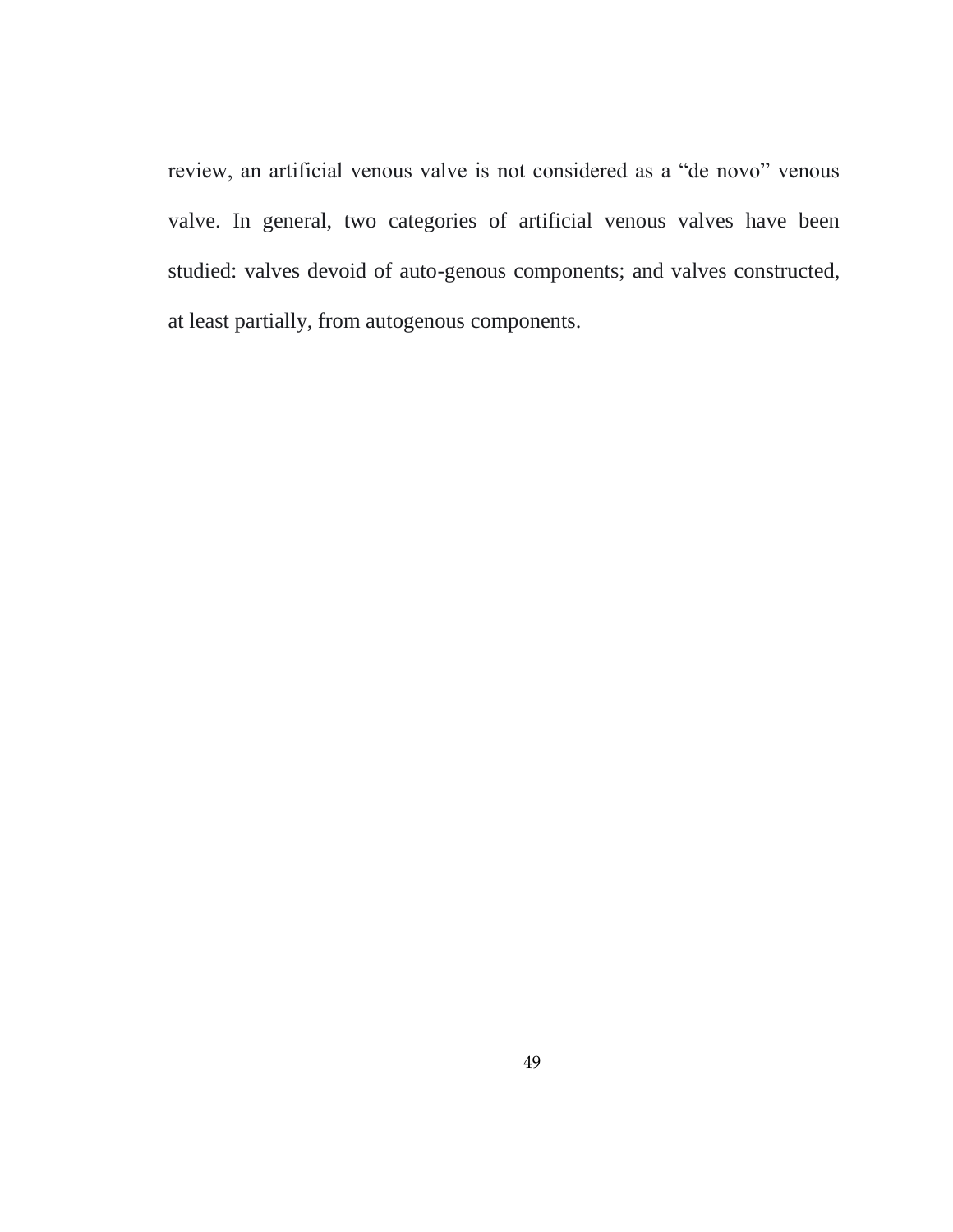#### **19. Nonautogenous Valves**

Some investigations have never advanced past the point of a promising valve studied for hemodynamic responsiveness. In a lyophilized cadaveric vein, a valve acts mechanically much like a native valve when rehydrated [16]. The cusps withstood greater than 350 mm Hg retrograde pressure without leakage, and the closure time was 0.31+ 0.03 seconds. No animal implants or clinical investigations have been reported. Some valves tested in animal models fared quite poorly, and, therefore, further investigation was deemed unwarranted. Fresh allograft vein segments containing a valve were transplanted into the femoral vein of 14 dogs with only 7% patent at four weeks [17]. A human umbilical vein fitted over an aluminum mandrel, sculpt-ured into a bicuspid valve and then glutaraldehyde-fixed, was implanted as a xenograft. All ten canine transplants failed in three days. A liquid pellethane bicuspid valve was poured and fashioned using the same aluminum mandrel as that used for the umbilical vein experiment. All 10 canine implants thrombosed in 8 days. Animal studies, or occasionally even unrelated clinical studies, raised hope. Platinum or pyrite-carbon–covered, titanium, center-hinged bileaflet valves implanted in the dog femoral vein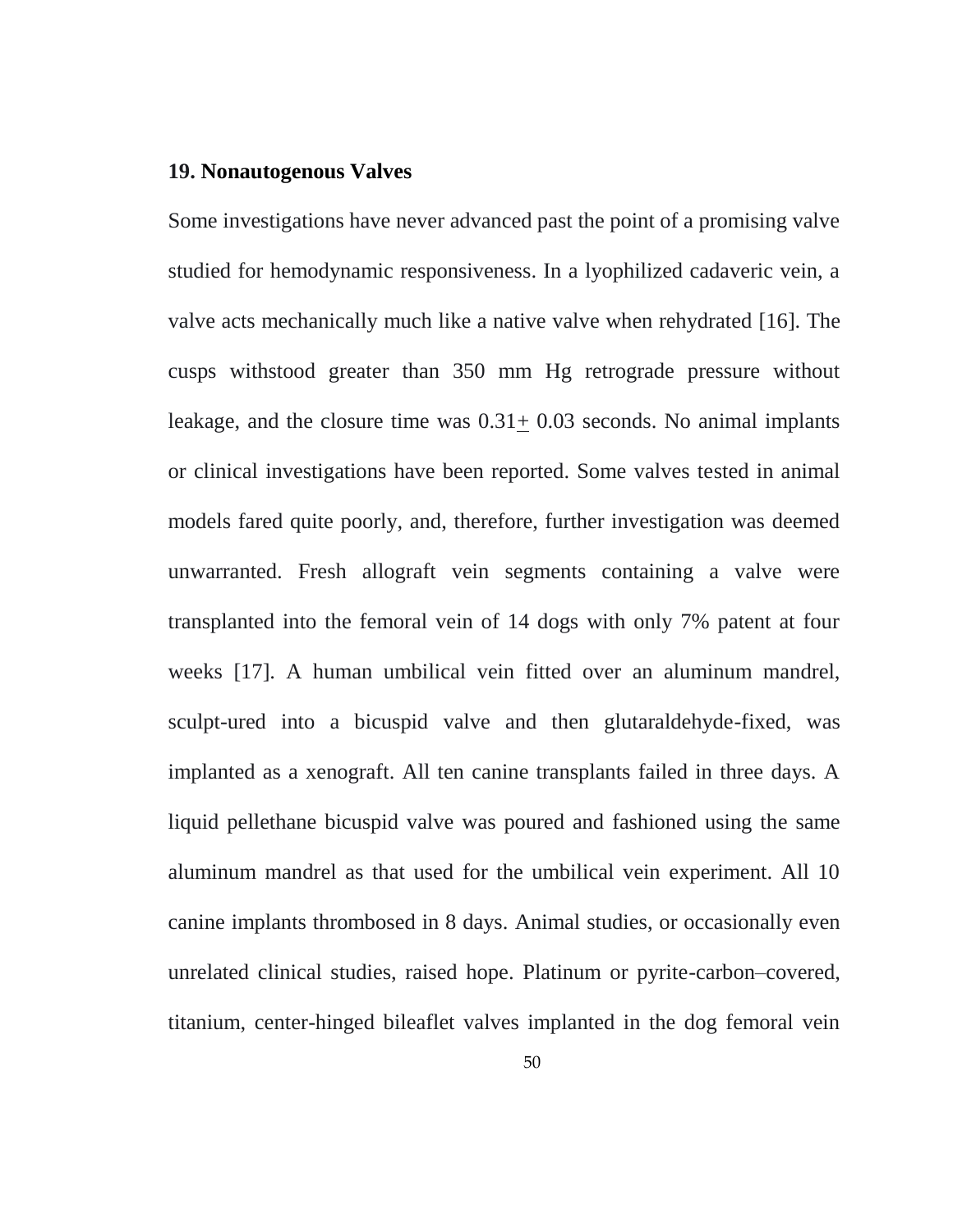had 100% patency and competency at three months. Unfortunately, extensive neointimal overgrowth resulted in valve failure within 2 years [18]. These results hold some promise that modifications might be able to extend valve life into a useful clinical range. Decellularization of allograft veins containing valves could provide a transplant devoid of potentially immunogenic donor cells. A cryopreserved decellularized allograft, used as an arteriovenous fistula (AVF) for dialysis access, incited little antigenic response, with good overall function. When implanted into the right ventricular outflow tract, a relatively high flow situation, pulmonary valve allografts functioned well for at least 6 months in a sheep model. Implantation of pulmonary valve allografts as an adjunct to the Ross procedure did not induce an antibody response, as determined by panel reactive antibody (PRA) testing [19]. However, decellularized vein– containing valve allografts, implanted as venous valves in recipient sheep, and unaided by supportive anticoagulation, all failed in six weeks [20].

Although this animal study was unsuccessful, clinical experience, with the same material as an AVF or cardiac valve, suggests that further study might be rewarding. There are valve substitutes free of autogenous tissue that have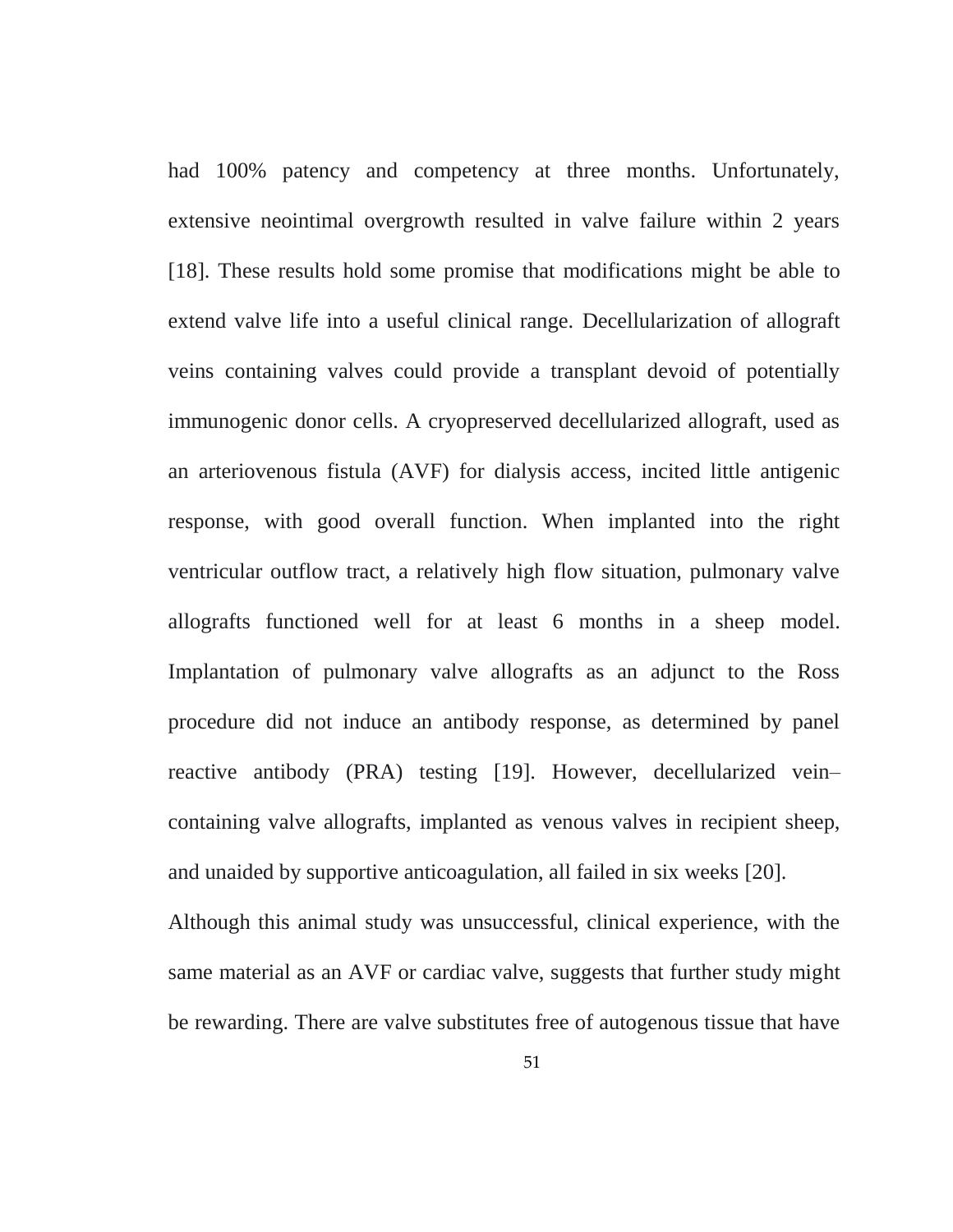advanced to clinical trial. A single allograft valve utilizing standard allogenic cross-matching, and cryo-preservation for storage, has reached this level of investigation. As a preamble to the clinical trial, dog erythrocyte antigen–matched and cryopreserved veins containing valve allografts were transplanted into recipient dogs with experimental hind limb venous insufficiency. Following ligation of a post-implant high-flow dAVF at 3 to 6 weeks, all four transplants remained patent and competent for three more weeks, at which time sacrifice demonstrated acceptable histologic findings [21]. The inner surface had an endothelial-like cell covering, and cusp sinuses were free of thrombus. A multicenter feasibility study unfortunately suggested that a low-grade rejection phenomenon was damaging the allogenic femoral vein valves, with primary patency rate of 67% and primary competency rate of only 56%. A two-year clinical study reported a disappointing 27% patency and competency rate. The cryopreserved valve allograft failed in early and midterm clinical trial, and is not considered a suitable valve substitute for treating DVI. Another clinical investigation utilized a cryopreserved allograft pulmonary valve monocusp implanted surg-ically into the common femoral vein in patients with longstanding,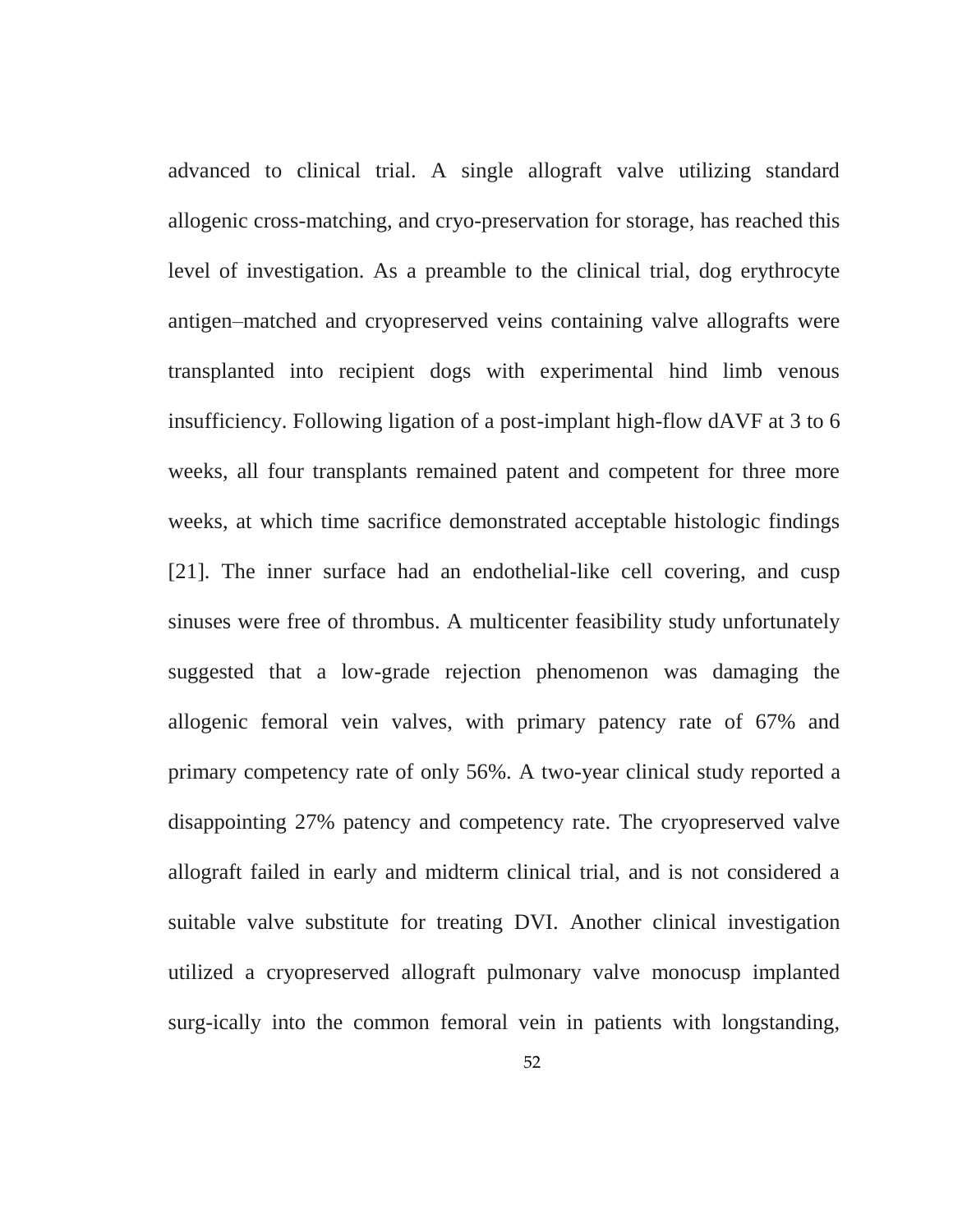active venous ulcerations  $(> 3$  years). It was difficult to determine if the patients had an autogenous alternative, but the technique is unique. Fourteen of 40 (33%) implants were incompetent at follow-up, the length of which was not clearly stated. If the valve remained competent, the clinical results were excellent (24/27 or 89%), while recurrent reflux led to recurrent ulceration or non-healing. Mention of an immunogenic reaction, especially without blood type– specific matching, was considered a problem. No further report has been forthcoming.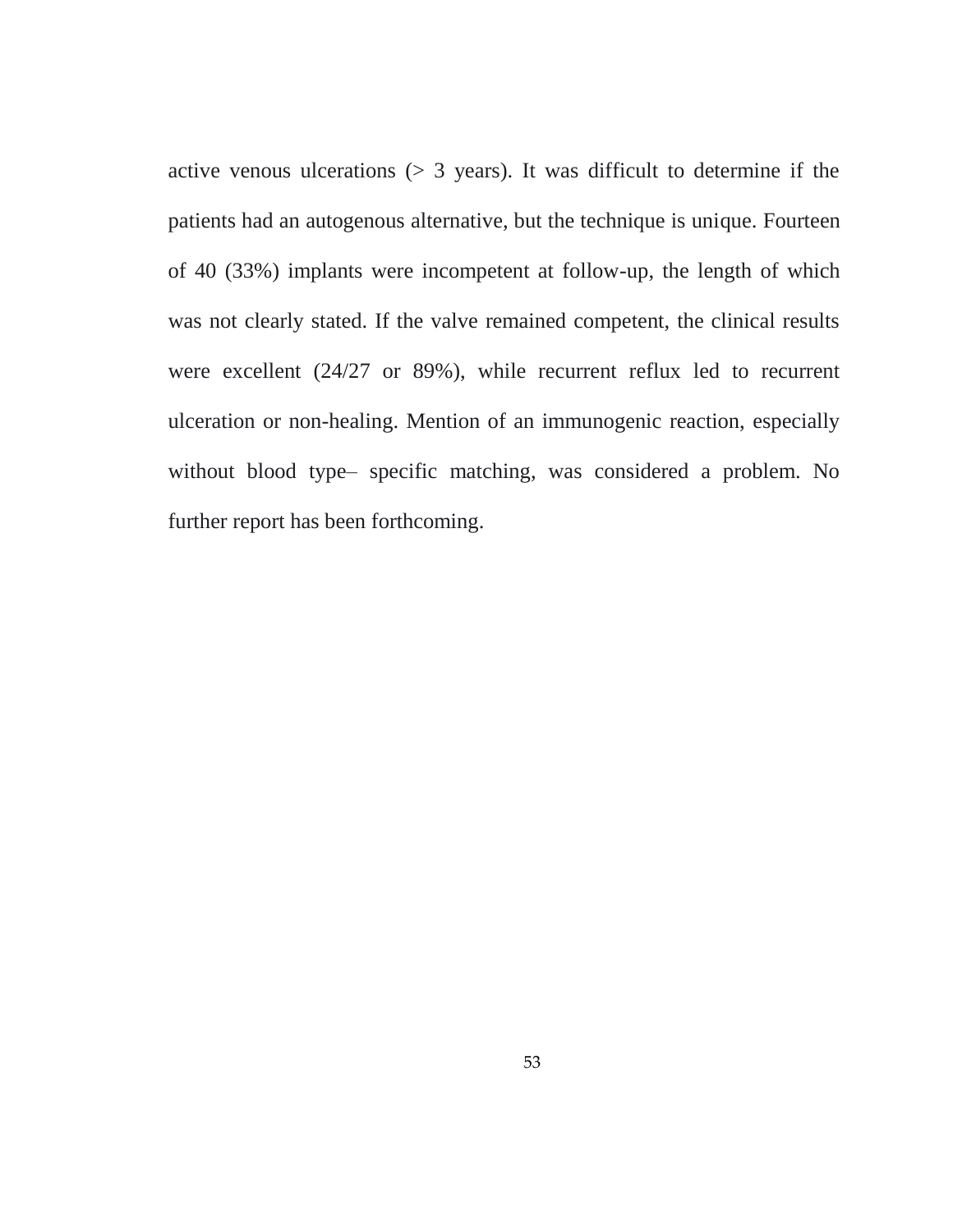

Figure 15: Photograph showing valve competence prior to implant of a

cryopreserved vein-containing valve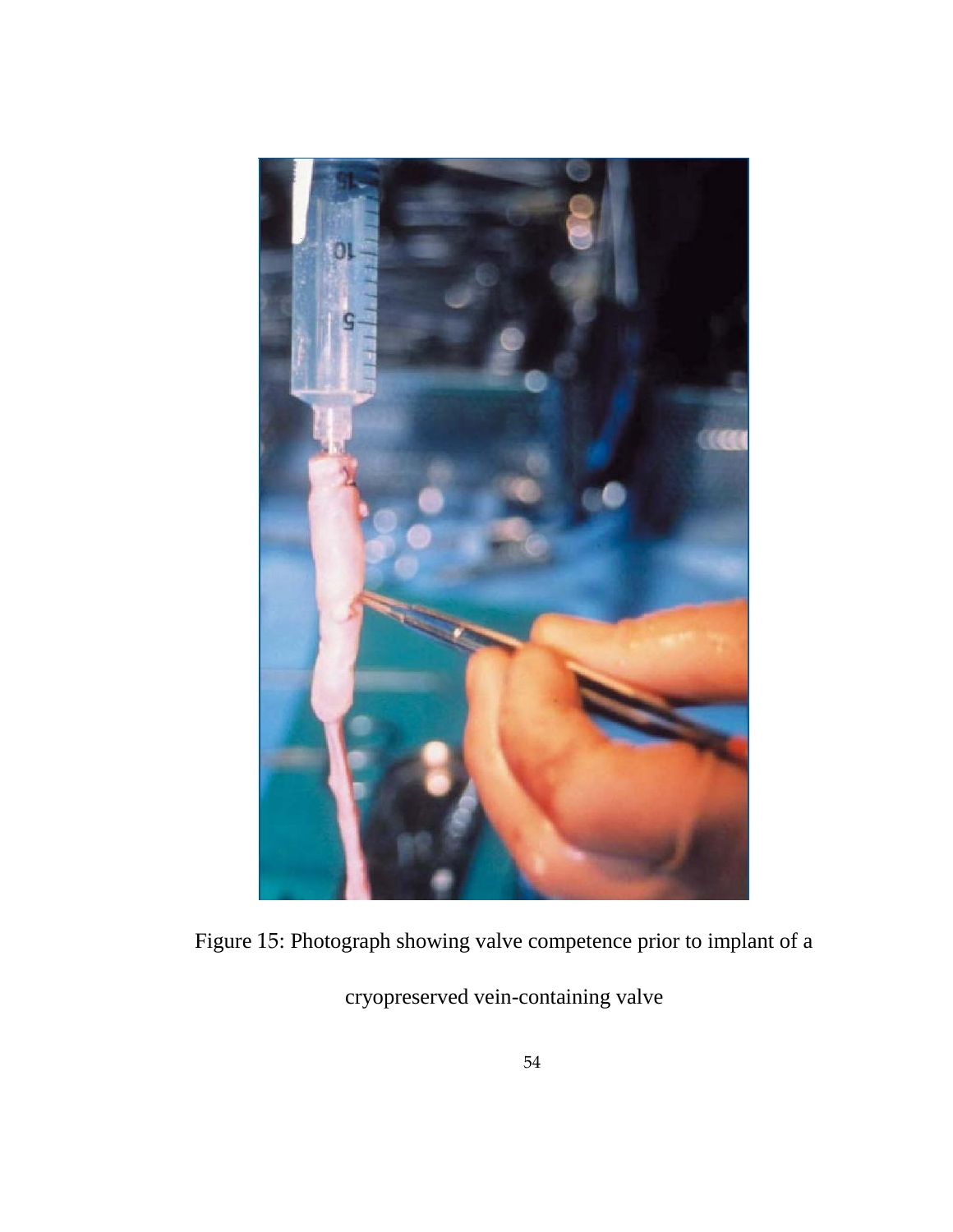Cryopreserved femoral valved vein (cryovalve) is available from CryoLife (CryoLife, Inc. Kennesaw, Ga). During testing, the valve remains competent to at least 125 mm Hg of retrograde pressure. Data suggest that primary valvuloplasty may be required post-thaw to ensure initial competence. As noted previously; this valve fails quickly over time, but what if one could temper the chronic rejection that seems to damage the valve over time? [22- 23]. Immunosuppressive agents would have to be well tolerated and not risk systemic infection. The suggested mechanism of rejection is the cytotoxic T cell response to foreign endothelium, which could be modified with agents such as aziathioprine or cyclosporin A. No clinical trials have tested this hypothesis. Glutaraldehyde-preserved vein-containing valve allografts, with adjuvant distal AVF support, remained patent (80%), but rarely competent (25%), in a 7-week canine study. Glutaraldehyde-preserved bovine cardiac valves function well as human heart valves, and there is one report of a successful open surgical implantation of a glutaraldehyde-preserved pericardial allograft mono-cusp valve designed to treat a patient with DVI. This tissue is no longer available from the supplier, so the authors have changed their line of investigation. The technology existed to construct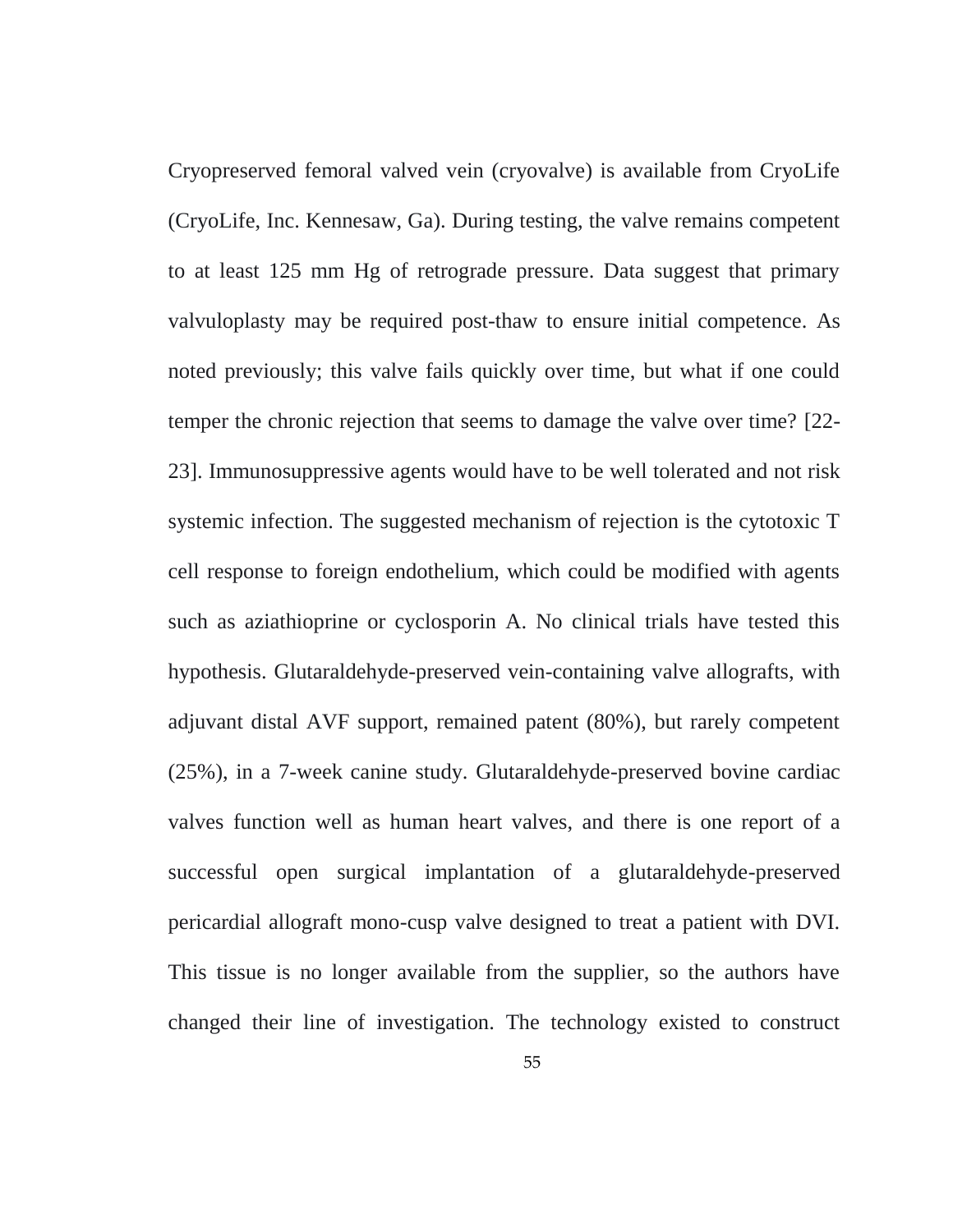glutaraldehyde-preserved bovine venous valves for clinical use, and therefore this became an area for investigation. Early hemodynamic testing of bovine jugular vein valves proved very promising, and the vein diameter was of appropriate size for human use. The possibility of valve transplantation by a percutaneous route was demonstrated experimentally and reported in the literature. Subsequently, in a swine model, a glutaraldehyde-preserved bovine vein-containing valve was implanted via a percutaneous route. In the three surviving animals, the valves were patent and competent. Further experimentation in an even larger animal study suggested that this approach was possible, but there was still some concern with valve competence, since while 5 of 5 valves at 4 weeks were patent, only 3 were competent. Additional unpublished data supported the concept that a clinical feasibility trial was appropriate. A report from the Jobst Institute confirmed that two percutaneous placements of this device were accomplished as a phase 1 trial [24]. Recruitment was difficult due to the stringent criteria to insure that only end-stage patients were being treated. At approximately 1.3 years of follow-up, both stent valves were patent, but one was found to be incompetent at 14 months. These and other early results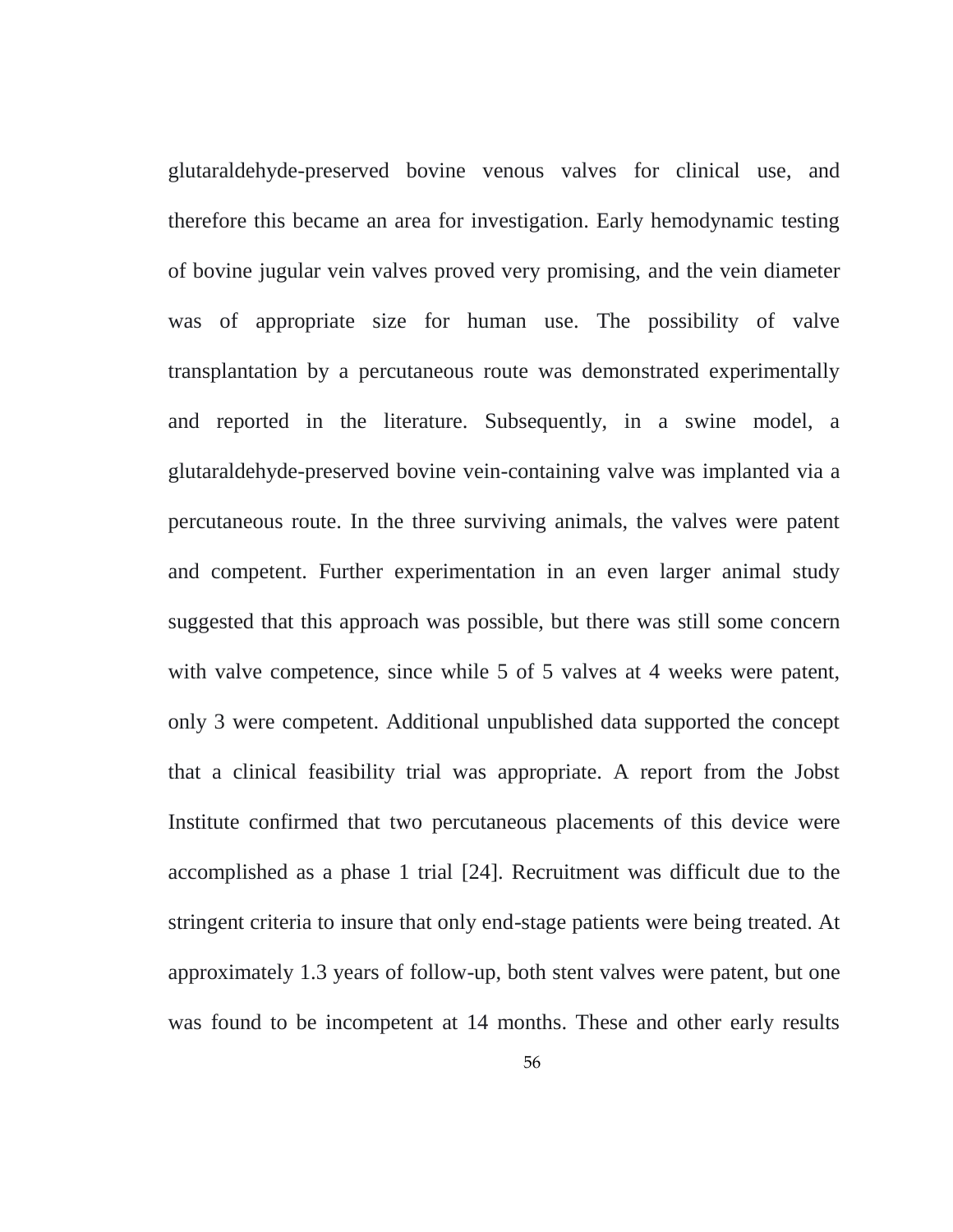were somewhat discouraging, and pointed to a need to redesign. The new design likely failed to solve clinical concerns since the parent company no longer exists. The most recent venture into the use of a nonautoge-nous valve for clinical use is a bioprosthetic valve made of porcine small intestinal submucosa (SIS).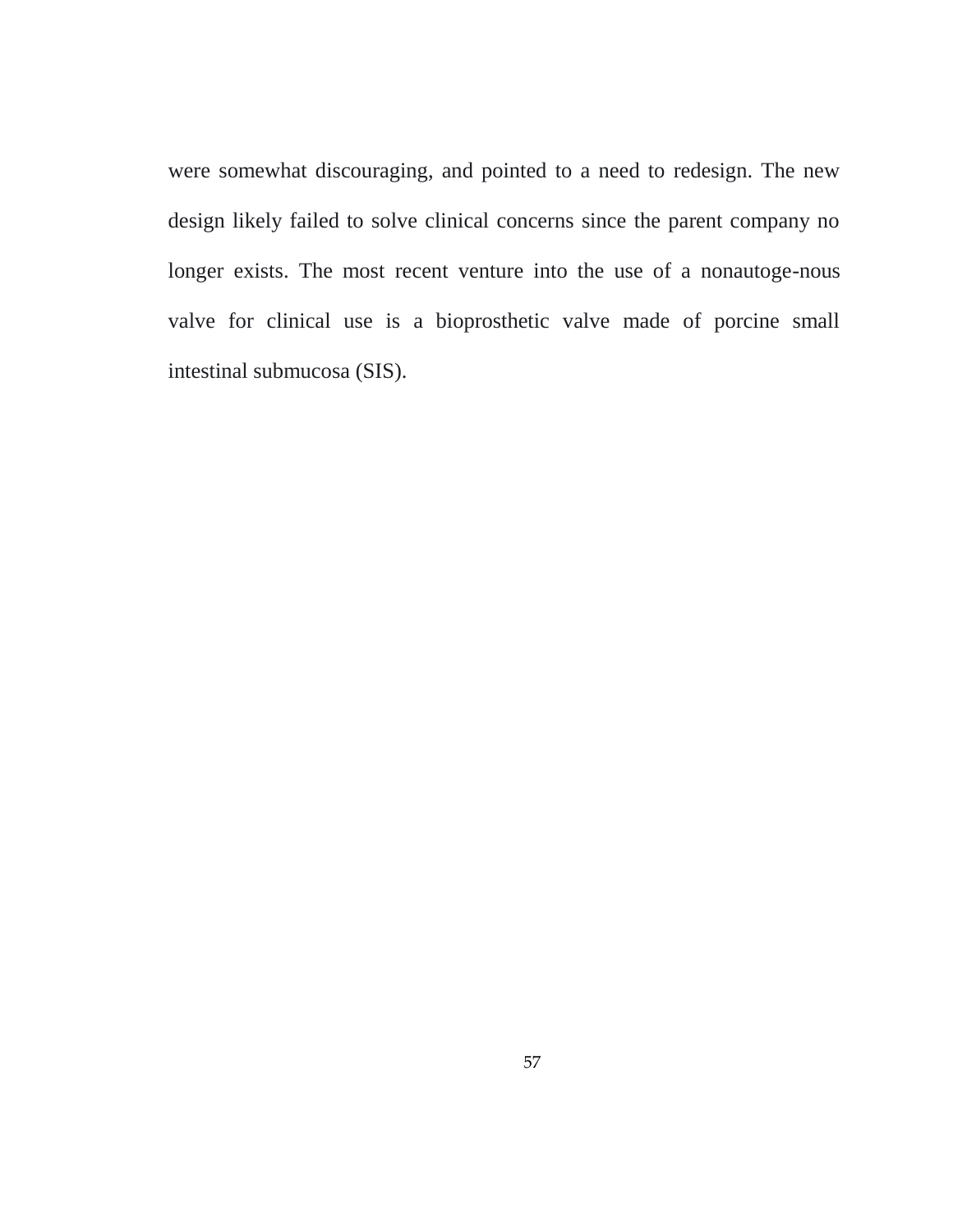

Figure 16: Photograph of a vein-containing valve that has been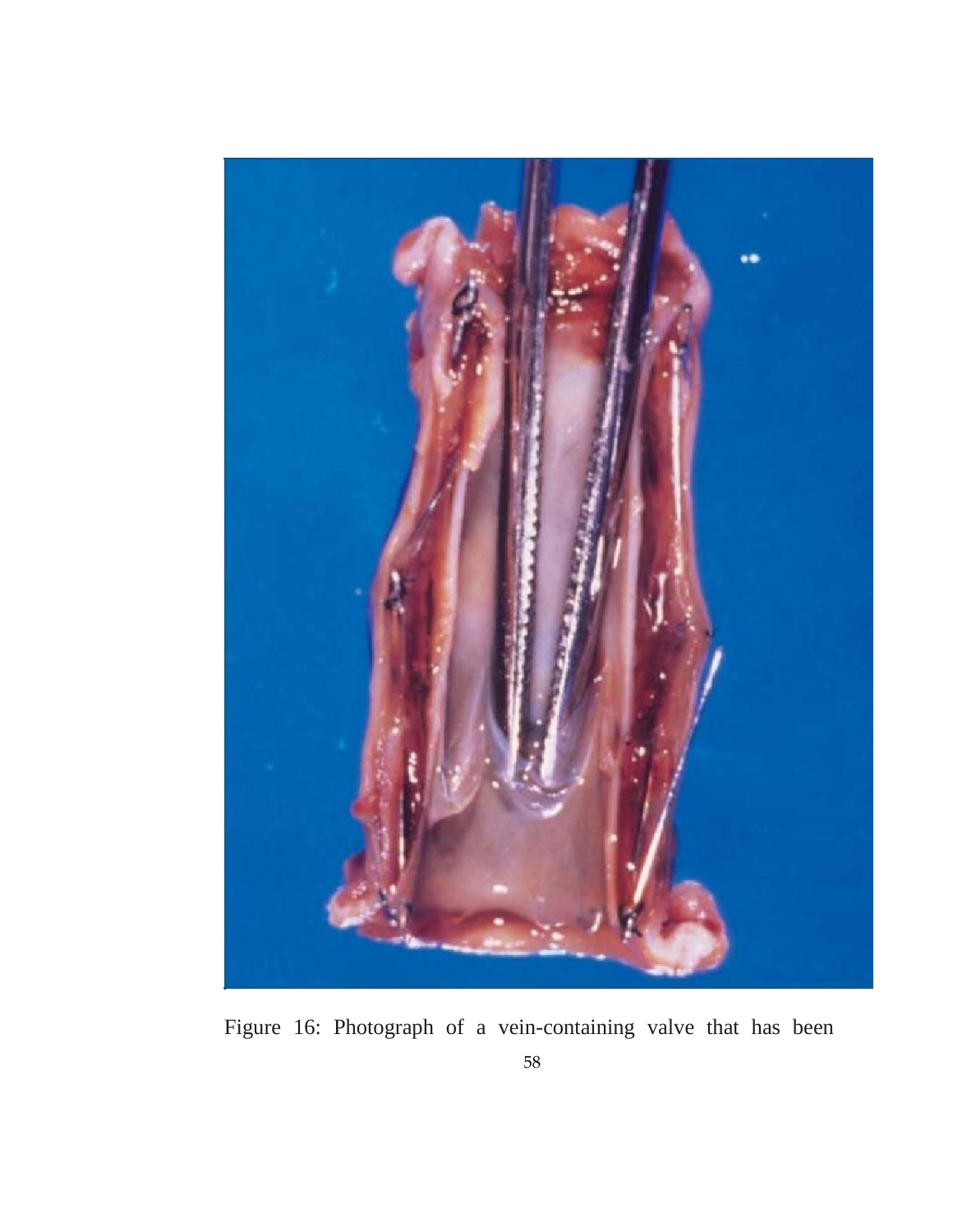attached to a Z–stent and explanted after percutaneous implanta-tion into a canine model. Note the normal appearance of the valve, highlighted by the instrument, with some narrowing at the proximal end of the stent.

A biopros-thetic, bicuspid stent-based xenograft valve was devel-oped and deployed percutaneously in the external jugular vein of a sheep model. SIS is essentially a collagen skeleton with growth factors, which was stretched over a square metal frame with a slit cut to form the valve opening. The valve was found to be resistant to thrombosis, and becomes repopulated with endothelial cells from the recipient. An 88% patency and competency rate was reported, but tilting led to valve malfunction or occlusion in 3 animals. Three patients were treated, thus demonstrating the feasibility of the approach. A design change enabled automatic centering of the valve, and 6 of 8 valves were competent at 5 weeks in an animal study [25]. The company sponsoring the project (Cook, Inc., Bloomington, Ind.) is continuing research and development, with early clinical studies performed outside the United States. A third design change is planned to improve venous valve hemodynamics and prevent cusp thickening.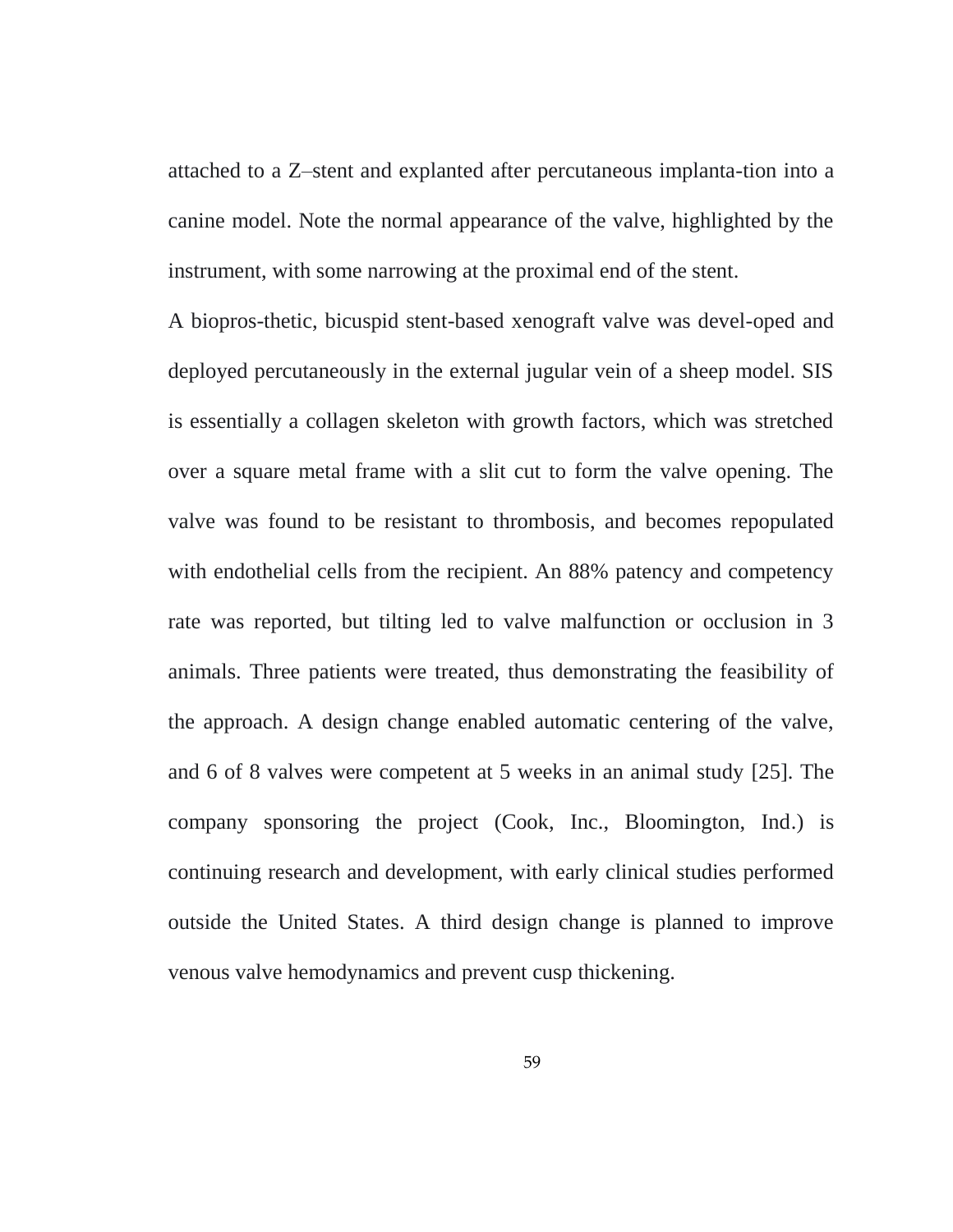## **20. Autogenous Valves**

Repopulating a decellularized valved vein allograft with donor smooth muscle and endothelial cells would make a transplant much like an autogenous valve, but with an allograft infrastructure. This hybrid is difficult to catego-rize, but, I believe, fits the autogenous category best for the purposes of this review. In a sheep model, such a seeded allograft was transplanted into the external jugular vein of the cell donor. Devoid of longterm anticoagulation, 9 of 12 seeded allografts were patent and competent at 12 weeks. One transplant had occluded, and two valves were frozen by neointimal ingrowth. These allografts did perform much better than unseeded allografts, which universally failed, but not as well as 8 autografts, which were all patent and competent. This is promising experimental work. Intussusception of an autogenous vein forms a bicuspid valve by placing two sutures 180 degrees from each other to hold the intussusceptum in place. The tissue is autogenous, but the valve is artificially constructed. In canine studies performed without chronic anticoagula-tion, short-term patency was excellent, with valve competence demonstrated at physiologic pressures. The valve was, of course, thicker than a native valve by virtue of its method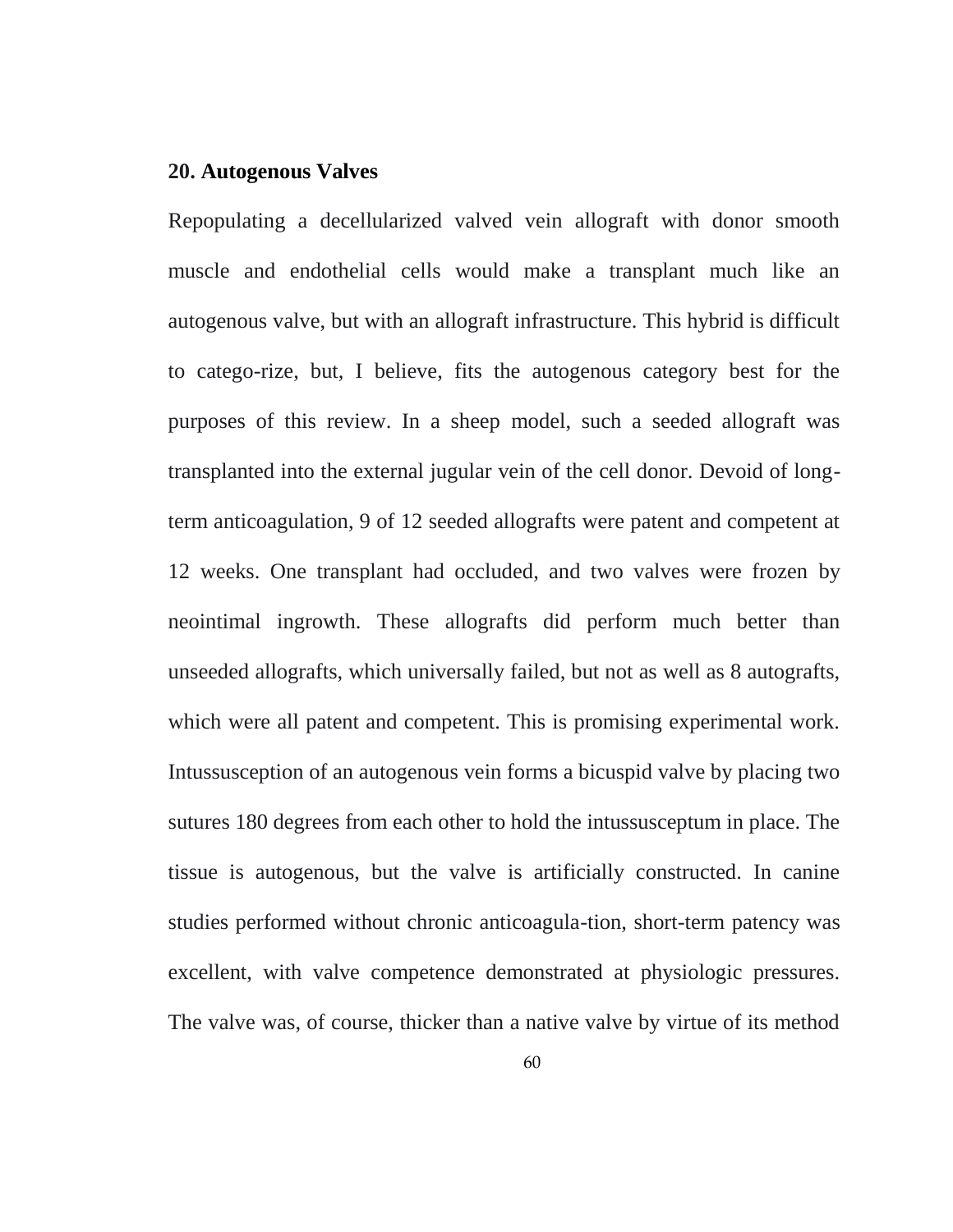of construction [26]. When transplanted into the femoral vein of a canine DVI model, the 90% venous refill time was modestly improved, but not the venous filling time, suggesting a less rapidly responsive valve when compared to a native valve. The British experience with this type of valve was evaluated by the Harvey strip test and descending venography, and long-term competence (1-112 days) was demonstrated in animals. All 41 valves were immediately competent by the strip test, 38 by descending venography, and 24 of 27 fully competent to a vertical pressure gradient of up to 250 cm  $H_2O$  in this animal study. A modification to allow thinner valve cusps showed that the valve opened rapidly with minimal retrograde pressure, closed at a pressure of 3 to 5 cm of water, and could withstand physiologic hydro-static pressure without reflux. In the absence of prolonged anticoagulation, a thin layer of thrombus formed along the thinned cusp walls, resulting in valve incompetence. Overall, with some modifications, this could function as a substitute valve, but animal studies have raised concerns as to optimal function and a higher-than-normal risk of thrombosis. Although an invaginated valve has been used in the saphenous system to prevent reflux, this valve design has not yet been investigated in the deep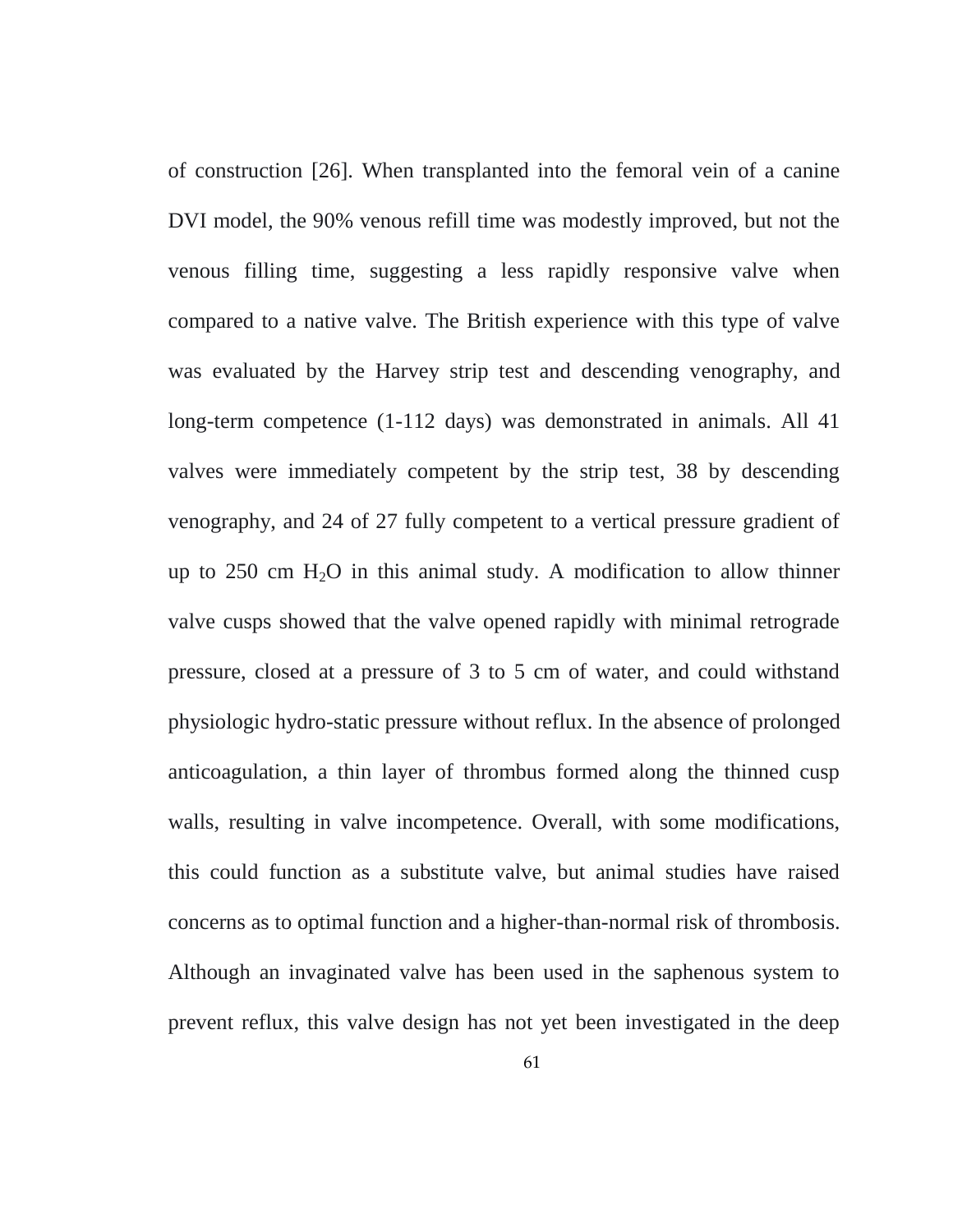venous system of patients. There are clinical reports of attempts to use autogenous venous tissue to fashion intraluminal venous valve cusps. It is my belief that this avenue of study initially resulted from the pressing need for a valve during surgery, when no other option was available. Raju and Hardy report a small series of de novo valve reconstruction procedures [27]. Using autogenous vein from various locations, and after trimming adventitia and part of the media, semilunar cusps were cut to shape and sutured into the recipient vein. The non-endothelial surface was directed toward the lumen to decrease the risk of thrombosis. All 7 valves were patent at 15 to 24 months of follow-up, primary healing of venous ulcers was recorded in 6 patients, with one requiring a skin graft to complete the healing process. No recurrences were noted. Plagnol et al invaginated a stump of the great saphenous vein into the femoral vein to make a bicuspid valve, and 19 of 20 clinical reconstructions were patent and competent at a mean of ten months. Reflux was noted in one case because of insufficient valve length. I have some concerns regarding invagination of an adventitial surface into the venous lumen, but these are not substantiated in this report. Maleti made bicuspid or monocusp venous valves by dissecting an inner layer from the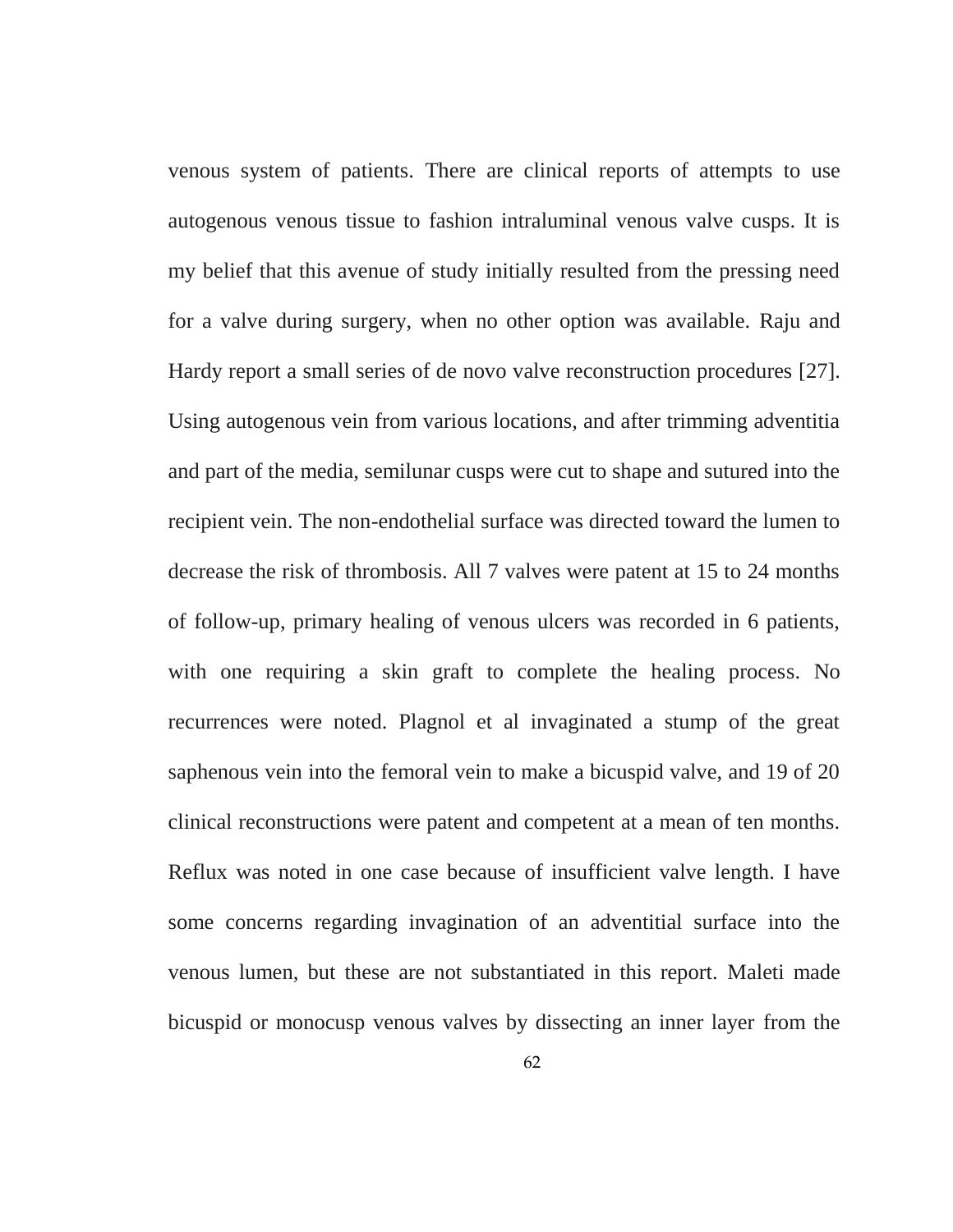thickened post-phlebitic vein wall to form the cusp(s). The initial 7 cases were sufficiently successful to warrant further study. At the 2005 American Venous Forum, Lugle and Maleti reported the construction of 18 venous valves in 16 patients with recurrent or non-healing venous ulcers. Six months of chronic anticoagulation was standard. At an average of 22 months, 83% of the valves remained primarily patent, with improved duplex and air plethysmographic findings. Early thrombosis below the valve was observed in two patients, and one patient experienced a late occlusion after beginning oral contraceptives. Corcos et al report one case in which the "intimal flap" method of constructing a venous valve was successful in healing a venous ulcer, and in improving venous hemodynamics [28]. The early and midterm results are certainly promising for all the reported autogenous vein methods of new valve construction, but few methods have been substantiated by other investigators.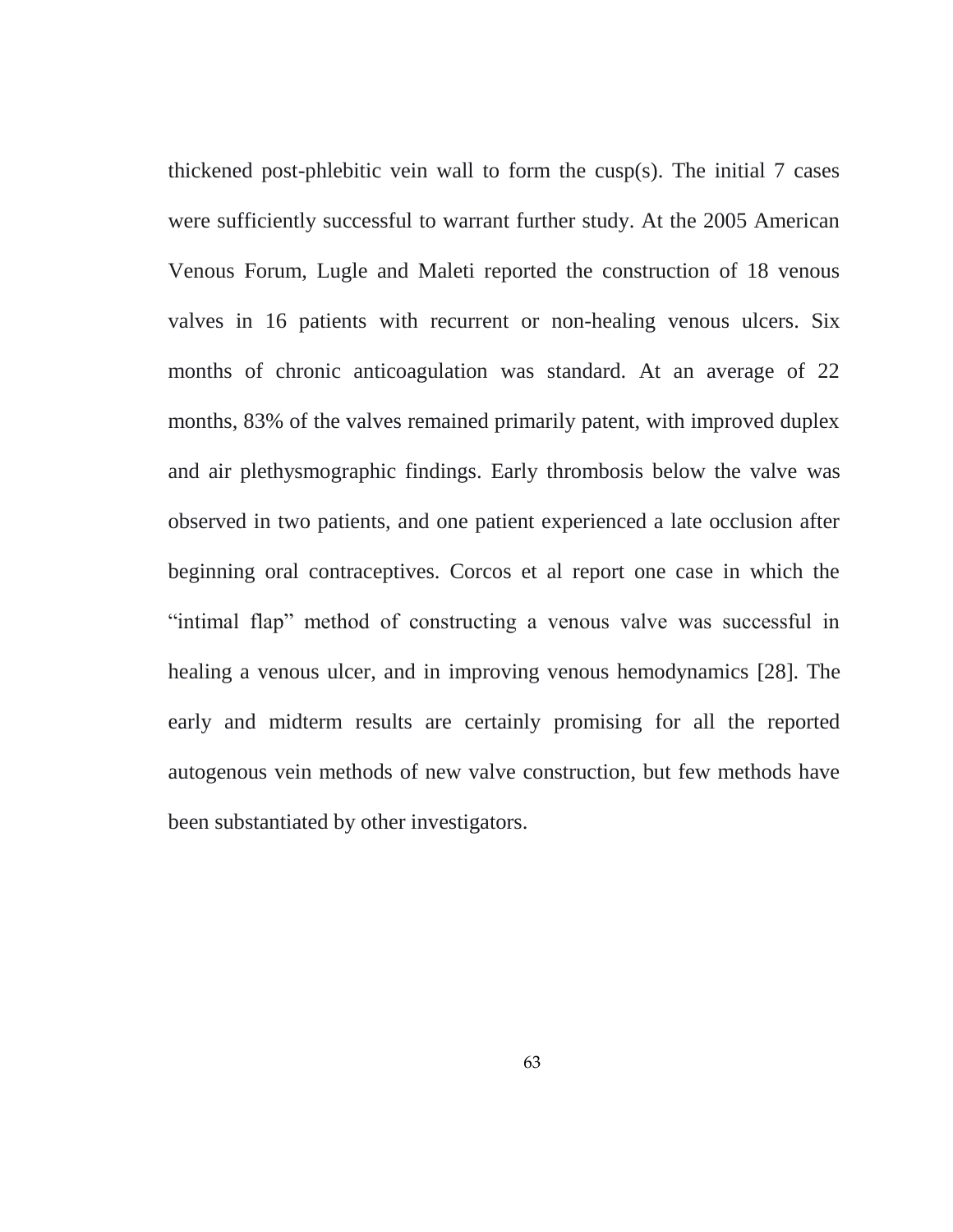# **21. Conclusions**

Valve cusps made of autogenous vein are currently the only artificial venous valves available with at least preliminary data to support their use in cases of chronic deep venous insufficiency, for which there are no standard options. Non-autogenous, off-the-shelf venous valve substitutes are in research and development, or have hitherto failed clinical evaluation. With modifications, some of the latter do hold promise for the future.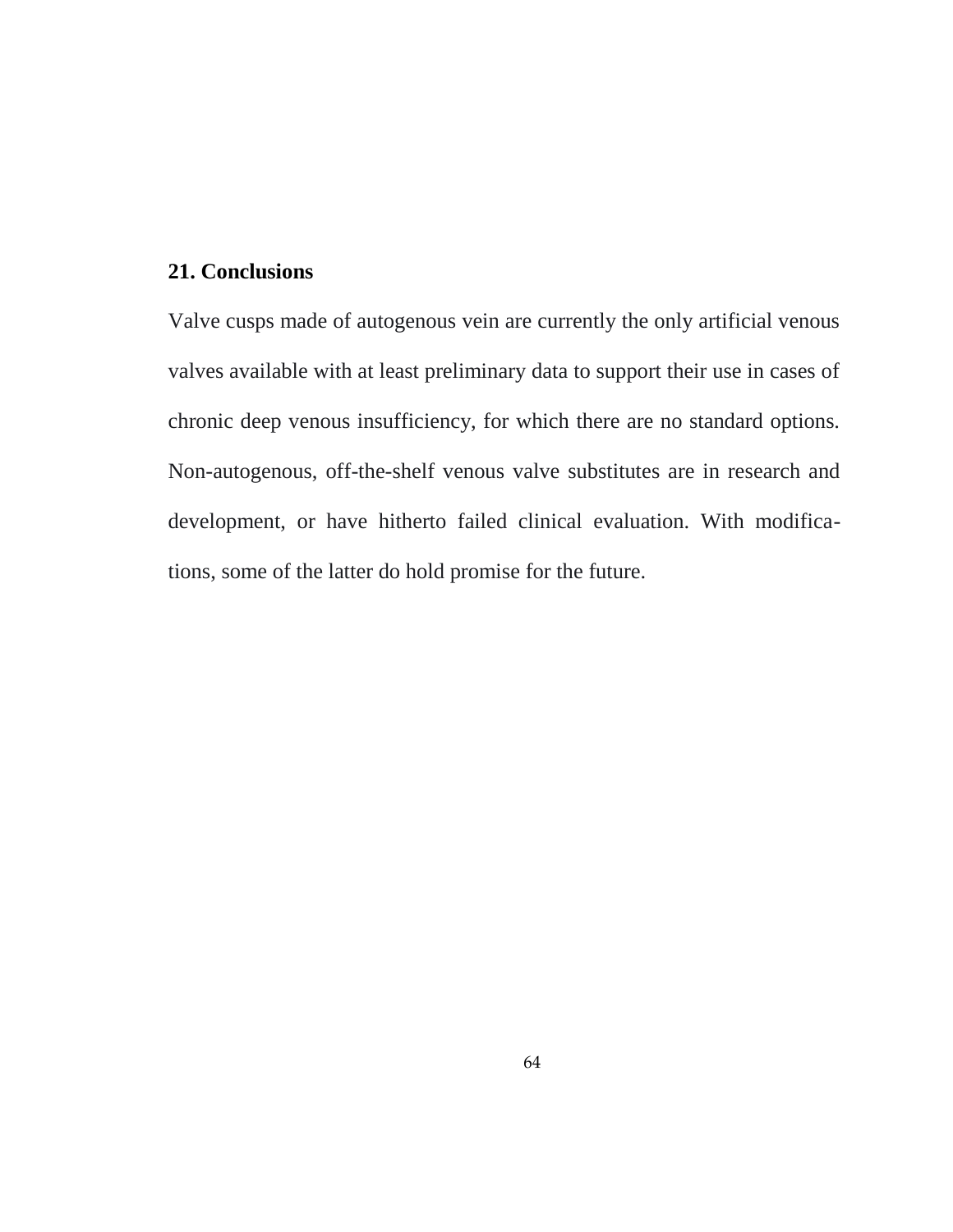## **22. Future work**

In the future, the scientists hope to incorporate drug delivery reservoirs within the flanges themselves. The reservoirs would administer their drugs through channels made of rate controlling materials. Multiple reservoirs per flange would also make it possible to contain more than one drug at a time, being able to cure multiple symptoms at once.

Finding a biocompatible material for the frame would also lessen the rejection rate of the synthetic valves. Creating a leaflet molding process, and finding a new way to attach the leaflets to the frames would shrink the valve to valve design variability. Making the frame out of a expandable material would also allow the synthetic valves to be deployed into the affected veins via a catheter [29].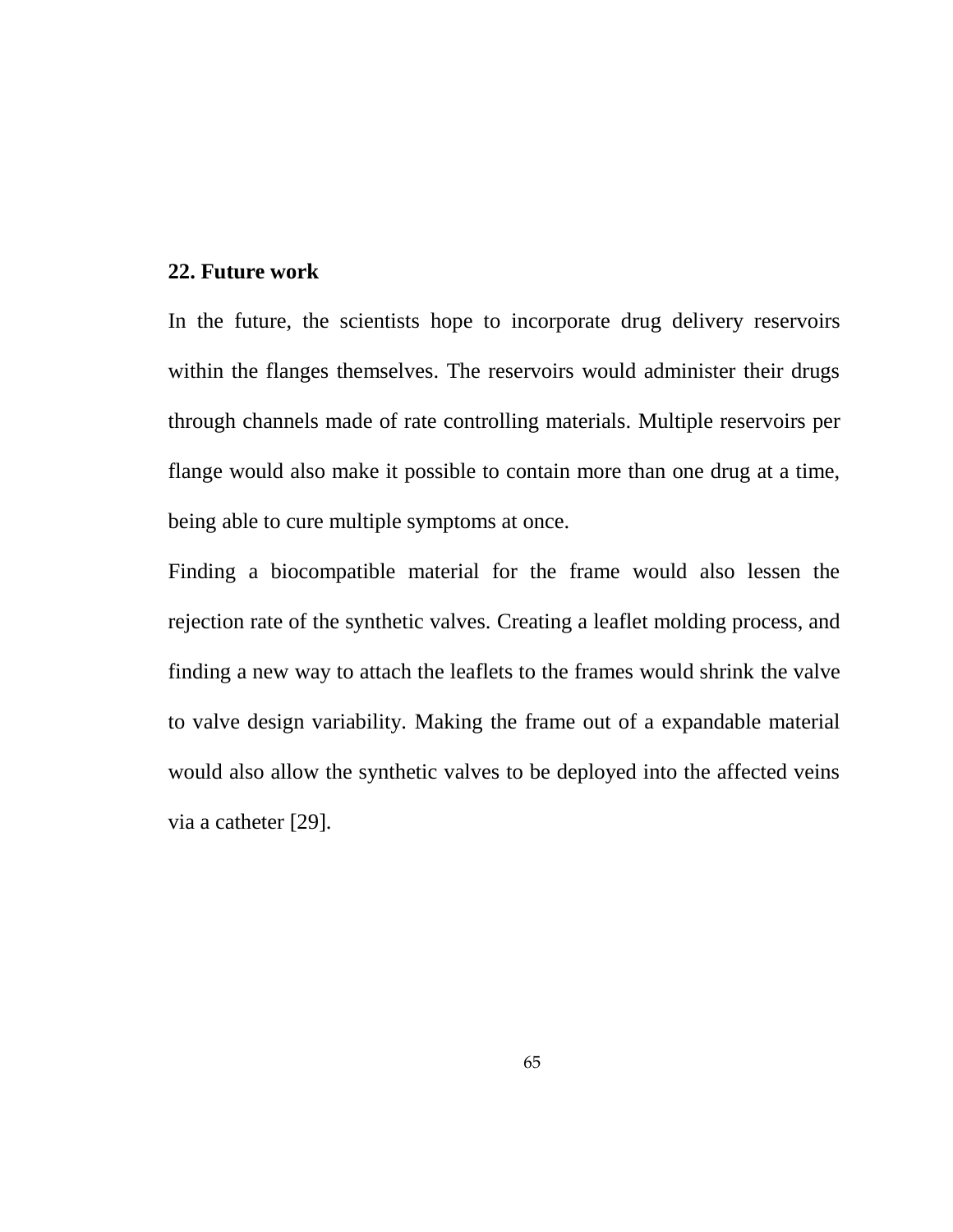## **References**

[1] Maton, Anthea; Jean Hopkins, Charles William McLaughlin, Alexandra Senckowski, Susan Johnson, Maryanna Quon Warner, David LaHart, Jill D. Wright (1993). Human Biology and Health. Englewood Cliffs, New Jersey: Prentice Hall. ISBN 0-13-981176-1.

[2] Power, D'Arcy, William Harvey, in Masters of Medicine' series, pub. T. Fisher Unwin, London, 1897

[3] Kienle, Alwin; Lilge, Lothar; Vitkin, I. Alex; Patterson, Michael S.; Wilson, Brian C.; Hibst, Raimund; Steiner, Rudolf (1 March 1996). "Why do veins appear blue? A new look at an old question". Applied Optics 35 (7): 1151. doi:10.1364/AO.35.001151. PMID 21085227.

[4] http://medical-dictionary.thefreedictionary.com/venous+valves

[5] http://www2.jobst-usa.com/veinsandvalves.html

[6] http://encyclopedia.farlex.com/Venous+valves

[7]http://www.thrombosisadviser.com/en/image/?category=haemostasis

&image=venous-valves-blood-flow

[8] http://www2.jobst-usa.com/venousproblems.html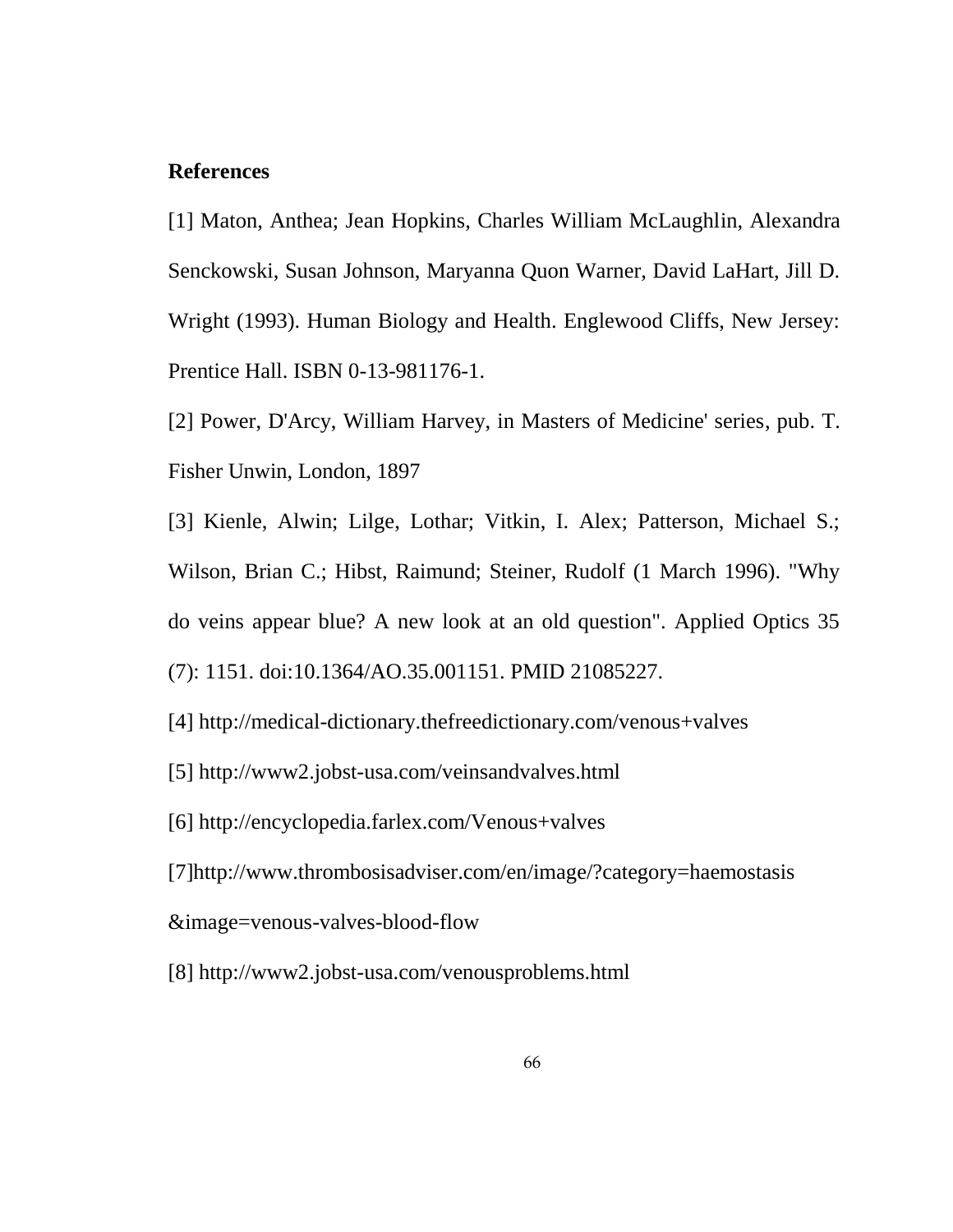[9]http://www.vascularweb.org/vascularhealth/pages/chronic-venousinsufficiency.aspx

[10] Freischlag JA, Heller JA. Venous disease. In: Townsend CM, Beauchamp RD, Evers BM, Mattox KL, eds. Sabiston Textbook of Surgery. 19th ed. Philadelphia, Pa.: Elsevier Saunders; 2012: chap 65.

[11] Word R. Medical and surgical therapy for advanced chronic venous insufficiency. Surg Clin N Am. 2010;90:1195–1214.

[12] Kalra M, Gloviczki P. Surgical treatment of venous ulcers: role of subfascial endoscopic perforator vein ligation. Surg Clin North Am. 2003;83:671-705.

[13] Neglen P, Thrasher TL, Raju S. Venous outflow obstruction: an underestimated contributor to chronic venous disease. J Vasc Surg. 2003;38:879-885.

[9.3] Masuda EM, Kistner RL. Long-term results of venous valve reconstruction: a four to twenty-one year follow-up. J Vasc Surg. 1994;19:391-403.

[15] Perrin M. Reconstructive surgery for deep venous reflux: a report on 144 cases. Cardiovascular Surg. 2000;8:246-255.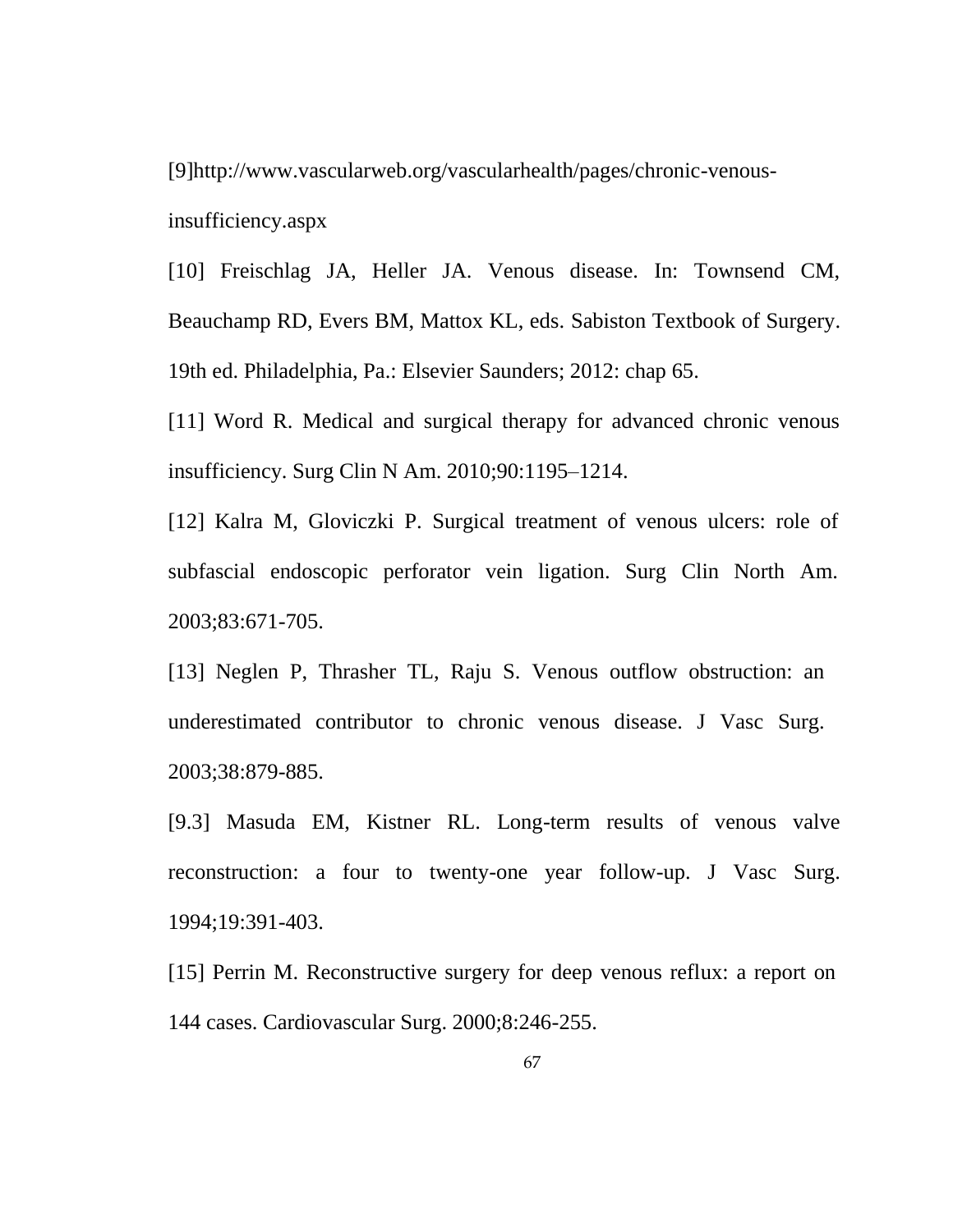[16] Reeves TR, Cezeaux JL, Sackman JE. Mechanical characteristics of lyophilized human saphenous vein valves. J Vasc Surg. 1997;26:823-828.

[17] McLachlin AD, Carroll SE, Meads GE, Amecher AL. Valve replacement in the recanalized incompetent superficial femoral vein in dogs. Ann Surg. 1965;162:446-452.

[18] Taheri SA, Schultz RO. Experimental prosthetic vein valve. Longterm results. Angiology. 1995;46:299-303.

[19] Elkins RC, Dawson PE, Goldstein S, et al. Decellularized human valve allografts. Ann Thorac Surg. 2001;71:S428-S432.

[20] Teebken OE, Puschman C, Aper T, Haverich A, Mertsching H. Tissue-engineered bioprosthetic venous valve: a long-term study in sheep. Eur J Vasc Endovasc Surg. 2003;25:305-312.

[21] Burkhart HM, Fath SW, Dalsing MC, et al. Experimental repair of venous valvular insufficiency using a cryopreserved venous valve allograft aided by a distal arteriovenous fistula. J Vasc Surg. 1997;26:817-822.

[22] Dalsing MC, Raju S, Wakefield TW, Taheri S. A multicenter, phase I evaluation of cryopreserved venous valve allografts for the treatment of chronic deep venous insufficiency. J Vasc Surg. 1999;30:854-866.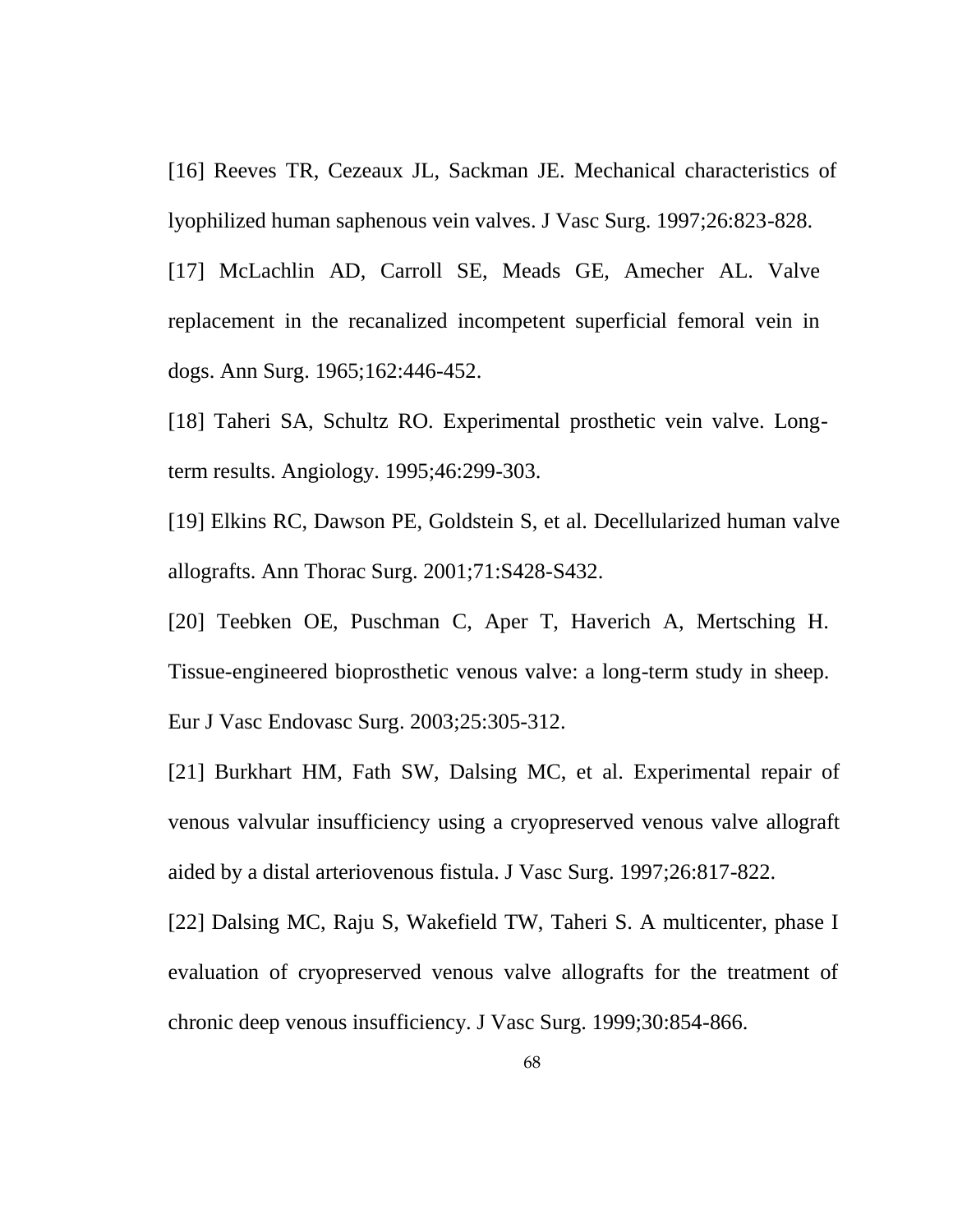[23] Neglen P, Raju S. Venous reflux repair with cryopreserved vein valves. J Vasc Surg. 2003;37:552-557.

[24] Gale SS, Shuman S, Beebe HG, et al. Percutaneous venous valve bioprosthesis: initial observations. Vasc & Endovasc Surg. 2004;38:221- 224.

[25] Pavcnik D, Kaufman J, Uchida B, et al. Second-generation percutaneous bioprosthetic valve: a short-term study in sheep. J Vasc Surg. 2004;40:1223-1227.

[26] Rosenbloom MS, Schuler JJ, Bishara RA, et al. Early experimental experience with a surgically created, totally autogenous venous valve: a preliminary report. J Vasc Surg. 1988;7:642-646.

[27] Raju S, Hardy JD. Technical options in venous valve reconstruction. Am J Surg. 1997;173:301-307.

[28] Corcos L, Peruzzi G, Procacci T, et al. A new autologous venous valve by intimal flap. One case report. Minerva Cardioangiologica. 2003;51:395-404.

69